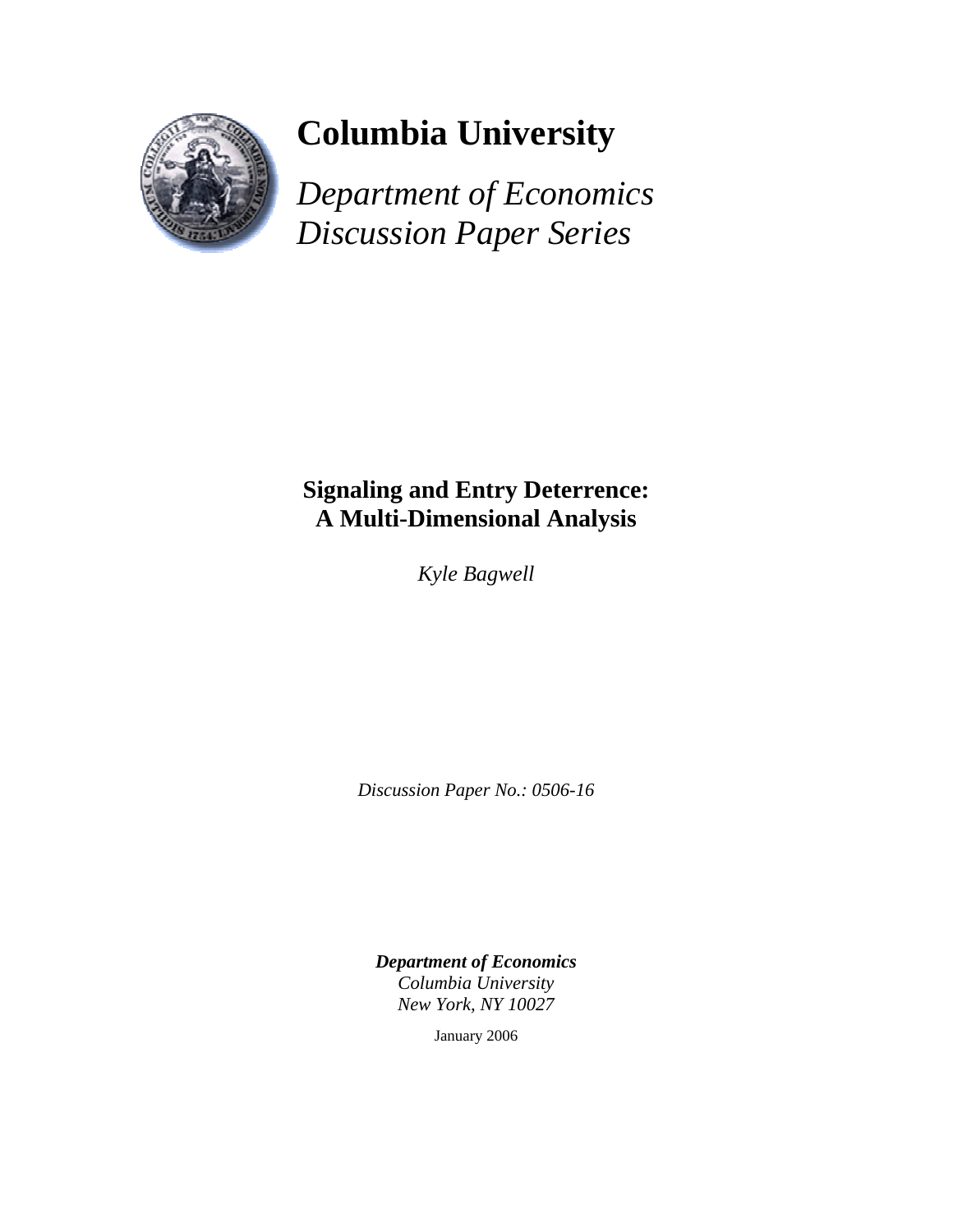### Signaling and Entry Deterrence: A Multi-dimensional Analysis

Kyle Bagwell<sup>∗</sup>

January 20, 2006

#### 1. Introduction

This paper considers a long-standing question in the field of Industrial Organization: Can an incumbent firm price and advertise so as to deter entry that otherwise would be profitable? For the most part, the first economists to consider this question give affirmative answers.<sup>1</sup> Braithwaite (1928) and Robinson (1933) offer early informal remarks in support of the view that advertising has an entry-deterrence effect. Bain (1949) provides an early argument that an incumbent may deter entry by limit pricing (i.e., by pricing below the monopoly price), and Williamson (1963) later develops an analogous argument that an incumbent can deter entry by committing to a low price and a high advertising level. Important early empirical contributions by Bain (1956) and Comanor and Wilson (1967, 1974) offer inter-industry evidence that is broadly consistent with the hypothesis that advertising by established firms generates an entry barrier.

Subsequent work, however, suggests that early economists exaggerate the entry-deterring effects of incumbent pricing and advertising selections. As Needham (1976) argues, the incumbent's pre-entry behavior deters entry only if some link exists between this behavior and the potential entrant's expected post-entry profit. A link is clearly present if the incumbent can commit to maintain its pre-entry price and advertising in the event of entry, but an assumption that the incumbent can make such a commitment seems implausible. Further, as Demsetz (1973, 1974), Nelson (1974) and others argue, the early empirical efforts suffer from fundamental endogeneity and measurement problems.

<sup>∗</sup>Kelvin J. Lancaster Professor of Economic Theory (Department of Economics) and Professor of Finance and Economics (School of Business) at Columbia University. I thank Yongmin Chen, Ayca Kaya and Michael Riordan for very helpful comments.

<sup>&</sup>lt;sup>1</sup>See Bagwell (2005) for a comprehensive survey of the economic analysis of advertising.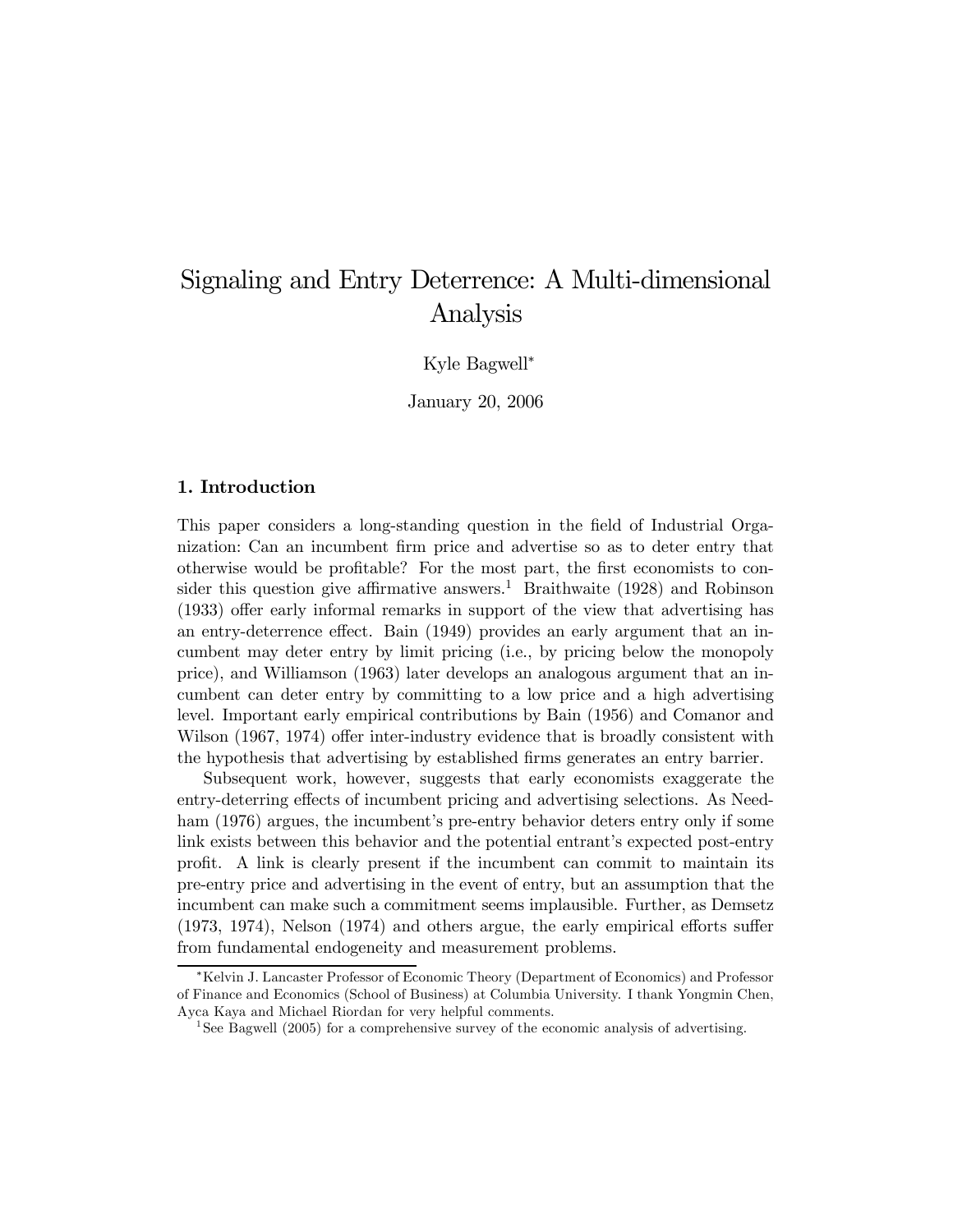Recent work uses game-theoretic models to reconsider whether limit pricing and advertising may deter entry. One set of work emphasizes that pre-entry advertising by the incumbent may play a commitment role if it provides consumers with durable information concerning, e.g., the incumbent's existence or location. Schmalensee (1983), Fudenberg and Tirole (1984) and Ishigaki (2000) develop models of this kind. The surprising conclusion is that, if an incumbent can deter entry with a distortion in its pre-entry advertising, then it does so by distorting its pre-entry advertising downward.

A second set of work proposes an informational link between the incumbent's pre-entry behavior and the entrant's expected post-entry profit. In a classic paper, Milgrom and Roberts (1982) assume that the incumbent has private information about its costs of production and show that a separating equilibrium may exist in which the incumbent limit prices and thereby signals that its costs are low. The potential entrant then infers the incumbent's cost type and enters exactly when entry would be profitable under complete information. A striking implication is thus that profitable entry is not deterred. Bagwell and Ramey (1988) extend the model to allow that the incumbent has two signals: price and advertising.2 In their model, the incumbent is privately informed as to whether its costs are low or high, the potential entrant's costs are commonly known, and entry is profitable if and only if the incumbent has high costs. In the refined separating equilibrium, the low-cost incumbent engages in a "cost-reducing distortion," in the sense that it adopts the same price and advertising selection as it would were it, hypothetically, an uncontested monopoly with costs that were even lower. The low-cost incumbent thus limit prices and distorts its demand-enhancing advertising upward. Dissipative advertising is not used. Once again, due to signaling, profitable entry is not deterred.

As summarized above, the recent game-theoretic work does not support the hypothesis that an incumbent can deter profitable entry by distorting its preentry advertising upward. But in fact this hypothesis does find some support in the second set of work, once pooling equilibria are considered. In particular, for some parameter regions, Bagwell and Ramey (1988) show that refined pooling equilibria exist in which the high-cost incumbent uses limit pricing and an upward distortion in advertising to deter entry that would be profitable under complete information. An important feature of their model, however, is that the incumbent faces entry with probability one (zero) when the potential entrant's belief that the incumbent has high costs rises above (falls below) a threshold level. The analysis thus leaves open whether such equilibria would exist if the potential entrant's

<sup>&</sup>lt;sup>2</sup>For other extensions, see Albaek and Overgaard (1992a,b), Bagwell (1992a), Bagwell and Ramey (1990, 1991), Harrington (1986, 1987) and Linnemer (1998).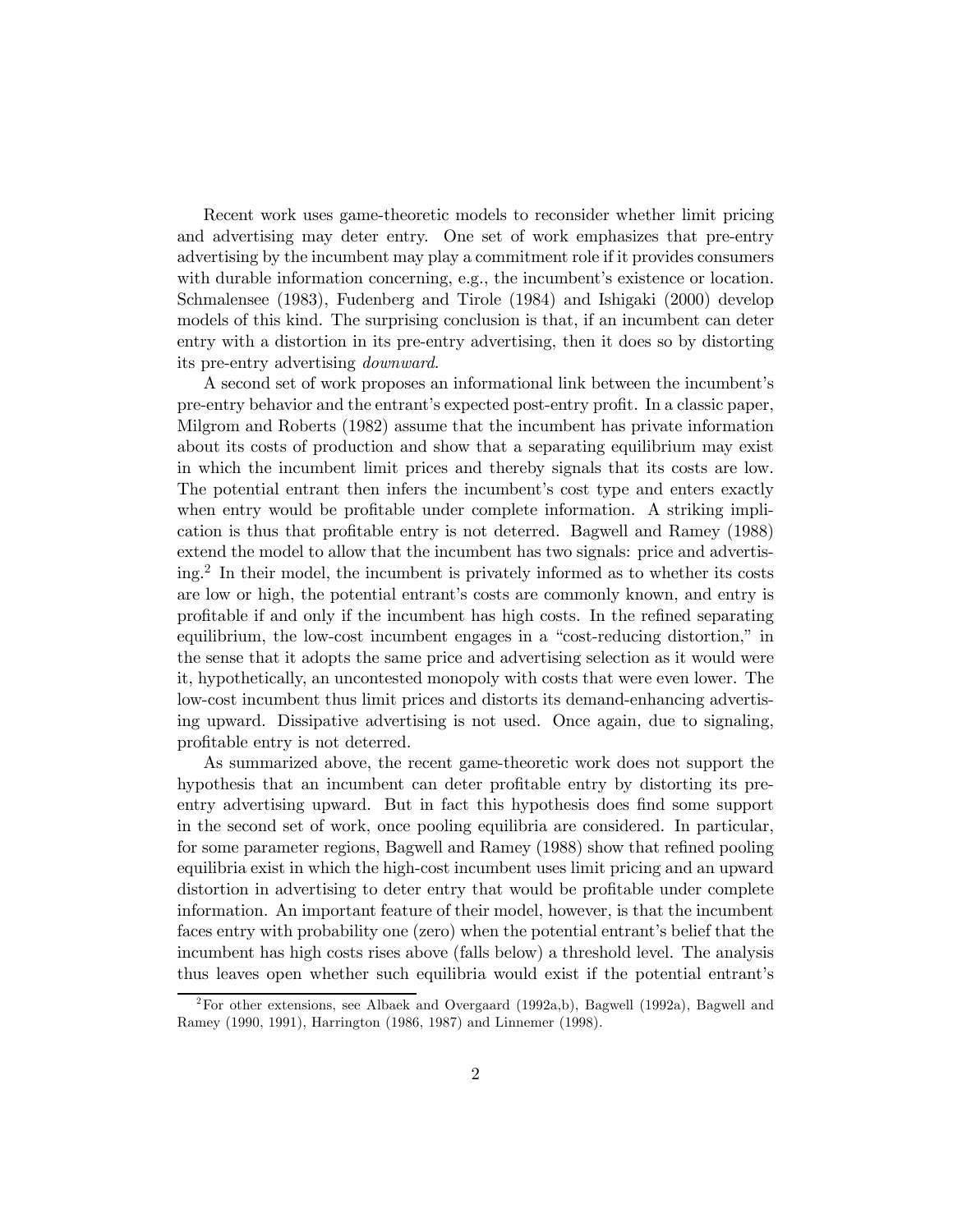response were "smoother," so that higher beliefs were everywhere associated with a greater probability of entry. A smooth response would arise, e.g., if the potential entrant were privately informed of its fixed cost of entry.

In this paper, I follow Milgrom and Roberts (1982) and Bagwell and Ramey (1988) and posit an informational link. The analysis contributes at three levels. First, I extend the model of Bagwell and Ramey (1988) to consider whether refined pooling equilibria exist when the potential entrant's response is smooth. I refer to the associated game as the benchmark game. Following standard practice, I study refined equilibria in the sense that I characterize the Perfect Bayesian Equilbria that satisfy the Cho-Kreps (1987) intuitive criterion. For the benchmark game, my main finding is that intuitive pooling equilibria do not exist; thus, there exists an unique intuitive equilibrium outcome, in which separation occurs and the low- $\cot$  incumbent undertakes a cost-reducing distortion.<sup>3</sup> This finding resolves an open issue in the existing literature and thereby provides a solid foundation for the conclusion that the recent game-theoretic literature provides little support for the "traditional" view that advertising has an entry-deterrence effect.

The second contribution is more fundamental. With the analysis of the benchmark game at hand, I next analyze a more general game in which the incumbent has two dimensions of private information. Specifically, the incumbent is privately informed as to its cost type and its level of patience, where the incumbent's cost type may be high or low and the incumbent's patience level also may be high or low. I motivate the latter dimension with reference to the corporate finance literature, which suggests that a firm's management may be impatient (i.e., exhibit "short-termism") if capital markets are imperfect (Shleifer and Vishney, 1990; Stein, 1989), managerial career concerns direct attention to short-term performance measures (Narayanan, 1985) or the threat of takeover is significant (Stein, 1988). It is plausible that the incumbent has private information about the magnitude of such influences. The incumbent selects price and advertising in the pre-entry period; thus, the proposed model entails both multiple signals and multiple dimensions of private information. The potential entrant finds entry more profitable when the incumbent has high costs, but the potential entrant's ability to infer the incumbent's cost type is now confounded by the fact that the potential entrant also lacks information as to the incumbent's level of patience.

In the multi-dimensional model, the patient, low-cost incumbent is the strongest type. A low-cost incumbent finds cost-reducing distortions less costly than does a high-cost incumbent; furthermore, a patient incumbent values entry deterrence

<sup>&</sup>lt;sup>3</sup>For related themes in models in which an incumbent uses pricing and advertising to signal one-dimensional private information about demand, see Albaek and Overgaard (1992a) and Bagwell and Ramey (1990).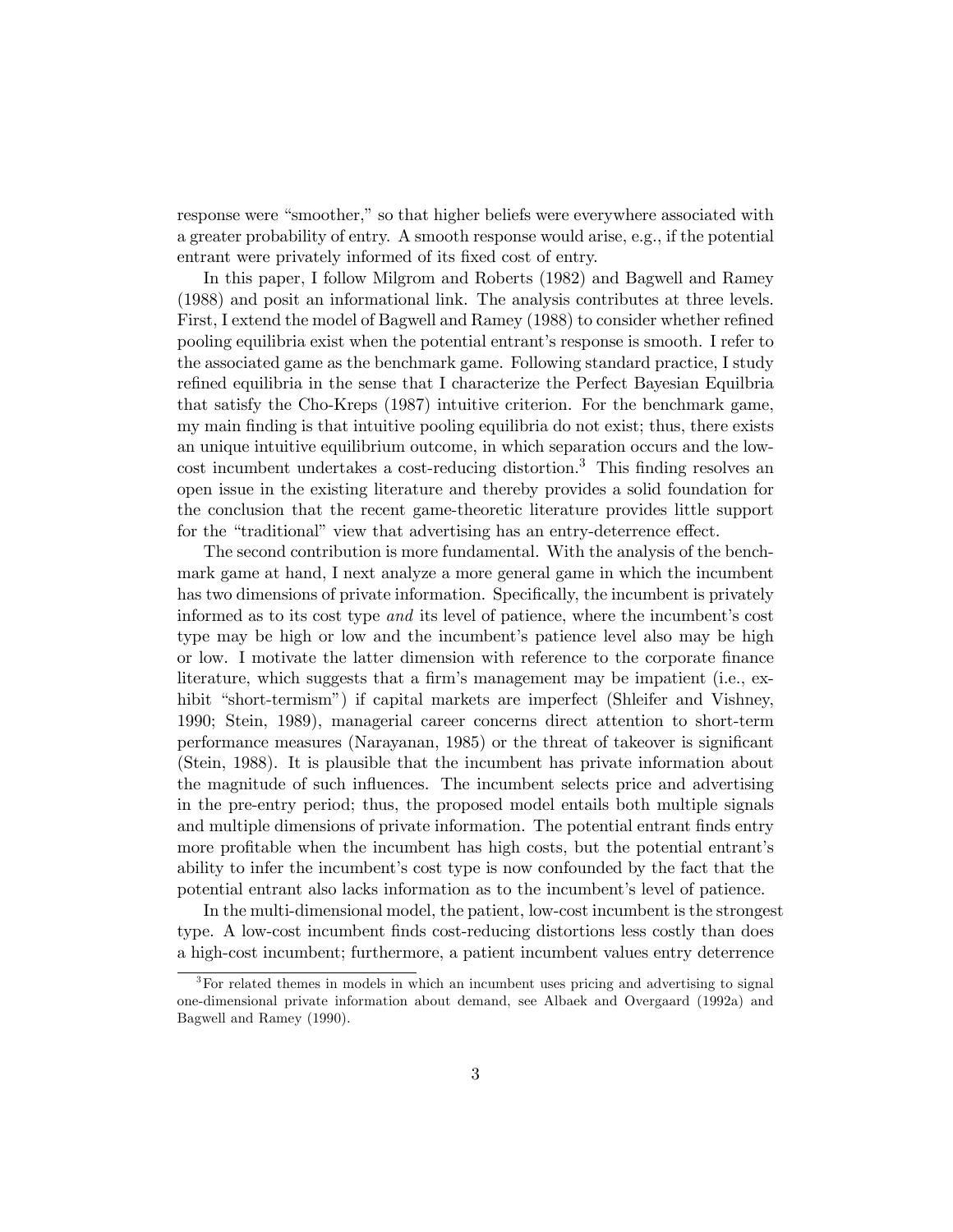more than does an impatient incumbent. At the other extreme, a high-cost, impatient incumbent is the weakest type. The incumbent also may be an impatient, low-cost type or a patient, high-cost type. A key insight is that an impatient, lowcost incumbent may be unable to separate from a patient, high-cost incumbent, since the latter discounts less the future gains associated with entry deterrence.

Several interesting findings emerge. One group of findings offers support for predictions for separating equilibria that are featured in work by Milgrom and Roberts (1982) and Bagwell and Ramey (1988). In any intuitive equilibrium, the patient, low-cost incumbent separates from the high-cost types, and separation is achieved through a cost-reducing distortion. In other words, in any intuitive equilibrium, the patient, low-cost incumbent limit prices, distorts demand-enhancing advertising upward and does not employ dissipative advertising; in turn, this behavior enables the potential entrant to infer the incumbent's cost, so that profitable entry is not deterred when this type of incumbent exists. Also, I identify three kinds of intuitive equilibria, and in one kind (Kind B) the patient and impatient low-cost incumbent types make one selection, while the patient and impatient high-cost incumbent types make another selection. As in the separating equilibria featured in the earlier models with one-dimensional private information, equilibrium behavior is then driven entirely by differences in cost types.

At the same time, a second group of findings redirects attention to pooling behavior and provides support for themes that are emphasized in the pre-gametheoretic literature. In the remaining two kinds of intuitive equilibria (Kinds A and C), the predictions of Bain (1949) and Williamson (1963) can be associated with the behavior of the patient, high-cost incumbent. In these equilibria, the patient, high-cost incumbent pools with the impatient, low-cost incumbent. The impatient, high-cost incumbent may also pool (Kind A) or may make its monopoly selection and reveal itself (Kind C). Importantly, the potential entrant is then unable to infer the incumbent's cost level when the pooled selection is observed. Further, I construct intuitive equilibria in which the pooled selection entails a cost-reducing distortion by the patient, high-cost incumbent. The patient, high-cost incumbent then limit prices and distorts upward its demandenhancing advertising and thereby confounds the potential entrant. As a result, an equilibrium foundation is provided for the "traditional" hypothesis that limit pricing and aggressive advertising by an incumbent may deter profitable entry.

Finally, the analysis generates a novel finding that is not represented in the earlier literature. I find that intuitive equilibria (of Kind A) may exist in which the impatient, low-cost incumbent plays "soft" in the pre-entry period, by pricing above its monopoly level and distorting its demand-enhancing advertising downward, and thus sometimes induces unprofitable entry. This occurs when all types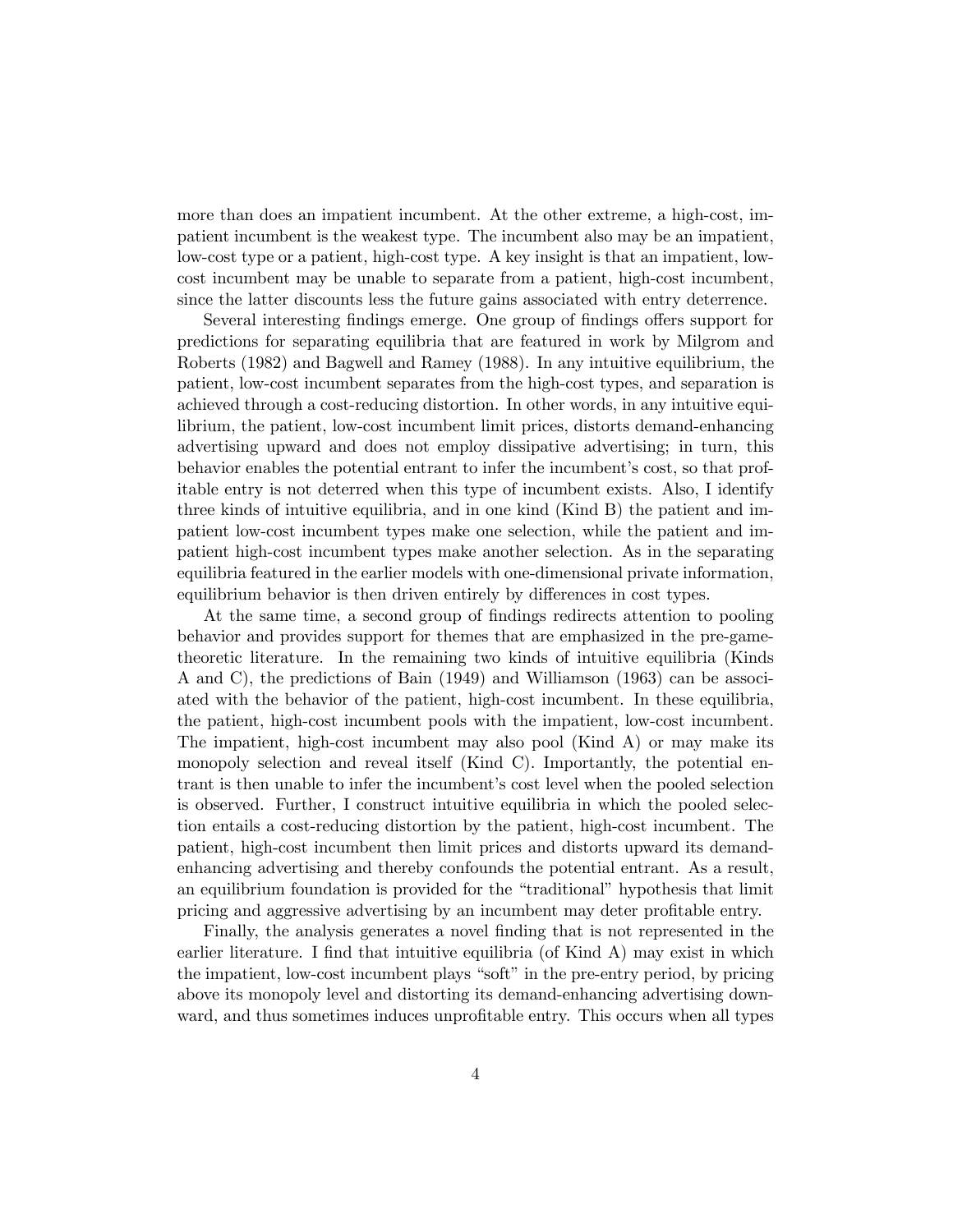other than the patient, low-cost type of incumbent pool, and the impatient, lowcost incumbent then refrains from deviating since it does not want to induce a less favorable belief (e.g., that it has high costs with certainty).

The third contribution of the paper is methodological. The model analyzed here has multiple signals and two-dimensional private information. Even in this multi-dimensional setting, I find that the Cho-Kreps (1987) intuitive criterion has considerable force in selecting among equilibria. As well, the analysis reveals that the existence of (pure-strategy) intuitive equilibria may be more problematic than in standard signaling models with one-dimensional private information.

The literature on signaling games with multiple dimensions of private information is quite undeveloped.<sup>4</sup> Quinzii and Rochet (1985) and Engers (1987) consider whether standard signaling results for models with one-dimensional private information extend to the multi-dimensional setting. They thus develop sufficient conditions for the existence of separating equilibria in signaling models with multi-dimensional private information. Chen (1997) presents a model in which a firm is privately informed as to its cost and the demand function, and the firm's diversification and financing decisions are possible signals of this information. He provides conditions under which an unique separating equilibrium outcome exists. In Chen's model, each signal is a "natural signal" for one kind of private information, and signals are drawn from binary sets. The model developed here, by contrast, has a different structure and allows each signal to be drawn from the space of non-negative real numbers. Finally, in their analysis of product-quality signaling, Bagwell and Riordan (1991) briefly consider an extended model, in which a monopolist is privately informed as to its quality of product and the number of informed consumers. Consumers observe the monopolist's price and attempt to infer the former; however, their inferences are confounded by their ignorance as to the latter. Bagwell and Riordan derive necessary conditions for an intuitive equilibrium. The present paper allows for multiple signals and offers a comprehensive analysis of a related structure, in that the potential entrant lacks information as to two variables (costs, patience) but is directly interested only in the value of one of these variables (cost).

The paper is organized as follows. In Section 2, I present the general model, define the equilibrium concept and develop useful properties. In Section 3, I examine the benchmark game in which the incumbent is privately informed only as to its cost level. Returning to the general model with two-dimensional private information, I characterize in Section 4 the necessary features of intuitive equilib-

<sup>&</sup>lt;sup>4</sup>The literature on multi-dimensional screening is more advanced. Adams and Yellen (1976) and Armstrong (1996, 1999) offer important contributions, and valuable overviews of the literature are provided by Bolton and Dewatripont (2005, Chapter 6) and Rochet and Stole (2003).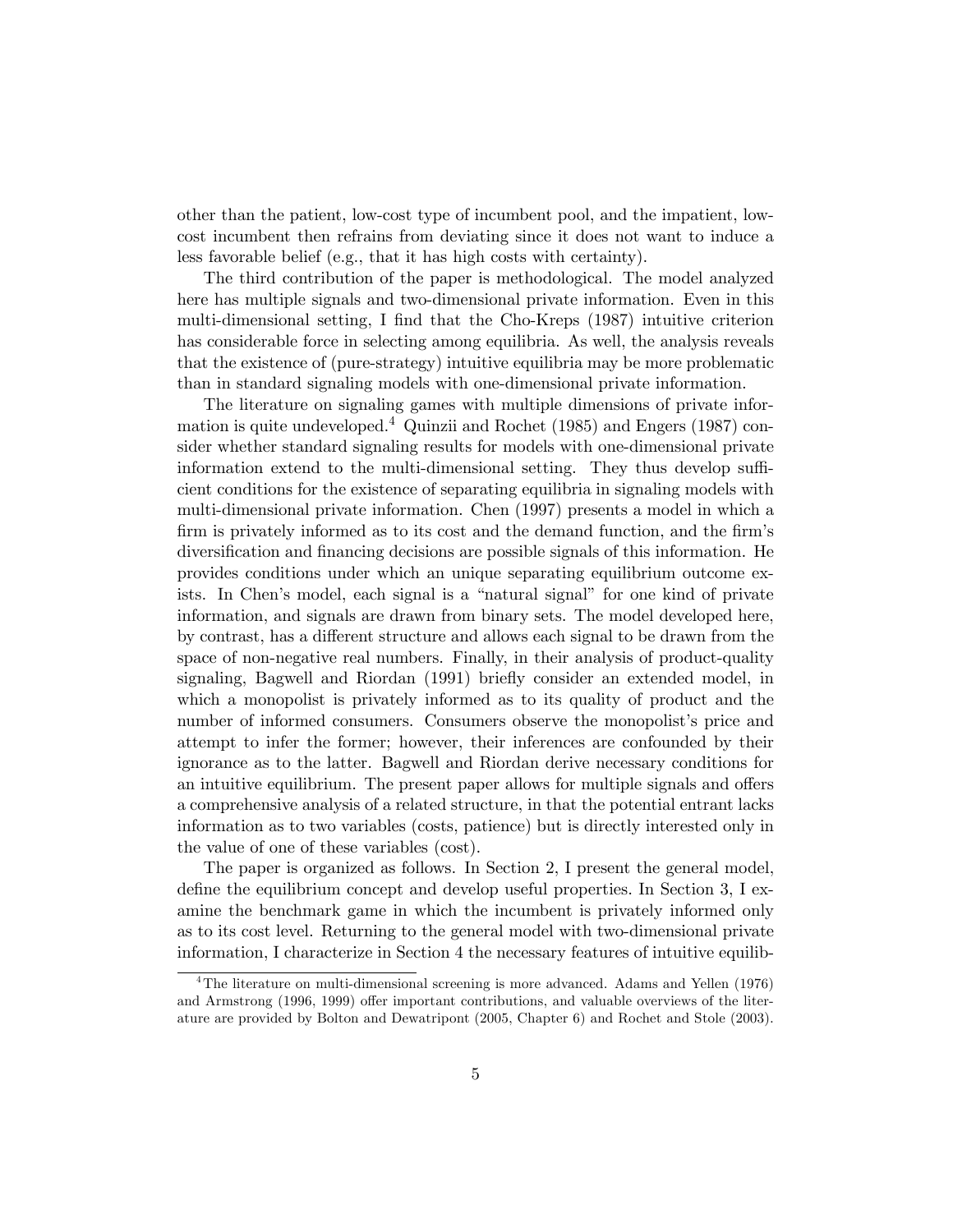ria. I find that an intuitive equilibrium must be of Kind A, B or C. In Sections 5 through 7, I then analyze the existence properties of intuitive equilibria of Kind A, B and C, respectively. Section 8 considers the special case in which an impatient incumbent is completely impatient. This case is of special interest and also serves to illustrate a non-existence result and a mixed-strategy resolution. Section 9 concludes. Longer proofs are collected in the Appendix.

#### 2. The Model

In this section, I define the game and equilibrium concept. Next, I introduce some additional structure and derive some key properties. These properties are used in subsequent sections to derive the main findings of the paper.

#### 2.1. Game and Equilibrium Concept

Consider a market with one incumbent firm and one potential entrant. The firms interact over two periods. In the pre-entry period, the incumbent selects a preentry price,  $P \geq 0$ , and advertising level,  $A \geq 0$ . When the incumbent makes these selections, it is privately informed as to its cost type,  $t$ , and its patience level,  $\delta$ , where  $t \in \{L, H\}$ ,  $\delta \in \{\lambda, \eta\}$ ,  $H > L > 0$  and  $\eta > \lambda \geq 0$ . The incumbent thus has two dimensions of private information: it may have low or high costs, and it also may have low or high patience. The potential entrant observes P and A but not t or  $\delta$ . Based on these observations, the potential entrant forms some belief as to the incumbent's private information and makes a decision to enter or not. In the post-entry period, the incumbent is a monopolist if the potential entrant chooses not to enter; however, if the potential entrant decides to enter, then the two firms compete as duopolists.

The incumbent's two-dimensional type,  $\{t, \delta\}$ , is determined by Nature. For simplicity, assume that Nature selects  $t = H$  with probability  $b<sub>o</sub>$  and  $\delta = \eta$  with probability  $\beta_o$ , where t and  $\delta$  are independently selected. For most of the paper, I assume that  $b_o \in (0,1)$  and  $\beta_o \in (0,1)$ ; however, in Section 3, I assume  $\beta_o = 1$ and thereby examine the benchmark model in which the incumbent has private information only about its cost type. After observing the incumbent's pre-entry selections, the potential entrant forms a posterior belief as to the incumbent's private information. Let  $b = b(P, A)$  denote the potential entrant's posterior belief as to the likelihood that the incumbent has a high cost type.

In the pre-entry period, the incumbent confronts a demand function,  $D(P, A)$ . I assume only that D is continuous, nonnegative, strictly decreasing in P and weakly increasing in A. The case in which  $D$  is strictly increasing in  $A$  is the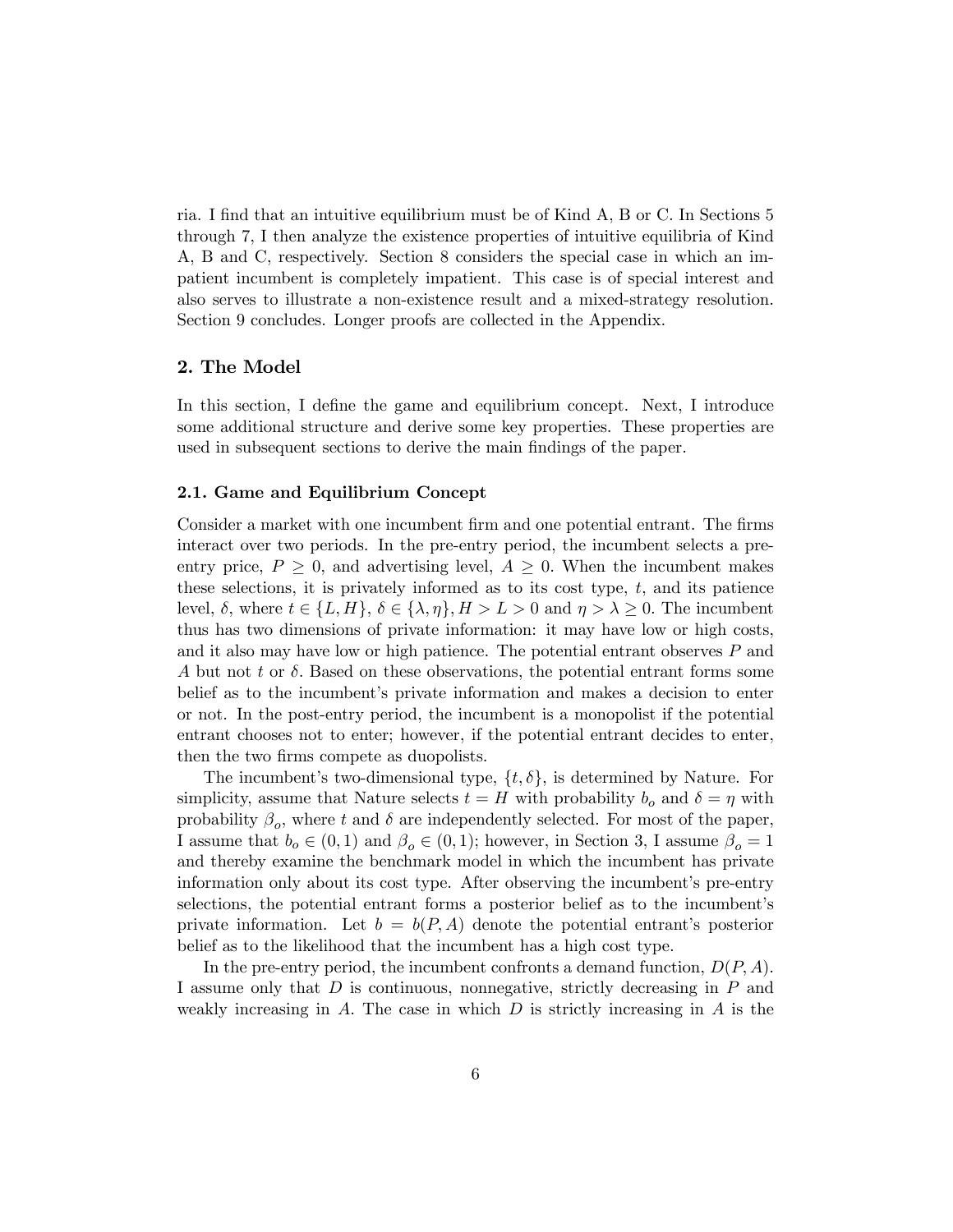case of demand-enhancing advertising. The case in which  $D$  is independent of  $A$ is the case of dissipative advertising. The pre-entry period profit function for an incumbent with cost type t is represented as

$$
\Pi(P, A \mid t) \equiv (P - t)D(P, A) - A.
$$

I assume that  $\Pi(P, A \mid t)$  has a unique maximizer,  $(P_m(t), A_m(t))$ , and that  $\Pi(P_m(t), A_m(t) | t) > 0.$ 

I assume that the potential entrant's expected profit from entry is determined by its fixed costs of entry and the belief it holds as to the likelihood that the incumbent has a high cost type. In particular, the expected profit from entry is strictly increasing in the probability  $b$  that the incumbent has a high cost type. I further assume that the potential entrant's expected profit from entry is independent of any belief that it may hold as to the incumbent's level of patience. These assumptions are appropriate, e.g., if the potential entrant learns the incumbent's cost type upon entering the market and post-entry competition corresponds to the Nash equilibrium of a standard, static oligopoly game, such as the Cournot game.<sup>5</sup> At the same time, these assumptions are not appropriate for all forms of post-entry competition. For instance, if the incumbent's private information remains private after the act of entry and if post-entry competition transpires over multiple periods, then the incumbent's post-entry play might signal its costs. The incumbent's play - and thus the potential entrant's expected profit from entry might then depend upon the incumbent's level of patience.

In the post-entry period, the incumbent naturally perfers no entry to entry. Under the assumptions given in the preceding paragraph, if the potential entrant is privately informed as to its fixed cost of entry, where the fixed cost is drawn from an interval of possible fixed costs, then the incumbent anticipates that the probability of entry is strictly increasing in  $b$ . Thus, when  $b$  is higher, the incumbent is expected to earn less in the post-entry period, since it is then more likely to receive duopoly rather than monopoly profit. It is thus possible to capture the entrant's behavior in a general way by assuming simply that the incumbent's expected post-entry profit is strictly decreasing in b. In particular, let  $\tilde{\pi}_t(b)$  denote the expected post-entry profit for an incumbent with cost type  $t$  and assume for simplicity that  $\tilde{\pi}_t(b)$  is differentiable. I assume that  $\tilde{\pi}_t(b) > 0 > \tilde{\pi}'_t(b)$ .

Consider now the discounted payoff over the game for an incumbent with cost type t and patience level  $\delta$ , when the incumbent makes pre-entry selections P

 $5$ Milgrom and Roberts (1982) and most subsequent analyses also assume that the incumbent's private cost information becomes public upon the act of entry. When firms adopt the Nash strategies for a static oligopoly game, the incumbent's post-entry play is independent of its discount factor; thus, it is then unimportant whether the incumbent's patience level remains private information after entry.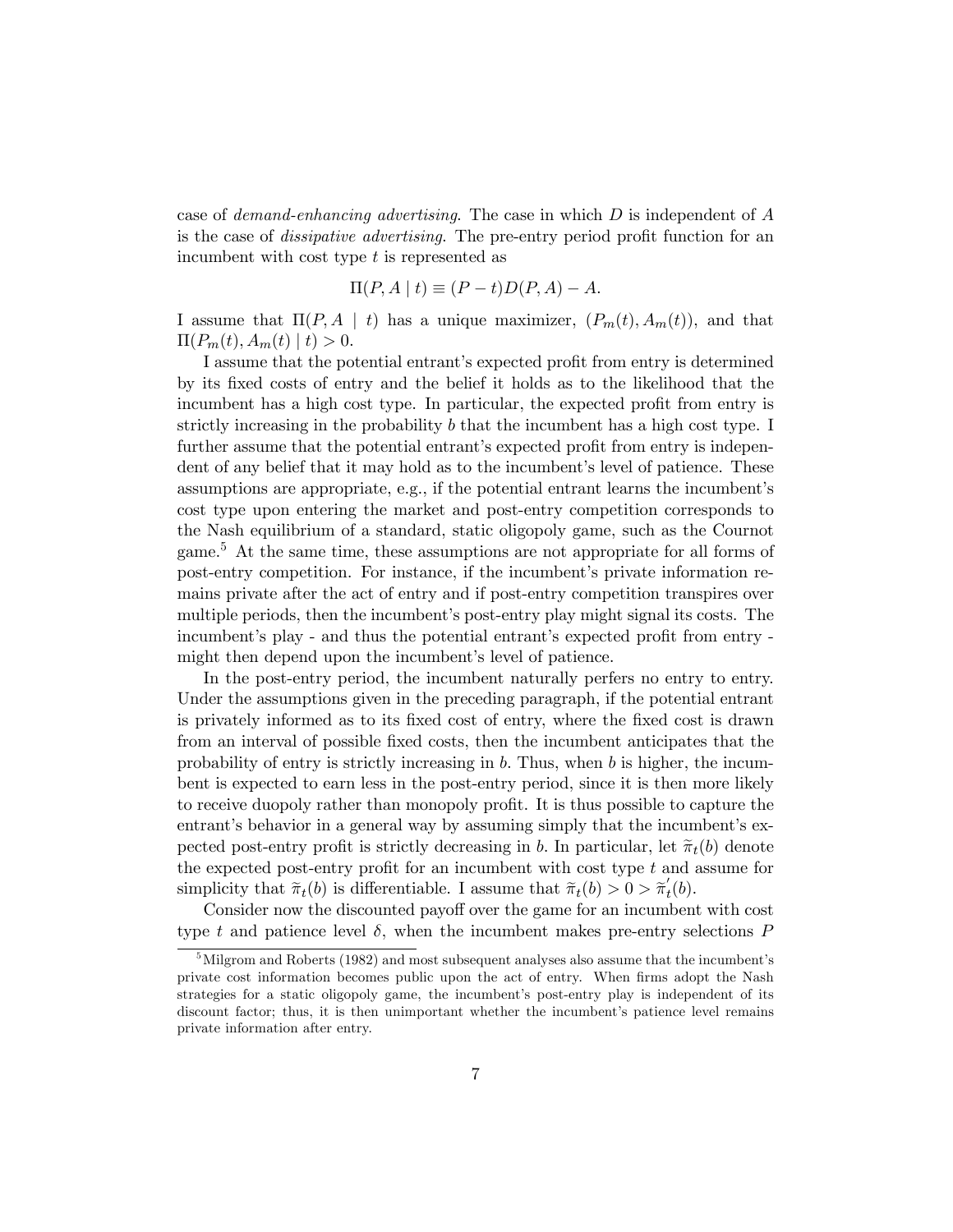and A and thus induces the belief  $b = b(P, A)$ . This payoff is given as

$$
\Pi(P, A \mid t) + \delta \widetilde{\pi}_t(b),
$$

where  $t \in \{L, H\}$  and  $\delta \in \{\lambda, \eta\}.$ 

The next task is to define a Perfect Bayesian Equilibrium (PBE). The triplet  $\{P(t,\delta), A(t,\delta), b(P,A)\}\$ forms an equilibrium if and only if

(E1). For all  $t \in \{L, H\}$  and  $\delta \in \{\lambda, \eta\},\$ 

$$
(P(t, \delta), A(t, \delta)) \in \operatorname{argmax} \{ \Pi(P, A \mid t) + \delta \tilde{\pi}_t (b(P, A)) \},
$$
 and

 $(E2)$ . Whenever possible,  $b(P, A)$  is consistent with Bayes' rule.<sup>6</sup>

Thus, whatever its two-dimensional type, the incumbent selects its price and advertising levels as a best response to the potential entrant's belief function. In turn, the potential entrant's beliefs must be derived by application of Bayes' rule for price and advertising selections that are on the equilibrium path. For selections that fall off the equilibrium path (i.e., for  $(P, A) \notin \{P(t, \delta), A(t, \delta)\}\,$ ), however, no restriction is placed on the potential entrant's beliefs. As in familiar one-dimensional signaling models, this freedom in specifying off-equilibrium-path beliefs is a source of multiple equilibria.

For signaling models with one-dimensional private information, it is standard practice to follow Cho and Kreps (1987) and place structure on off-equilibriumpath beliefs with the requirement that players never believe that "equilibriumdominated" strategies are selected. A similar practice can be followed in the present setting with two dimensions of private information. To formalize this requirement, fix a particular equilibrium satisfying (E1) and (E2). Let  $\Pi(t, \delta)$ denote the equilibrium discounted game payoff for an incumbent with the twodimensional type  $(t, \delta)$ . Formally, this value is defined by

$$
\Pi(t,\delta) \equiv \Pi(P(t,\delta), A(t,\delta) \mid t) + \delta \tilde{\pi}_t(b_{t\delta}),
$$

where  $b_{t\delta} \equiv b(P(t,\delta), A(t,\delta))$ . Consider now a deviant selection,  $(P, A)$ , where  $(P, A) \neq (P(t, \delta), A(t, \delta))$  for any t and  $\delta$ . This deviation is equilibrium dominated for an incumbent with type  $(t, \delta)$  if and only if

$$
\Pi(P, A \mid t) + \delta \tilde{\pi}_t(0) < \Pi(t, \delta).
$$

 $6$ Formally, the definition of a PBE should also include the requirement that the potential entrant's belief as to the incumbent's level of patience is formed in a manner that is consistent with Bayes' rule. Under the assumptions adopted above, however, the potential entrant's expected profit from entry is independent of any belief it holds with regard to the incumbent's level of patience, and so this belief may be ignored without loss of generality.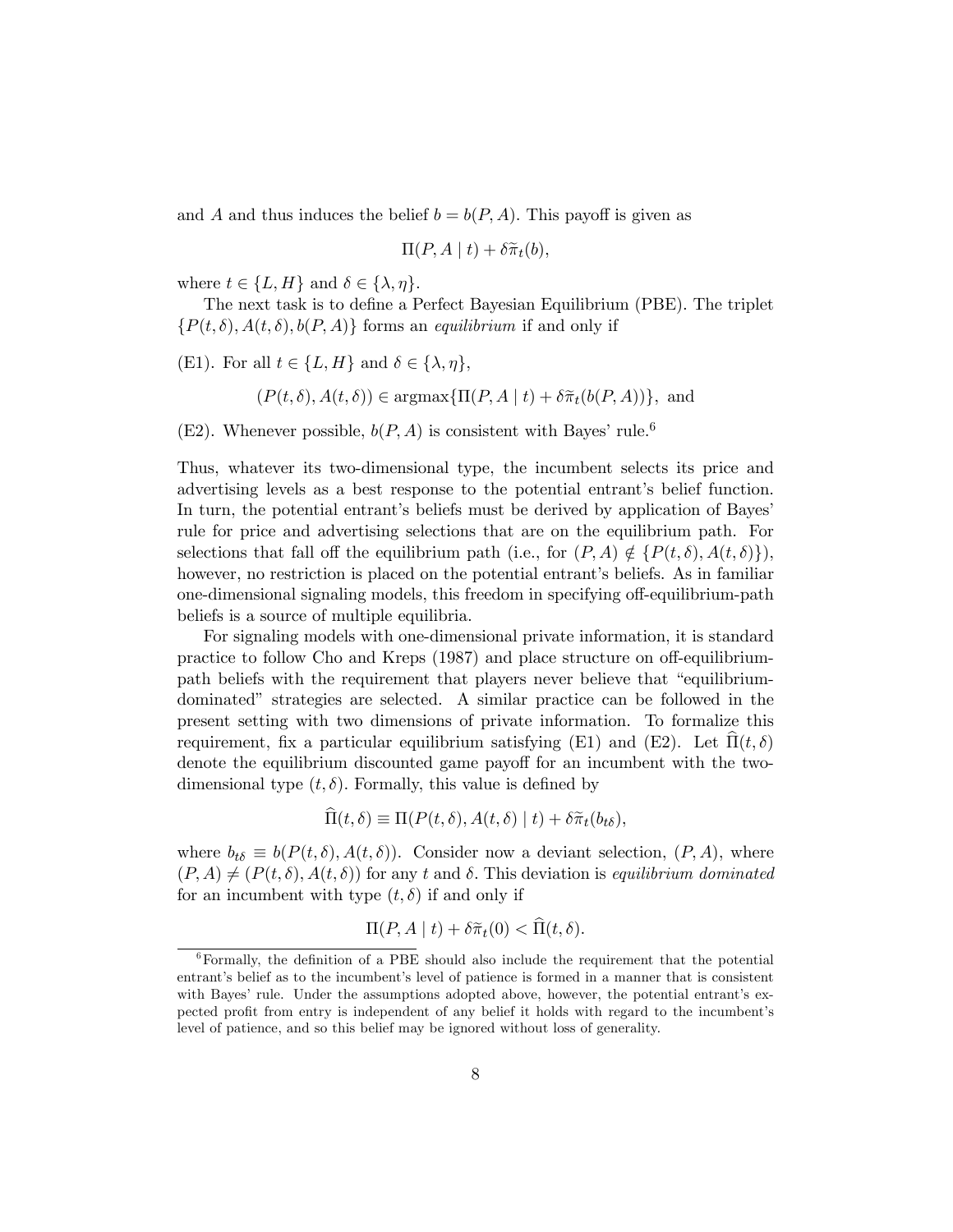Intuitively, an incumbent with type  $(t, \delta)$  would never select  $(P, A)$ , if in the best case  $(b = 0)$  the deviant selection offers the incumbent a lower payoff than it could obtain by following the equilibrium (i.e., by selecting  $(P(t, \delta), A(t, \delta)))$ .

An *intuitive equilibrium* is now defined as a triplet  $\{P(t, \delta), A(t, \delta), b(P, A)\}\$ that satisfies (E1), (E2) and

(E3). If  $(P, A)$  is equilibrium dominated for  $(H, \lambda)$  and  $(H, \eta)$  but not for  $(L, \lambda)$ or  $(L, \eta)$ , then  $b(P, A)=0$ . If  $(P, A)$  is equilibrium dominated for  $(L, \lambda)$  and  $(L, \eta)$  but not for  $(H, \lambda)$  or  $(H, \eta)$ , then  $b(P, A)=1$ .

Thus, in an intuitive equilibrium, if a deviation is equilibrium dominated for an incumbent of one cost type whatever that incumbent's level of patience and if the deviation is not equilibrium dominated for an incumbent with the other cost type for at least one level of patience, then the potential entrant must believe that the incumbent has the latter cost type.

#### 2.2. Additional Structure and Key Properties

As shown by Bagwell and Ramey (1988), signaling models with multiple signals often can be easily analyzed once an extended profit function is defined.<sup>7</sup> I extend here this approach to a setting with multiple dimensions of private information. The extended profit function is defined as

$$
\Pi(P, A \mid c) \equiv (P - c)D(P, A) - A,
$$

where  $c$  is drawn from the set of positive real numbers. Thus, even though the incumbent's cost type is either  $t = L$  or  $t = H$ , it is still possible to extend the definition of the incumbent's pre-entry profit function to cover the hypothetical case in which the incumbent has an arbitrary cost level, c. Next, I assume that  $\Pi(P, A \mid c)$  has a unique maximizer,  $\psi(c)$ , which is continuous and defined as

$$
\psi(c) \equiv (P(c), A(c)) = \operatorname{argmax} {\Pi(P, A \mid c)}.
$$

Observe that  $\psi(H)=(P_m(H), A_m(H))$  and  $\psi(L)=(P_m(L), A_m(L))$ . Thus,  $\psi(c)$ gives the monopoly price and advertising selections for a firm with cost level  $c$ . Given that D is strictly decreasing in P and that  $\Pi(P, A \mid c)$  has a unique maximizer, it is straightforward to confirm that  $P(c)$  is strictly increasing. I assume that  $A(c)$  is strictly decreasing in the case of demand-enhancing advertising. In the case of dissipative advertising,  $A(c)$  is constant at zero.

<sup>&</sup>lt;sup>7</sup>See also Albaek and Overgaard (1992a,b), Bagwell (1992b), Bagwell and Ramey (1990), Overgaard (1991) and Ramey (1996).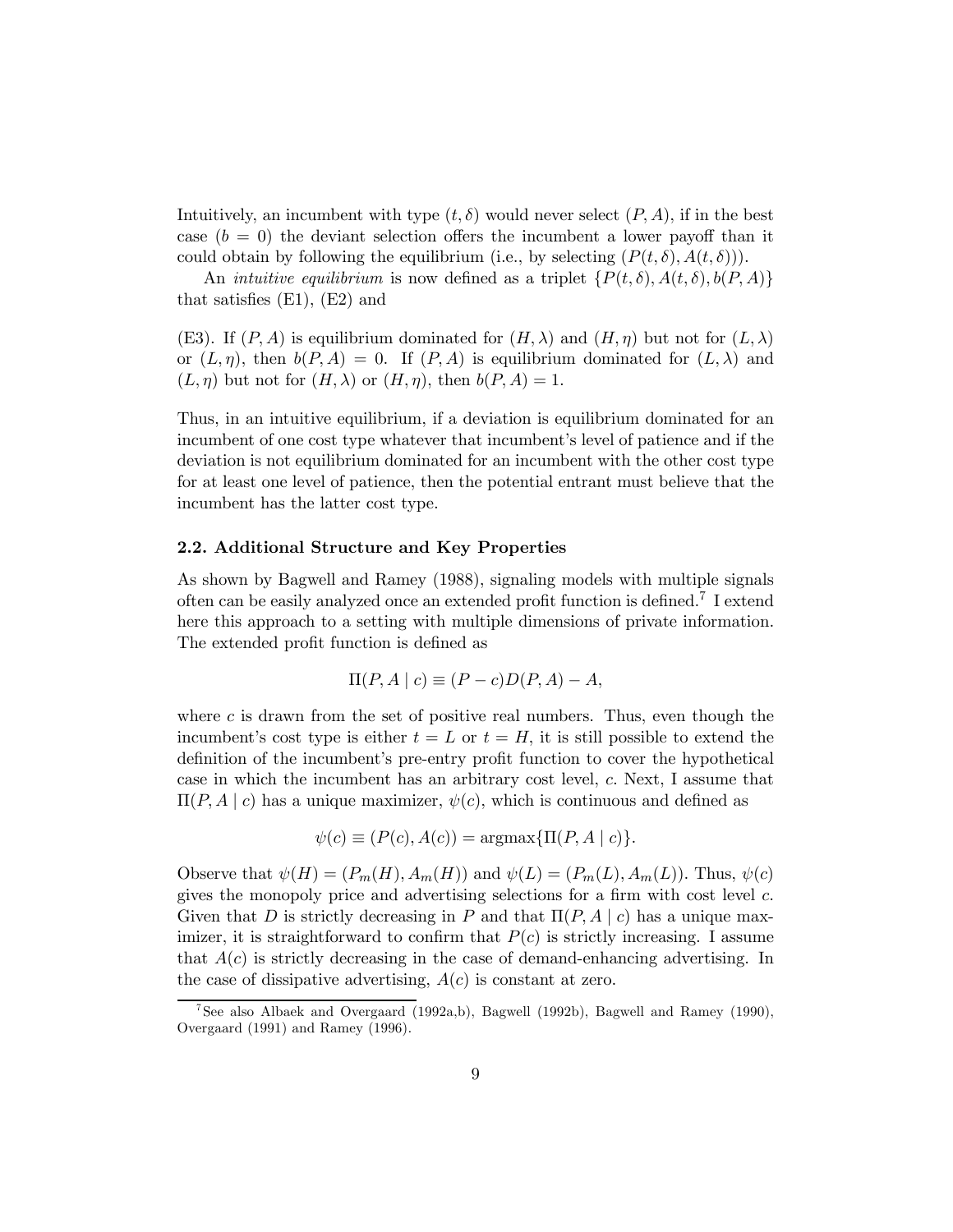The extended profit function satisfies a simple ranking property. Fix any  $(P_1, A_1)$  and  $(P_2, A_2)$ , where  $(P_1, A_1) \neq (P_2, A_2)$ . Define

$$
\Delta(c) \equiv \Pi(P_2, A_2 \mid c) - \Pi(P_1, A_1 \mid c),
$$

and observe that  $\Delta(c)$  is differentiable and indeed linear in c. In particular, it is immediate that  $\Delta'(c) = D(P_1, A_1) - D(P_2, A_2)$ . It is now convenient to record the following ranking property.

**Lemma 2.1.** Fix any  $(P_1, A_1)$  and  $(P_2, A_2)$ , where  $(P_1, A_1) \neq (P_2, A_2)$ . Then  $\Delta'(c) = D(P_1, A_1) - D(P_2, A_2)$ , and so  $\Delta(c)$  is either constant, strictly increasing or strictly decreasing in c.

To see how Lemma 2.1 might be used, suppose it were known that  $\Delta(H)=0$  $\Delta(c)$  for some  $c < H$ . In this situation, a high-cost incumbent's pre-entry profit is the same whether  $(P_1, A_1)$  or  $(P_2, A_2)$  is selected; however, a hypothetical incumbent with cost  $c < H$  enjoys higher pre-entry profit under the latter selection. Lemma 2.1 then guarantees that  $\Delta(c)$  is strictly decreasing, and this in turn ensures that  $\Delta(L) > 0$ . In this way, Lemma 2.1 points to a single-dimensional ranking statistic, c, for comparisons that involve multiple signals.

The ranking property yields a valuable monotonicity property.

**Lemma 2.2.** Fix  $t \in \{L, H\}$ . Then  $\Pi(\psi(c) | t)$  is continuous in c, strictly decreases in c for  $c > t$ , and strictly increases in c for  $c < t$ .

**Proof:** Continuity is immediate, since  $\Pi$  is continuous in P and A while  $\psi(c)$  is continuous in c. To establish monotonicity, pick  $c_2 > c_1$ . Let  $(P_2, A_2) = \psi(c_2)$ and  $(P_1, A_1) = \psi(c_1)$ . Then  $\Delta(c_2) > 0 > \Delta(c_1)$ , and so  $\Delta(c)$  is strictly increasing by Lemma 2.1. Thus, if  $c_2 > c_1 > t$ , then  $\Delta(t) = \Pi(\psi(c_2) | t) - \Pi(\psi(c_1) | t) < 0$ . Likewise, if  $t>c_2 > c_1$ , then  $\Delta(t) = \Pi(\psi(c_2) | t) - \Pi(\psi(c_1) | t) > 0$ . ■

I now add some additional structure to the model with the following three maintained assumptions.

#### Assumption 1 (Boundary Conditions)

(i) There exists  $\underline{c} < H$  such that  $\Pi(\psi(\underline{c}) | H) + \eta \tilde{\pi}_H(0) < \Pi(\psi(H) | H) + \eta \tilde{\pi}_H(1)$ . (ii) There exists  $\overline{c} > H$  such that  $\Pi(\psi(\overline{c}) \mid H) + \eta \tilde{\pi}_H(0) < \Pi(\psi(H) \mid H) + \eta \tilde{\pi}_H(1)$ .

Assumption 2 (The Value of Deterrence and Cost Types)  $\frac{d}{db}[\tilde{\pi}_L(b) - \tilde{\pi}_H(b)] \leq 0.$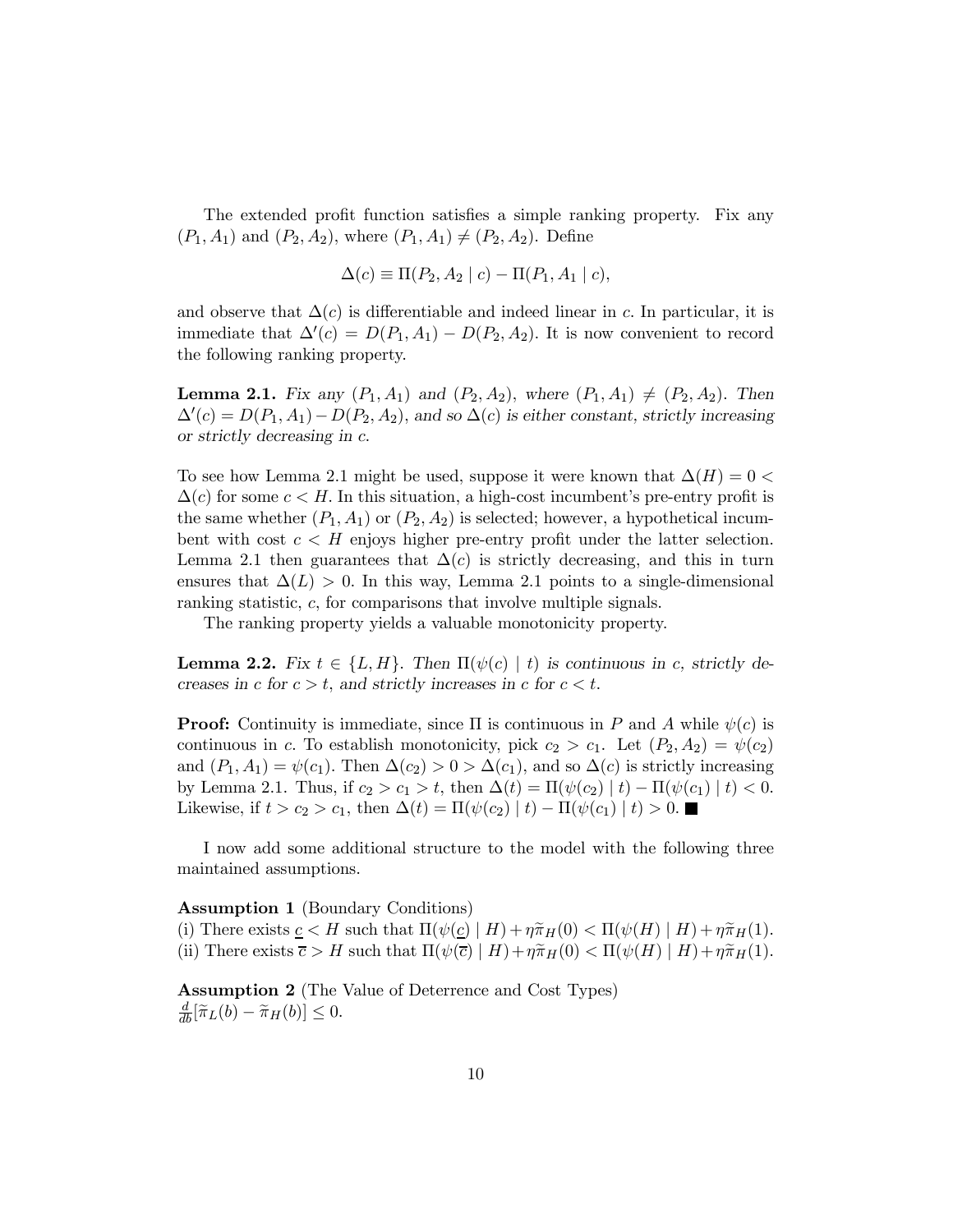Assumption 3 (Distortion Required)  $\Pi(\psi(L) \mid H) + \eta \tilde{\pi}_H(0) > \Pi(\psi(H) \mid H) + \eta \tilde{\pi}_H(1).$ 

Assumption 1 is a technical condition, the role of which is clarified below. Assumption 2 indicates that the benefit of a lower belief is weakly greater for an incumbent with low costs than an incumbent with high costs. Finally, Assumption 3 indicates that a patient, high-cost incumbent would rather mimic the lowcost monopoly selection and be perceived to have low costs than to make the high-cost monopoly selection and be recognized as a high-cost incumbent. Under this assumption, in any equilibrium in which the high-cost incumbent makes its monopoly selection and is revealed to have high costs, the low-cost incumbent must distort its selection away from its monopoly selection. All three assumptions are standard; e.g., Bagwell and Ramey (1988) impose analogous assumptions.

Together, the ranking property in Lemma 2.1 and Assumption 2 suggest the possibility of a "single-crossing property" for payoffs in the two-period game. The following lemmas offer different expressions of this idea. Both lemmas are established for any  $\delta \in \{\lambda, \eta\}.$ 

**Lemma 2.3.** Consider any  $(P_1, A_1, b_1)$  and  $(P_2, A_2, b_2)$  and  $c < H$  such that

$$
\Pi(P_2, A_2 \mid c) + \delta \tilde{\pi}_H(b_2) > \Pi(P_1, A_1 \mid c) + \delta \tilde{\pi}_H(b_1), \text{ and}
$$
  

$$
\Pi(P_2, A_2 \mid H) + \delta \tilde{\pi}_H(b_2) = \Pi(P_1, A_1 \mid H) + \delta \tilde{\pi}_H(b_1).
$$

If  $b_2 \leq b_1$ , then

$$
\Pi(P_2, A_2 \mid L) + \delta \widetilde{\pi}_L(b_2) > \Pi(P_1, A_1 \mid L) + \delta \widetilde{\pi}_L(b_1).
$$

**Proof:** Under the given assumptions,  $\Delta(c) > \delta[\tilde{\pi}_H(b_1) - \tilde{\pi}_H(b_2)] = \Delta(H)$ ; thus, by Lemma 2.1  $\Delta(c)$  is strictly decreasing. Hence,  $\Delta(L) > \Delta(H) = \delta[\tilde{\pi}_H(b_1) \tilde{\pi}_H(b_2) \geq \delta[\tilde{\pi}_L(b_1) - \tilde{\pi}_L(b_2)],$  where the final inequality follows from Assumption 2 and  $b_2 \leq b_1$ . Thus,  $\Delta(L) > \delta[\tilde{\pi}_L(b_1) - \tilde{\pi}_L(b_2)].$ 

According to Lemma 2.3, if an incumbent with a high cost type is indifferent between  $(P_1, A_1, b_1)$  and  $(P_2, A_2, b_2)$  where  $b_2 \leq b_1$ , and yet the incumbent would prefer the latter option were its cost level at some lower level  $c$ , then the incumbent must also prefer the latter option when its cost type is low.

The second lemma captures a related implication.

**Lemma 2.4.** Consider any  $(P_1, A_1, b_1)$  and  $(P_2, A_2, b_2)$  and  $c < L$  such that

$$
\Pi(P_2, A_2 \mid c) + \delta \tilde{\pi}_H(b_2) \ge \Pi(P_1, A_1 \mid c) + \delta \tilde{\pi}_H(b_1), \text{ and}
$$
  

$$
\Pi(P_2, A_2 \mid H) + \delta \tilde{\pi}_H(b_2) \ge \Pi(P_1, A_1 \mid H) + \delta \tilde{\pi}_H(b_1),
$$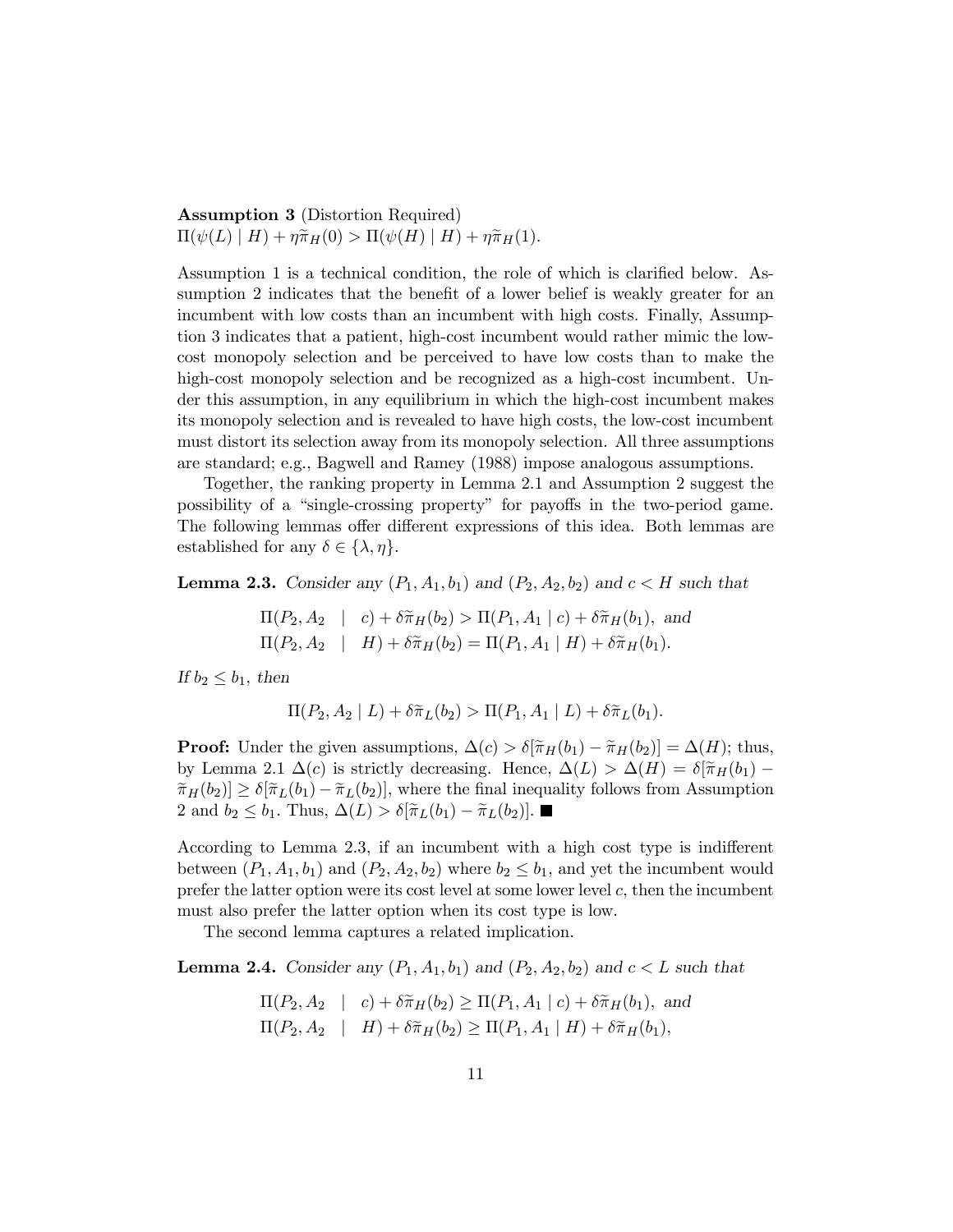with at least one inequality strict. If  $b_2 \leq b_1$ , then

$$
\Pi(P_2, A_2 \mid L) + \delta \widetilde{\pi}_L(b_2) > \Pi(P_1, A_1 \mid L) + \delta \widetilde{\pi}_L(b_1).
$$

**Proof:** Under the given assumptions,  $\Delta(c) \geq \delta[\tilde{\pi}_H(b_1) - \tilde{\pi}_H(b_2)]$  and  $\Delta(H) \geq$  $\delta[\tilde{\pi}_H(b_1) - \tilde{\pi}_H(b_2)]$ , with at least one inequality strict; thus, using Lemma 2.1 and  $L \in (c, H)$ , it follows that  $\Delta(L) > \delta[\tilde{\pi}_H(b_1) - \tilde{\pi}_H(b_2)] \geq \delta[\tilde{\pi}_L(b_1) - \tilde{\pi}_L(b_2)],$ where the final inequality follows from Assumption 2 and  $b_2 \leq b_1$ . Thus,  $\Delta(L)$  $\delta[\widetilde{\pi}_L(b_1) - \widetilde{\pi}_L(b_2)].$ 

Lemma 2.4 allows that the incumbent with a high cost type prefers the triplet  $(P_2, A_2, b_2)$  to the triplet  $(P_1, A_1, b_1)$  where  $b_2 \leq b_1$ ; however, this lemma requires that the fictitious cost level  $c$  lies strictly below  $L$ .

I conclude this section by establishing some properties of the iso-payoff curve for a patient incumbent with a high cost type. In particular, suppose that a patient, high-cost incumbent selects a pair  $(P, A)$  and that this selection "fools" the potential entrant and induces the belief that the incumbent has the low cost type. When would such selections yield the same payoff for the patient, highcost incumbent as it would make were it instead to make its monopoly selection,  $\psi(H)$ , and induce the (correct) belief that it has the high cost type? This question motivates consideration of the iso-payoff curve defined by

$$
\Pi(P, A \mid H) + \eta \widetilde{\pi}_H(0) = \Pi(\psi(H) \mid H) + \eta \widetilde{\pi}_H(1).
$$

Using Assumptions 1 and 3, it is evident that

$$
\Pi(\psi(\underline{c}) \mid H) + \eta \tilde{\pi}_H(0) < \Pi(\psi(H) \mid H) + \eta \tilde{\pi}_H(1) < \Pi(\psi(L) \mid H) + \eta \tilde{\pi}_H(0).
$$

Thus, by Lemma 2.2, there exists a unique cost level  $c_o \in (\underline{c}, L)$  such that

$$
\Pi(\psi(c_o) \mid H) + \eta \tilde{\pi}_H(0) = \Pi(\psi(H) \mid H) + \eta \tilde{\pi}_H(1). \tag{2.1}
$$

Likewise, Assumption 1 and  $\tilde{\pi}'_H(b) < 0$  also imply that

$$
\Pi(\psi(\overline{c}) \mid H) + \eta \widetilde{\pi}_H(0) < \Pi(\psi(H) \mid H) + \eta \widetilde{\pi}_H(1) < \Pi(\psi(H) \mid H) + \eta \widetilde{\pi}_H(0).
$$

Thus, by Lemma 2.2, there exists a unique cost level  $c_{oo} \in (H, \overline{c})$  such that

$$
\Pi(\psi(c_{oo}) \mid H) + \eta \tilde{\pi}_H(0) = \Pi(\psi(H) \mid H) + \eta \tilde{\pi}_H(1). \tag{2.2}
$$

The iso-payoff curve and associated values  $c<sub>o</sub>$  and  $c<sub>oo</sub>$  are depicted in Figure 1.

Using  $(2.1)$  and  $(2.2)$ , it is now possible to offer a first characterization of equilibrium behavior.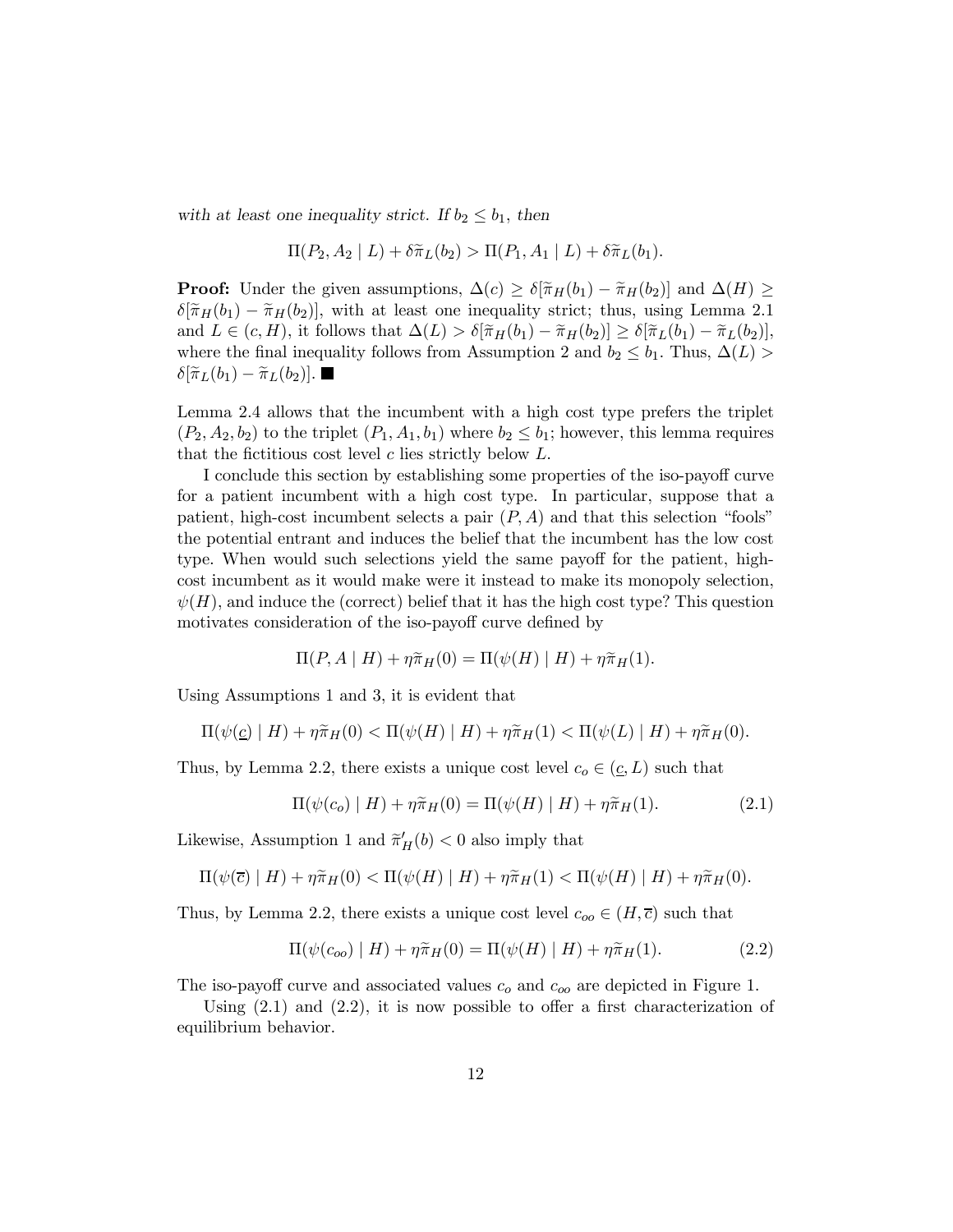**Lemma 2.5.** In any equilibrium, there exists an unique cost level  $c_e \in [c_o, H)$ and an unique cost level  $c_{ee} \in (H, c_{oo}]$  such that

$$
\Pi(H,\eta) = \Pi(\psi(c_e) \mid H) + \eta \widetilde{\pi}_H(0) = \Pi(\psi(c_{ee}) \mid H) + \eta \widetilde{\pi}_H(0).
$$

Proof: Fix any equilibrium. Consider an incumbent with the two-dimensinal type  $(H, \eta)$ . This incumbent must weakly prefer its equilibrium selection to the option of selecting its monopoly selection,  $\psi(H)$ . Thus,  $\Pi(H, \eta) \geq \Pi(\psi(H))$  $H) + \eta \tilde{\pi}_H(b(\psi(H))) \geq \Pi(\psi(H) | H) + \eta \tilde{\pi}_H(1) = \Pi(\psi(c_o) | H) + \eta \tilde{\pi}_H(0) =$  $\Pi(\psi(c_{oo}) \mid H) + \eta \tilde{\pi}_H(0)$ . Of course, this incumbent's payoff is maximized when it makes its monopoly selection and yet induces the belief  $b = 0$ . In any equilibrium, however, (E2) ensures that  $b_{H\eta} > 0$ . Thus,  $\Pi(\psi(H) | H) + \eta \tilde{\pi}_H(0) > \Pi(H, \eta)$ . The proof is now completed through the application of Lemma 2.2.  $\blacksquare$ 

Figure 1 also illustrates possible values for  $c_e$  and  $c_{ee}$ . Notice that  $c_e > L$  is possible, even under Assumption 3, if  $\Pi(H, \eta)$  exceeds  $\Pi(\psi(H) | H) + \eta \tilde{\pi}_H(1)$  to a sufficient degree.

#### 3. Benchmark: One-Dimensional Private Information

In this section, I consider a benchmark model in which the incumbent's patience level is public information. Thus, in the benchmark model, the incumbent's preentry selections signal only its cost type,  $t$ . A characterization of the intuitive equilibria of the benchmark model is useful, since it is then possible to identify those predictions in the model with two dimensions of private information that are attributable to the extra dimension of hidden information.

The benchmark model can be analyzed with minor modifications of the structure presented above. In particular, suppose now that  $\beta_o = 1$ , so that the incumbent is known to have the patience level  $\delta \equiv \eta$ . With this modification in mind, I may represent the incumbent's strategy as  $(P(t, \eta), A(t, \eta))$ . The definition of an equilibrium is unaltered, with the understanding that (E1) is now required only when  $\delta \equiv \eta$ . For the benchmark model, a deviation is *equilibrium dominated* for an incumbent of type t if and only if  $\Pi(P, A | t) + \eta \tilde{\pi}_t(0) < \Pi(t, \eta)$ . Finally, an intuitive equilibrium is defined as before, once we modify (E3) in the following fashion: If  $(P, A)$  is equilibrium dominated for  $t = H$  but not for  $t = L$ , then  $b(P, A) = 0$ ; likewise, if  $(P, A)$  is equilibrium dominated for  $t = L$  but not for  $t = H$ , then  $b(P, A) = 1$ . The additional structure and key properties developed above apply to the benchmark model without further modification.

It is convenient now to distinguish between the two kinds of equilibria that are possible in the benchmark game. For the benchmark game, a separating equi*librium* occurs if  $(P(H, \eta), A(H, \eta)) \neq (P(L, \eta), A(L, \eta))$ . In such an equilibrium,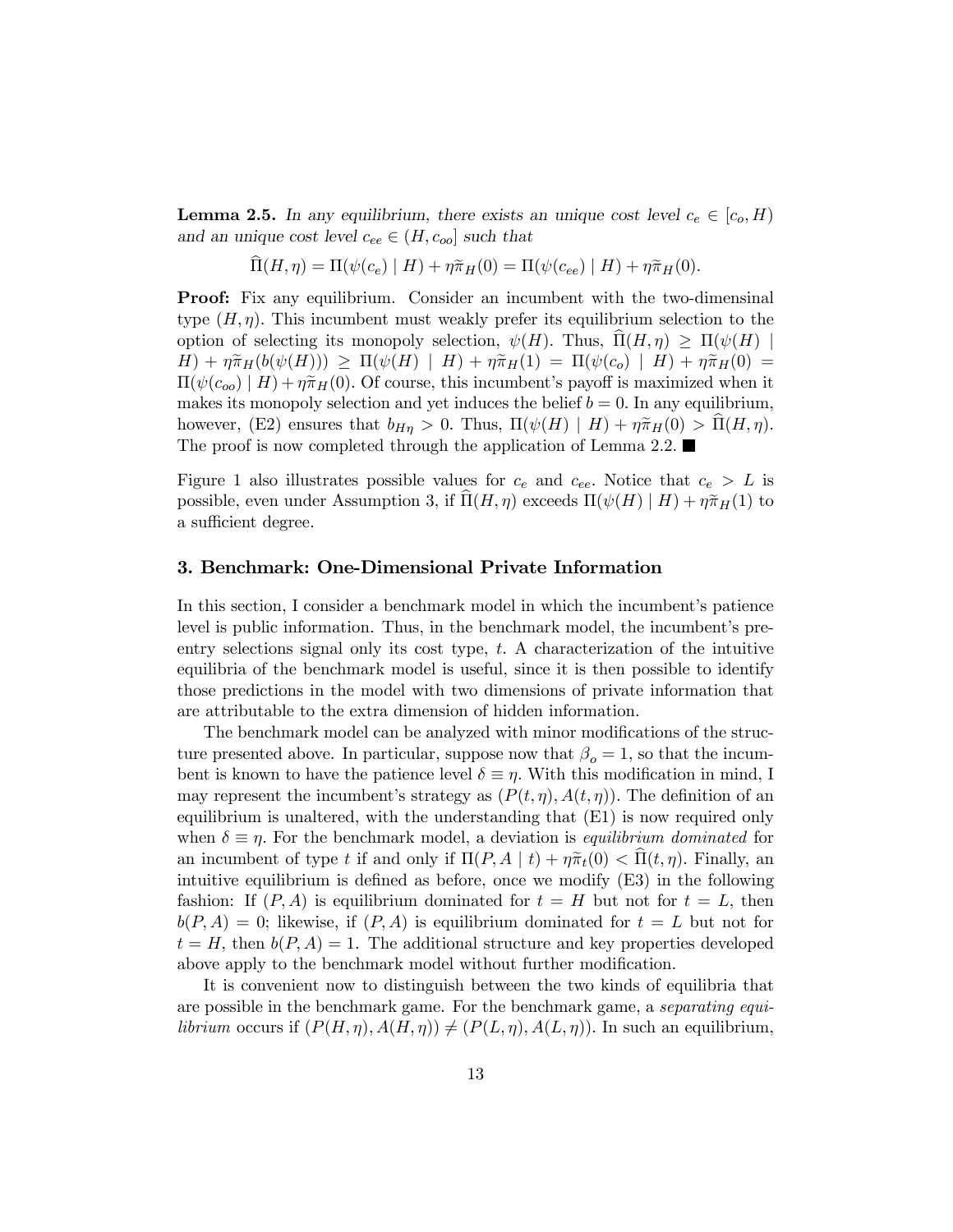the potential entrant can infer the incumbent's cost type, and so (E2) requires that  $b(P(H, \eta), A(H, \eta)) = 1 > 0 = b(P(L, \eta), A(L, \eta))$ . By contrast, in a pooling equilibrium of the benchmark game,  $(P(H, \eta), A(H, \eta)) = (P(L, \eta), A(L, \eta))$  and then (E2) requires that  $b(P(H, \eta), A(H, \eta)) = b_o$ .

I begin with the following lemma.

**Lemma 3.1.** In any separating equilibrium of the benchmark game,  $(P(H, \eta), A(H, \eta)) =$  $\psi(H)$ .

**Proof:** Assume to the contrary that a separating equilibrium exists in which  $(P(H, \eta), A(H, \eta)) \neq \psi(H)$ . Then under (E2)  $b(P(H, \eta), A(H, \eta)) = 1$ , and so  $\Pi(H, \eta) = \Pi(P(H, \eta), A(H, \eta) | H) + \eta \tilde{\pi}_H(1) < \Pi(\psi(H) | H) + \eta \tilde{\pi}_H(1) \leq$  $\Pi(\psi(H) | H) + \eta \tilde{\pi}_H(b(\psi(H)))$ . Thus, (E1) fails: the incumbent with cost type H would gain by deviating to  $\psi(H)$ .

Intuitively, in a separating equilibrium of the benchmark model, the incumbent with the high cost type is "found out" and faces the maximum probability of entry. If  $(P(H, \eta), A(H, \eta)) \neq \psi(H)$ , then this incumbent would deviate to  $\psi(H)$ , as it then gains in the pre-entry period and does no worse in the post-entry period.

I next characterize the set of intuitive separating equilibria.

Proposition 3.2. In the benchmark game, there exists at most one intuitive separating equilibrium outcome, and in it  $(P(L, \eta), A(L, \eta)) = \psi(c_o)$ , where  $c_o$ L is defined by  $(2.1)$ .

**Proof:** The existence of  $c_0 < L$  is established above in (2.1). Consider now the following program:  $\max_{P,A} \Pi(P,A \mid L) + \eta \tilde{\pi}_L(0)$  subject to  $\Pi(P,A \mid H) + \eta \tilde{\pi}_H(0) \le$  $\Pi(\psi(H) | H) + \eta \tilde{\pi}_H(1)$ . The claim is that  $\psi(c_0)$  is the unique solution to this program. Observe that  $\psi(c_0) \equiv (P_2, A_2)$  satisfies the program's constraint. Pick any  $(P_1, A_1) \neq \psi(c_o)$  that also satisfies this constraint. Note that  $\Delta(c_o) > 0$ ; further,  $\Delta(H) \geq 0$ , since  $\Pi(\psi(c_o) | H) + \eta \tilde{\pi}_H(0) = \Pi(\psi(H) | H) + \eta \tilde{\pi}_H(1)$ . Given  $c_0 < L$ , Lemma 2.4 may be applied (with  $b_1 = b_2 = 0$ ) to yield  $\Delta(L) > 0$ , and the claim is established. Now, assume to the contrary that  $(P(L, \eta), A(L, \eta)) \neq \psi(c_o)$ in an intuitive separating equilibrium of the benchmark model. By Lemma 3.1,  $\Pi(H, \eta) = \Pi(\psi(H) | H) + \eta \tilde{\pi}_H(1);$  thus, (E1) is satisfied when  $t = H$  only if  $(P(L, \eta), A(L, \eta))$  satisfies the constraint of the program just analyzed. The established claim thus implies that  $\Pi(\psi(c_o) | L) + \eta \tilde{\pi}_L(0) > \Pi(P(L, \eta), A(L, \eta))$  $L$ ) +  $\eta \tilde{\pi}_L(0)$ . Consider a deviation,  $\psi(c_o - \varepsilon)$ , where  $\varepsilon > 0$  is small. Clearly, this deviation is not equilibrium dominated for type  $t = L$ . But, by Lemma 2.2, the deviation is equilibrium dominated for type  $t = H$ . Thus, under (E3),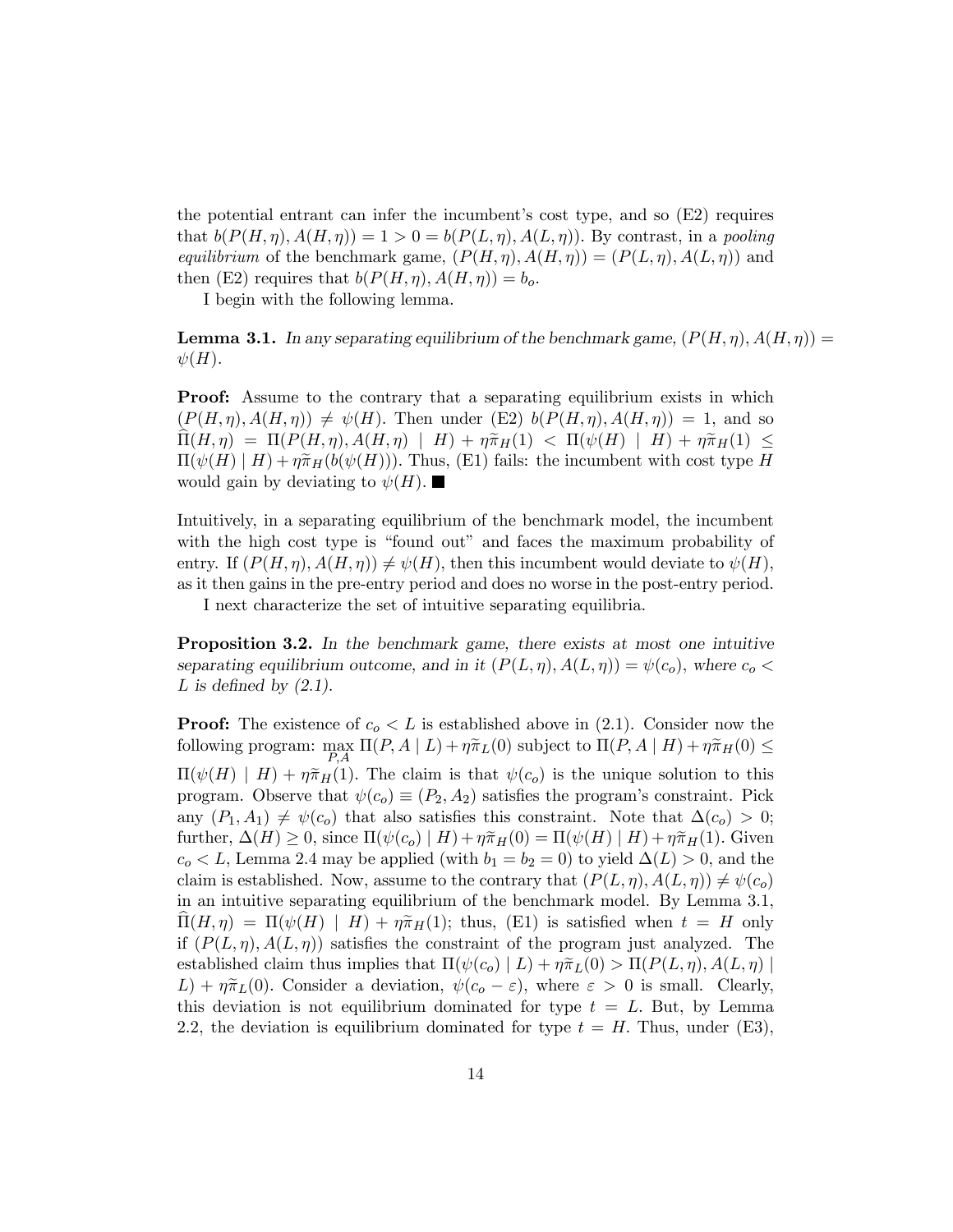$b(\psi(c_{o}-\varepsilon))=0.$  But then the incumbent with cost type L would deviate, and a contradiction is thus established.

As confirmed in the proof of this proposition, in any intuitive separating equilibrium for the benchmark model, the "least-cost" separating equilibrium is characterized by  $(P(L, \eta), A(L, \eta)) = \psi(c_o)$  and must obtain.

I now consider the existence of an intuitive separating equilibrium.

**Proposition 3.3.** In the benchmark game, there exists an unique intuitive separating equilibrium outcome.

**Proof:** Let  $(P(H, \eta), A(H, \eta)) = \psi(H)$  and  $(P(L, \eta), A(L, \eta)) = \psi(c_0)$  and set  $b(\psi(H)) = 1 > 0 = b(\psi(c_o))$ . I first derive a key inequality for the payoff of  $t = L$ . Let  $(P_1, A_1, b_1)=(\psi(L), 1)$  and  $(P_2, A_2, b_2)=(\psi(c_0), 0)$ . By construction, type H is indifferent between  $(P_2, A_2, b_2)$  and  $(\psi(H), 1)$ ; consequently, type H strictly prefers  $(P_2, A_2, b_2)$  to  $(P_1, A_1, b_1)$ . Also, if the incumbent's cost level were  $c_o$ , then it would strictly prefer  $(P_2, A_2, b_2)$  to  $(P_1, A_1, b_1)$ . Since  $b_2 < b_1$  and  $c_0 < L$ , it thus follows from Lemma 2.4 that  $\Pi(\psi(c_o) | L) + \eta \tilde{\pi}_L(0) > \Pi(\psi(L) | L) + \eta \tilde{\pi}_L(1)$ . The second step is to specify beliefs when deviations are observed. For  $(P, A) \notin$  $\{\psi(c_o), \psi(H)\}\$ , beliefs are specified as follows: if  $\Pi(P, A \mid H)+\eta \tilde{\pi}_H(0) < \Pi(\psi(H) \mid$  $H) + \eta \widetilde{\pi}_H(1)$ , then  $b(P, A) = 0$ ; and if  $\Pi(P, A | H) + \eta \widetilde{\pi}_H(0) \geq \Pi(\psi(H) | H) + \eta$  $\eta \tilde{\pi}_H(1)$ , then  $b(P, A) = 1$ . Notice that, since  $\Pi(H, \eta) = \Pi(\psi(H) | H) + \eta \tilde{\pi}_H(1),$  $(P, A)$  in the first set are equilibrium dominated for  $t = H$  while  $(P, A)$  in the second set are not equilibrium dominated for  $t = H$ . The third step is to verify that (E1)-(E3) are satisfied. Given the belief specification, it is immediate that (E1) is satisfied for  $t = H$ . (E1) is also satisfied for  $t = L$ : the best deviation over the range for which  $b(P, A)=1$  is  $\psi(L)$ , and the first step above establishes that this deviation strictly lowers the payoff for  $t = L$ ; furthermore, as shown in the proof of Proposition 3.2, the equilibrium selection,  $\psi(c_o)$ , uniquely maximizes the payoff for  $t = L$  over the range for which  $b(P, A) = 0$ . (E2) is clearly satisfied. Finally, (E3) is sure to hold, since  $b(P, A)=0$  when  $(P, A)$  is equilibrium dominated for  $t = H$ , and  $b(P, A) = 1$  when  $(P, A)$  is not equilibrium dominated for  $t = H$ .

The final task is to consider the possibility of intuitive pooling equilibria.

Proposition 3.4. In the benchmark game, there does not exist an intuitive pooling equilibrium.

**Proof:** Suppose a pooling equilibrium exists in the benchmark game, and let  $(P_p, A_p) \equiv (P(H, \eta), A(H, \eta)) = (P(L, \eta), A(L, \eta))$ . By (E2),  $b(P_p, A_p) = b_o$ , and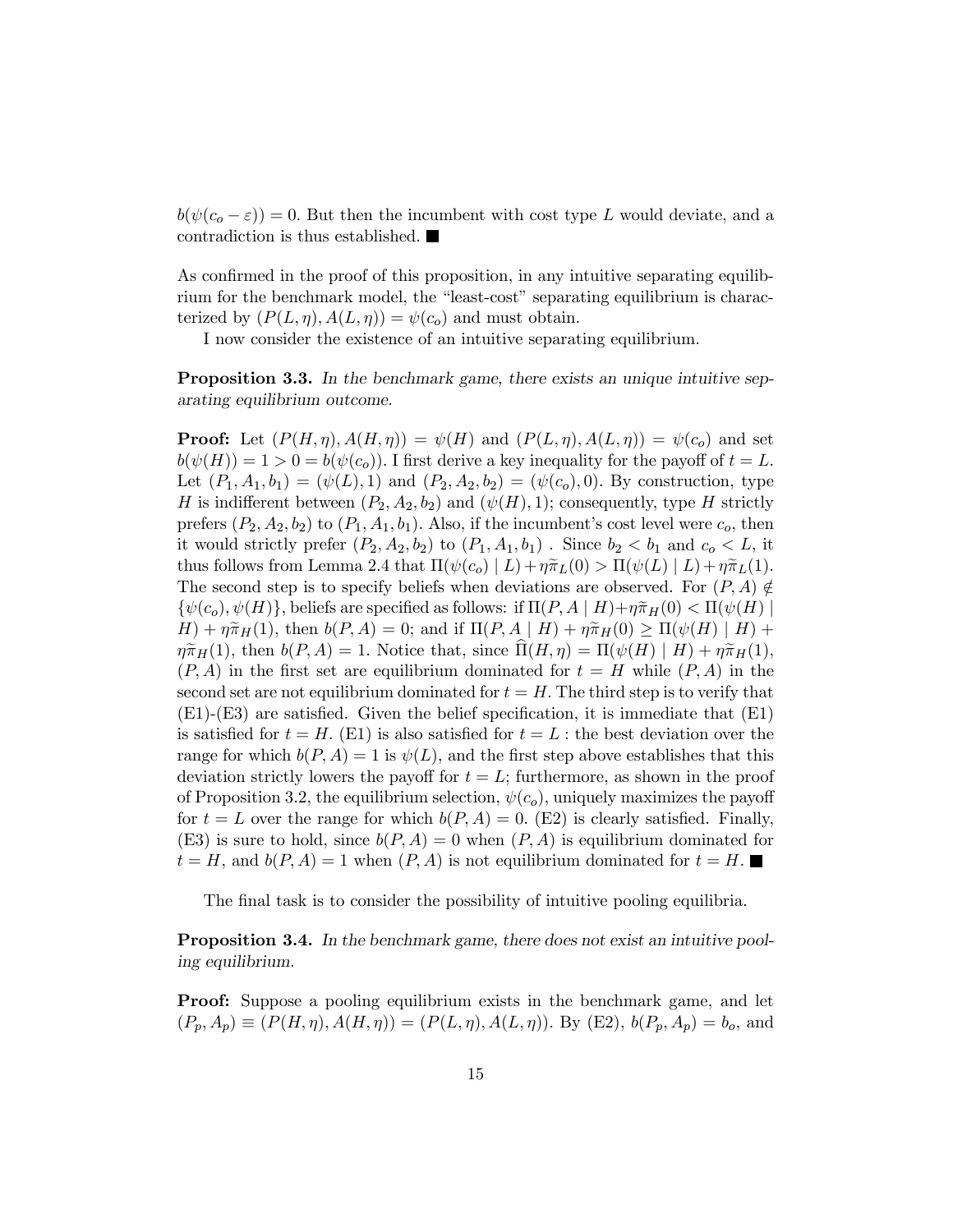so  $\widehat{\Pi}(H, \eta) = \Pi(P_p, A_p \mid H) + \eta \widetilde{\pi}_H(b_o)$ . By Lemma 2.5, there exists a unique cost level  $c_e \in [c_o, H)$  such that  $\Pi(\psi(c_e) \mid H) + \eta \tilde{\pi}_H(0) = \Pi(H, \eta)$ . Now, let  $(P_1, A_1, b_1)=(P_p, A_p, b_o)$  and  $(P_2, A_2, b_2)=(\psi(c_e), 0)$ . By construction, type  $H$  is indifferent between the two options. Also, if the incumbent's type were  $c_e$ , then it would strictly prefer  $(P_2, A_2, b_2)$  to  $(P_1, A_1, b_1)$ . Since  $c_e \lt H$  and  $b_2 < b_1$ , it follows from Lemma 2.3 that type L strictly prefers  $(P_2, A_2, b_2)$  to  $(P_1, A_1, b_1)$ , or equivalently,  $\Pi(\psi(c_e) | L) + \delta \tilde{\pi}_L(0) > \Pi(P_p, A_p | L) + \delta \tilde{\pi}_L(b_o)$ . Now consider a deviation,  $\psi(c_e - \varepsilon)$ , where  $\varepsilon > 0$  is small. Clearly, this deviation is not equilibrium dominated for type  $t = L$ . Given  $c_e < H$ , it follows from Lemma 2.2 that the deviation is equilibrium dominated for type  $t = H$ . Thus, under (E3),  $b(\psi(c_e - \varepsilon)) = 0$ . But then (E1) fails, since the incumbent with cost type L would deviate to  $\psi(c_e - \varepsilon)$ . This establishes that no intuitive pooling equilibrium exists.  $\blacksquare$ 

The following corollary summarizes the findings reported above.

Corollary 3.5. In the benchmark game, there exists an unique intuitive equilibrium outcome, and in it  $(P(H, \eta), A(H, \eta)) = \psi(H)$  and  $(P(L, \eta), A(L, \eta)) =$  $\psi(c_o)$ , where  $c_o < L$  is defined by (2.1).

In effect, the low-cost incumbent engages in a "cost-reducing" distortion. It acts as if its costs were lower than they truly are and then simply selects the corresponding monopoly selection. The low-cost incumbent thus limit prices:  $P(c<sub>o</sub>)$  <  $P(L) \equiv P_m(L)$ . Moreover, when advertising is demand enhancing, the low-cost incumbent also distorts upward its level of advertising:  $A(c_0) > A(L) \equiv A_m(L)$ . On the other hand, when advertising is dissipative, the monopoly level of advertising is zero, and so the low-cost incumbent does not use dissipative advertising:  $A(c_0)=0=A(L) \equiv A_m(L)$ . With these selections, the low-cost incumbent achieves separation and thus deters entry to the maximal extent possible. Notice, though, that limit pricing and upward distortions in demand-enhancing advertising do not deter profitable entry; instead, the signaling behavior of the low-cost incumbent enables the potential entrant to accurately infer the incumbent's cost level, so that entry can occur exactly when it is profitable.

The analysis presented in the section captures the central theme of the classic limit pricing paper by Milgrom and Roberts (1982), in that limit pricing occurs and yet profitable entry is never deterred. The analysis presented here goes further, however, and characterizes the "refined" equilibrium outcome for a model in which both pre-entry pricing and advertising may serve as signals. Bagwell and Ramey (1988) present a related model. The main difference between that paper and the present effort is that post-entry incumbent profit is modeled here as a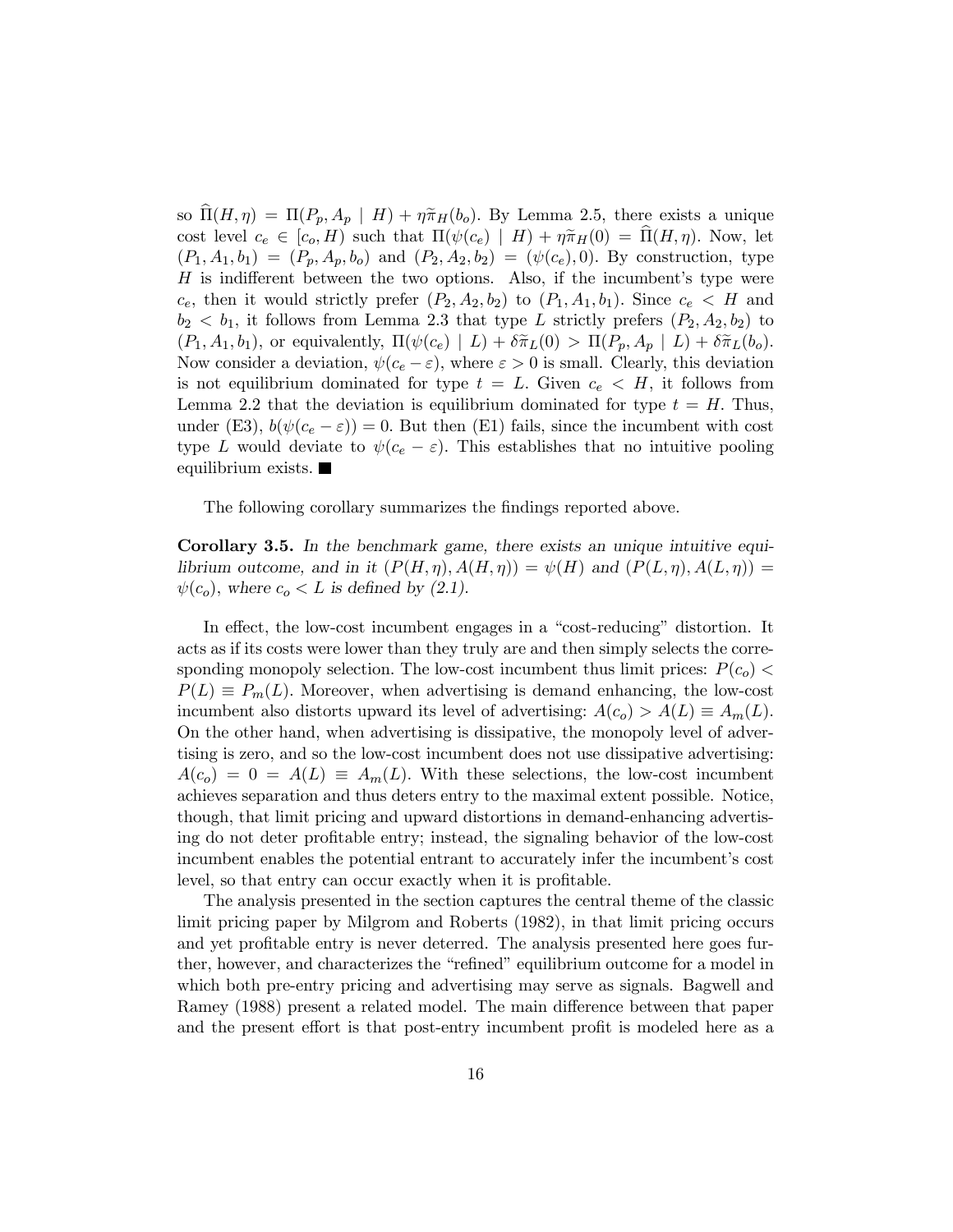smooth function of the potential entrant's beliefs, whereas Bagwell and Ramey (1988) assume the probability of entry jumps from zero to one once the belief rises above a critical value. Their formulation derives from a model in which the potential entrant's fixed cost of entry takes a single value and is public information. As they show, intuitive pooling equilibria then may exist. The approach adopted in the present paper has the virtue of capturing the realistic possibility that the incumbent is uninformed as to the potential entrant's fixed cost of entry and thus always has some uncertainty as to whether entry is profitable. In this "smoother" formulation, intuitive pooling equilibria fail to exist, and the focal outcome is thus the unique intuitive separating equilibrium outcome.

#### 4. Intuitive Equilibria: Necessary Properties

With the benchmark model now analyzed, I return to the general model with two dimensions of private information. This model is fully described in Section 2, under the assumption that  $\beta_o \in (0, 1)$ . I maintain this assumption henceforth. In the present section, I derive necessary properties of intuitive equilibria. These properties direct attention to the possible kinds of intuitive equilibrium behavior, and the corresponding equilibria are constructed in the next section.

#### 4.1. The Patient, Low-Cost incumbent

I focus first on the behavior of the patient, low-cost incumbent (i.e., the incumbent of type  $(L, \eta)$ ). I show that the intuitive criterion has significant power even in the model with two-dimensional private information and, indeed, that the patient, low-cost incumbent's behavior is similar to that which is predicted in the intuitive equilibrium of the benchmark model for the low-cost incumbent. Thus, in a broad sense, the predictions of the earlier literature (Milgrom and Roberts, 1982; Bagwell and Ramey, 1988) carry over to the setting with two dimensions of private information, with regard to the behavior of the patient, low-cost incumbent.

This broad point is developed through a series of lemmas.

#### **Lemma 4.1.** In any intuitive equilibrium,  $(P(L, \eta), A(L, \eta)) \neq (P(H, \eta), A(H, \eta)).$

**Proof:** Assume to the contrary that  $(P(L, \eta), A(L, \eta)) = (P(H, \eta), A(H, \eta))$  in an intuitive equilibrium. Let  $b_{H\eta} \in (0,1)$  denote the corresponding belief. Using Lemma 2.5, there exists a unique cost level  $c_e \in [c_o, H)$  such that  $\Pi(H, \eta) \equiv$  $\Pi(P(H,\eta), A(H,\eta) | H) + \eta \tilde{\pi}_H(b_{H\eta}) = \Pi(\psi(c_e) | H) + \eta \tilde{\pi}_H(0)$ . Thus, type  $(H,\eta)$ is indifferent between  $(P_1, A_1, b_1) \equiv (P(H, \eta), A(H, \eta), b_{H\eta})$  and  $(P_2, A_2, b_2) \equiv$  $(\psi(c_e), 0)$ . Further, an incumbent with cost level  $c_e$  strictly prefers the latter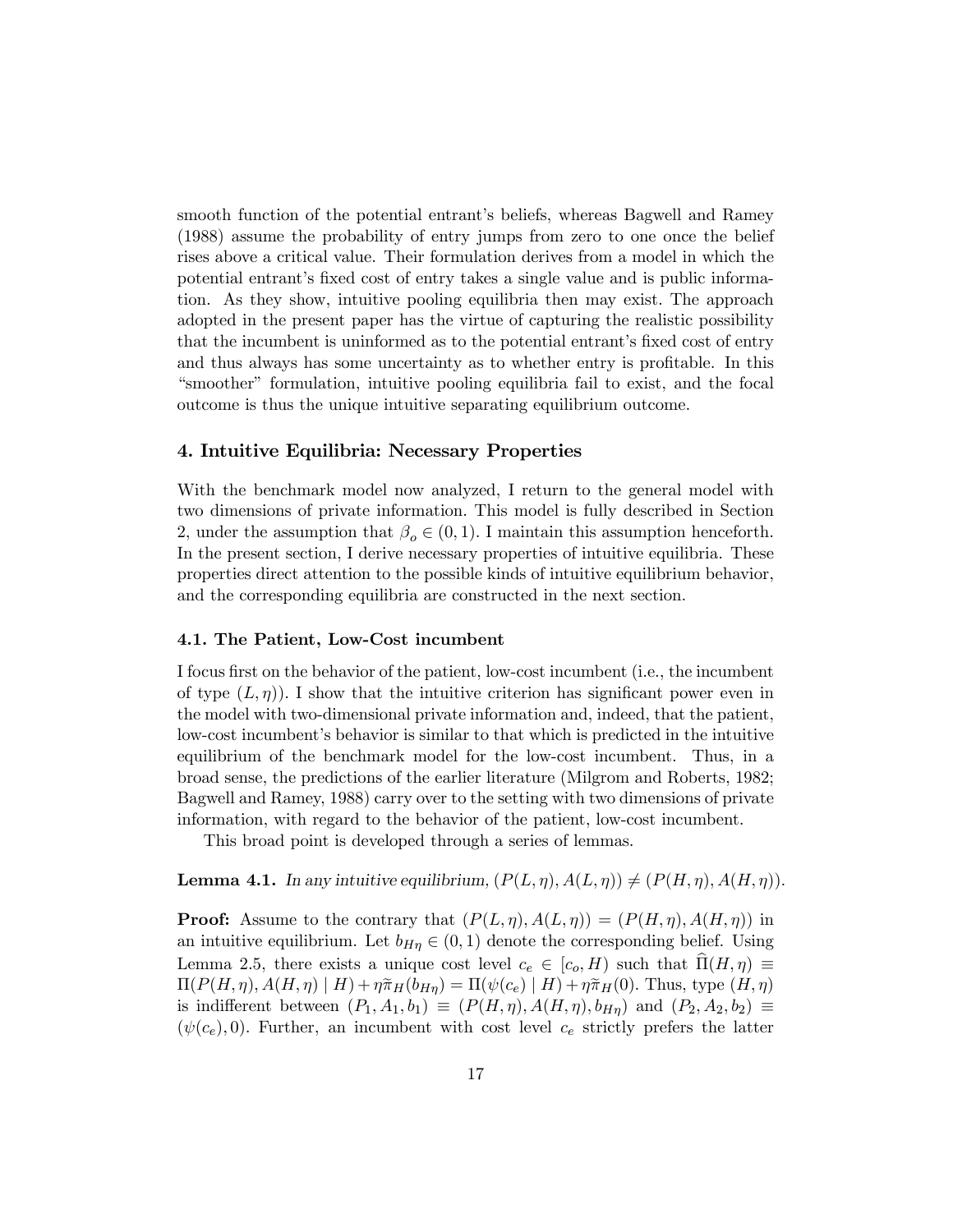option. Given that  $b_2 = 0 \lt b_1 = b_{H\eta}$  and  $c_e \lt H$ , Lemma 2.3 now ensures that type  $(L, \eta)$  strictly prefers the latter option:  $\Pi(L, \eta) \equiv \Pi(P(H, \eta), A(H, \eta))$  $L$ ) +  $\eta \tilde{\pi}_L(b_{H\eta})$  <  $\Pi(\psi(c_e) | L) + \eta \tilde{\pi}_L(0)$ . Finally, consider type  $(H, \lambda)$ . This type weakly prefers its equilibrium selection to  $(P_1, A_1, b_1)$  and strictly prefers  $(P_1, A_1, b_1)$  to  $(P_2, A_2, b_2)$ , since

$$
\Pi(H,\lambda) \geq \Pi(P(H,\eta), A(H,\eta) | H) + \lambda \tilde{\pi}_H(b_{H\eta})
$$
\n
$$
= \Pi(\psi(c_e) | H) + \lambda \tilde{\pi}_H(0) + (\eta - \lambda)(\tilde{\pi}_H(0) - \tilde{\pi}_H(b_{H\eta}))
$$
\n
$$
> \Pi(\psi(c_e) | H) + \lambda \tilde{\pi}_H(0).
$$

By Lemma 2.2, for  $\varepsilon > 0$  and sufficiently small,  $\psi(c_e - \varepsilon)$  is equilibrium dominated for  $(H, \eta)$  and  $(H, \lambda)$  but not for  $(L, \eta)$ . Under (E3),  $b(\psi(c_e - \varepsilon)) = 0$ . But then type  $(L, \eta)$  would deviate to  $\psi(c_e - \varepsilon)$ . A contradiction is thus obtained.

Intuitively, the two-dimensional type  $(L, \eta)$  is the "strong, strong" type, since it both has low costs and discounts less the benefit from entry deterrence. If this type were to pool with type  $(H, \eta)$ , then it thus would be able to utilize the intuitive criterion of Cho and Kreps (1987) and find attractive deviations that are equilibrium dominated for types  $(H, \eta)$  and  $(H, \lambda)$ .

I show next that type  $(L, \eta)$  is also unwilling to pool with type  $(H, \lambda)$ .

**Lemma 4.2.** In any intuitive equilibrium,  $(P(L, \eta), A(L, \eta)) \neq (P(H, \lambda), A(H, \lambda)).$ 

**Proof:** Assume to the contrary that  $(P(L, \eta), A(L, \eta)) = (P(H, \lambda), A(H, \lambda))$  in an intuitive equilibrium. By Lemma 4.1,  $(P(L, \eta), A(L, \eta)) \neq (P(H, \eta), A(H, \eta)).$ A first observation is that  $b_{H\eta} \leq b_{L\eta} = b_{H\lambda}$  is necessary. To see this, note that the following equilibrium conditions must hold for types  $(H, \eta)$  and  $(H, \lambda)$ :

$$
\Pi(P(H,\eta),A(H,\eta) \mid H) + \eta \tilde{\pi}_H(b_{H\eta}) \geq \Pi(P(L,\eta),A(L,\eta) \mid H) + \eta \tilde{\pi}_H(b_{L\eta})
$$
  

$$
\Pi(P(L,\eta),A(L,\eta) \mid H) + \lambda \tilde{\pi}_H(b_{L\eta}) \geq \Pi(P(H,\eta),A(H,\eta) \mid H) + \lambda \tilde{\pi}_H(b_{H\eta}).
$$

Adding yields  $[\eta - \lambda][\tilde{\pi}_H(b_{H\eta}) - \tilde{\pi}_H(b_{L\eta})] \geq 0$ , and so the first observation now follows. A second observation is that  $(P(H, \eta), A(H, \eta)) = (P(L, \lambda), A(L, \lambda))$  is also necessary. Otherwise,  $b_{H\eta} = 1 > b_{L\eta}$ , which contradicts the first observation. A third observation is that  $b_{H\eta} = b_{L\lambda} = b_{L\eta} = b_{H\lambda}$  is then necessary. To see this, consider the equilibrium conditions for types  $(L, \eta)$  and  $(L, \lambda)$ :

$$
\Pi(P(L,\eta),A(L,\eta) \mid L) + \eta \tilde{\pi}_L(b_{L\eta}) \geq \Pi(P(H,\eta),A(H,\eta) \mid L) + \eta \tilde{\pi}_L(b_{H\eta})
$$
  

$$
\Pi(P(H,\eta),A(H,\eta) \mid L) + \lambda \tilde{\pi}_L(b_{H\eta}) \geq \Pi(P(L,\eta),A(L,\eta) \mid L) + \lambda \tilde{\pi}_L(b_{L\eta}).
$$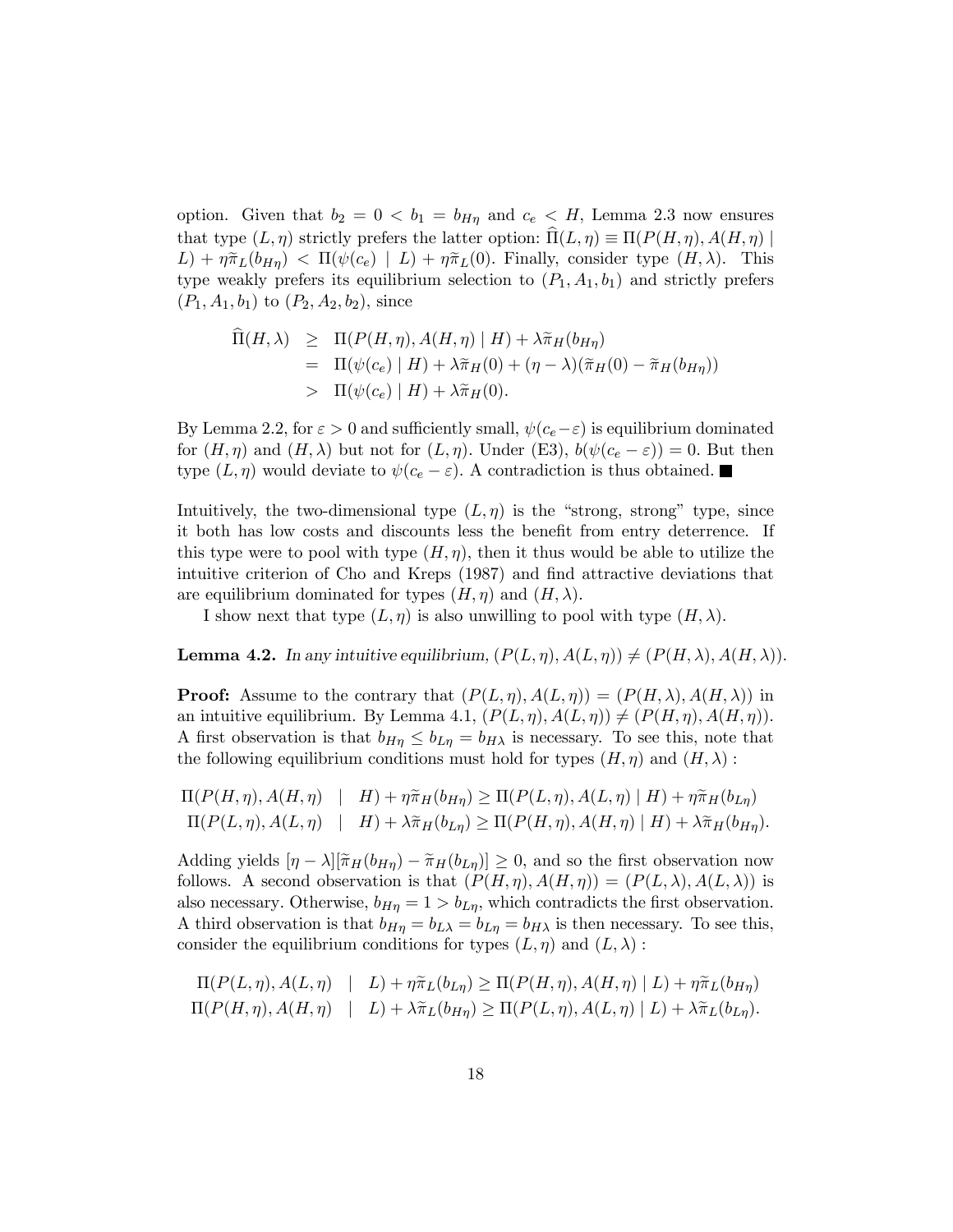Adding yields  $[\eta - \lambda][\tilde{\pi}_L(b_{L\eta}) - \tilde{\pi}_L(b_{H\eta})] \ge 0$ , and so  $b_{L\eta} = b_{H\lambda} \le b_{H\eta} = b_{L\lambda}$ . But the first two observations establish the opposite weak inequality; thus, the third observation follows.8 Fourth, it follows from the third observation that, for all  $\delta$  and t,  $\delta \tilde{\pi}_t(b_{H\eta}) = \delta \tilde{\pi}_t(b_{L\eta})$ ; thus, the equilibrium conditions set out above must bind and  $\Pi(P(H, \eta), A(H, \eta) | t) = \Pi(P(L, \eta), A(L, \eta) | t).$ 

By Lemma 2.5, there exists  $c_e \in [c_o, H)$  such that  $\hat{\Pi}(H, \eta) = \Pi(\psi(c_e) | H) +$  $\eta \tilde{\pi}_H(0)$ . Thus, type  $(H, \eta)$  is indifferent between  $(P_1, A_1, b_1) \equiv (P(H, \eta), A(H, \eta), b_{H\eta})$ and  $(P_2, A_2, b_2) \equiv (\psi(c_e), 0)$ . An incumbent with cost level  $c_e$  strictly prefers the latter option. Given that  $b_2 = 0 < b_1 = b_{H\eta}$  and  $c_e < H$ , Lemma 2.3 now ensures that type  $(L, \eta)$  strictly prefers the latter option. Using the fourth observation above and this strict preference, it thus follows that

$$
\Pi(L,\eta) \equiv \Pi(P(L,\eta), A(L,\eta) | L) + \eta \tilde{\pi}_L(b_{L\eta})
$$
\n
$$
= \Pi(P(H,\eta), A(H,\eta) | L) + \eta \tilde{\pi}_L(b_{H\eta})
$$
\n
$$
< \Pi(\psi(c_e) | L) + \eta \tilde{\pi}_L(0).
$$

Finally, consider type  $(H, \lambda)$ . Using the fourth observation above, this type is indifferent between its equilibrium selection and  $(P_1, A_1, b_1)$  and strictly prefers  $(P_1, A_1, b_1)$  to  $(P_2, A_2, b_2)$ , since

$$
\Pi(H,\lambda) = \Pi(P(H,\eta), A(H,\eta) | H) + \lambda \tilde{\pi}_H(b_{H\eta})
$$
  
= 
$$
\Pi(\psi(c_e) | H) + \lambda \tilde{\pi}_H(0) + (\eta - \lambda)(\tilde{\pi}_H(0) - \tilde{\pi}_H(b_{H\eta}))
$$
  
> 
$$
\Pi(\psi(c_e) | H) + \lambda \tilde{\pi}_H(0).
$$

By Lemma 2.2, for  $\varepsilon > 0$  and sufficiently small,  $\psi(c_e - \varepsilon)$  is equilibrium dominated for  $(H, \eta)$  and  $(H, \lambda)$  but not for  $(L, \eta)$ . Under (E3),  $b(\psi(c_e - \varepsilon)) = 0$ . But then type  $(L, \eta)$  would deviate to  $\psi(c_e - \varepsilon)$ . A contradiction is thus obtained.

The proof of Lemma 4.2 is similar to the proof of Lemma 4.1, once it is established that type  $(L, \eta)$  earns the same payoff by following its equilibrium strategies as it would by following those of type  $(H, \eta)$ . This payoff relationship follows immediately in the proof of Lemma 4.1, since it is posited there that these types pool. In the proof of Lemma 4.2, the hypothesis is instead that types  $(L, \eta)$ and  $(H, \lambda)$  pool, and the payoff relationship is established through a series of observations about the consequent equilibrium behavior.

Together, Lemmas 4.1 and 4.2 establish that, in any intuitive equilibrium, the patient, low-cost incumbent must separate from both the patient and impatient

<sup>&</sup>lt;sup>8</sup>It is now evident that such an equilibrium is possible only for a non-generic specification of prior probabilities,  $b<sub>o</sub>$  and  $\beta<sub>o</sub>$ .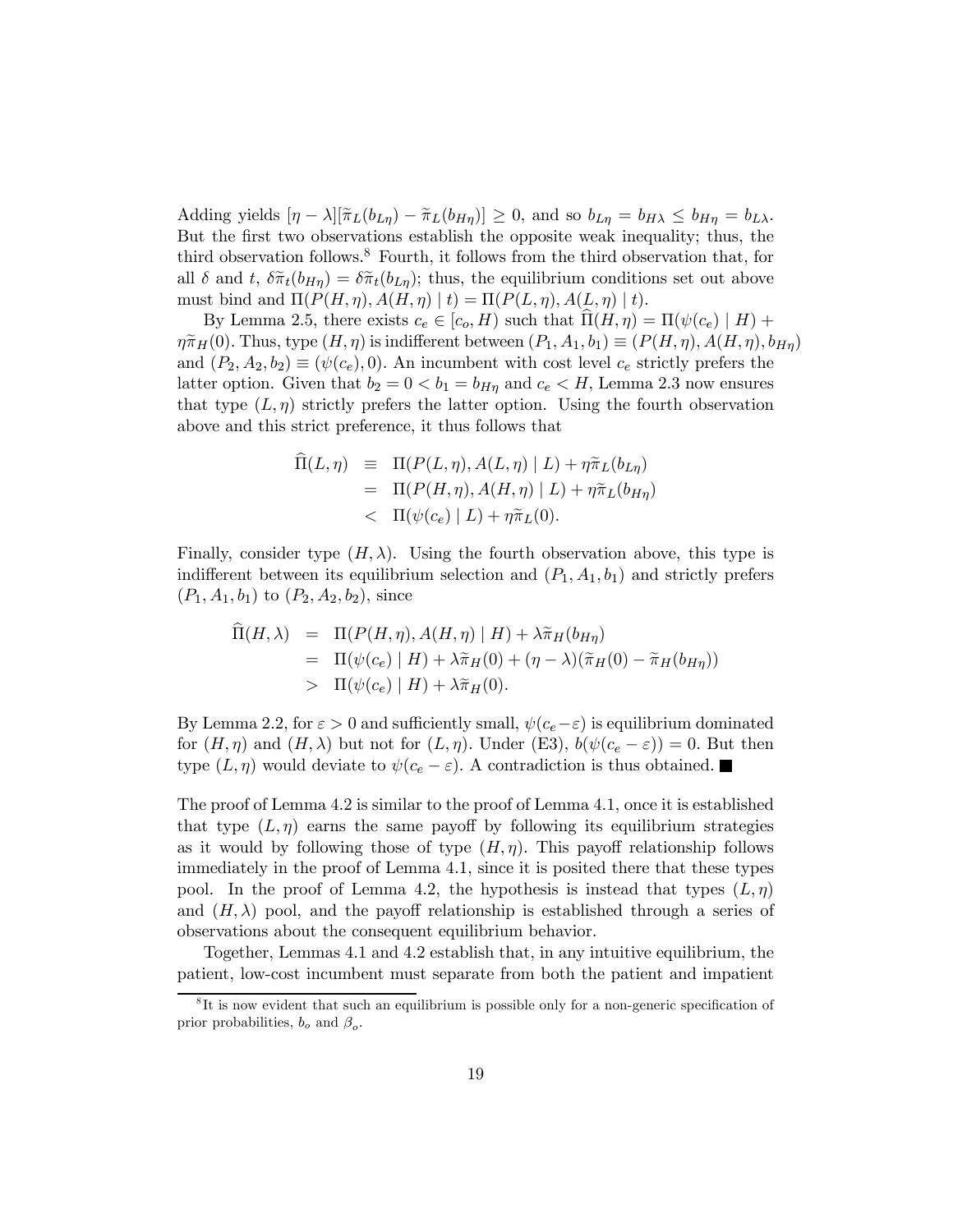high-cost incumbents. It remains possible that the patient, low-cost incumbent pools with the impatient, low-cost incumbent. In any event, an immediate implication of the two lemmas is that the potential entrant infers that the incumbent has low costs, upon observing the pre-entry selection of the patient, low-cost incumbent; that is, in any intuitive equilibrium,  $b_{L\eta} = 0$ .

Given that the patient, low-cost incumbent must separate from the patient and impatient high-cost incumbents in any intuitive equilibrium, the next step is to determine the pre-entry selections that the patient, low-cost incumbent must make. The following lemma contains an important initial finding.

**Lemma 4.3.** In any intuitive equilibrium,  $c_e < L$ , where  $c_e$  is defined in Lemma 2.5.

**Proof:** Fix an intuitive equilibrium. First, assume to the contrary that  $c_e > L$ . From Lemma 2.5, it then follows that  $c_e \in (L, H)$  satisfies

$$
\begin{array}{rcl} \widehat{\Pi}(H,\eta) & = & \Pi(\psi(c_e) \mid H) + \eta \widetilde{\pi}_H(0) \\ & > & \Pi(\psi(L) \mid H) + \eta \widetilde{\pi}_H(0), \end{array}
$$

where the inequality follows from Lemma 2.2. Thus,  $\psi(L)$  is equilibrium dominated for type  $(H, \eta)$ . Consider type  $(H, \lambda)$ . Observe that

$$
\Pi(H,\lambda) \geq \Pi(P(H,\eta), A(H,\eta) | H) + \lambda \tilde{\pi}_H(b_{H\eta})
$$
  
> 
$$
\Pi(P(H,\eta), A(H,\eta) | H) + \lambda \tilde{\pi}_H(b_{H\eta}) + (\eta - \lambda)[\tilde{\pi}_H(b_{H\eta}) - \tilde{\pi}_H(0)]
$$
  
> 
$$
\Pi(\psi(L) | H) + \lambda \tilde{\pi}_H(0),
$$

where the first inequality follows from (E1), the second inequality arises since  $b_{H\eta} > 0$  under (E2), and the third inequality is simply a restatement of the inequality just derived for  $\Pi(H, \eta)$ . Thus,  $\psi(L)$  is also equilibrium dominated for type  $(H, \lambda)$ . Of course,  $\psi(L)$  is not equilibrium dominated for type  $(L, \eta)$ . Hence, under (E3), if  $(P(L, \eta), A(L, \eta)) \neq \psi(L)$ , then  $b(\psi(L)) = 0$ , and type  $(L, \eta)$  would thus deviate to  $\psi(L)$ . Thus, an intuitive equilibrium is possible only if  $(P(L, \eta), A(L, \eta)) = \psi(L)$  and hence  $b(\psi(L)) = 0$ . But in this case type  $(L, \lambda)$ would also select  $\psi(L)$ , and thus it is necessary that  $b_{Hn} = b_{H\lambda} = 1$ . Given these beliefs, (E1) can hold for types  $(H, \eta)$  and  $(H, \lambda)$  only if  $(P(H, \eta), A(H, \eta)) =$  $(P(H, \lambda), A(H, \lambda)) = \psi(H)$ . But this specification cannot hold under Assumption 3, since type  $(H, \eta)$  would deviate from  $\psi(H)$  to  $\psi(L)$  and enjoy thereby the belief  $b(\psi(L)) = 0$  rather than  $b(\psi(H)) = 1$ . A contradiction is thus obtained.

Second, assume to the contrary that  $c_e = L$ . If  $(P(L, \eta), A(L, \eta)) = \psi(L)$ , then as before type  $(L, \lambda)$  would also select  $\psi(L)$ . Once again, it then would be necessary that  $b_{H\eta} = b_{H\lambda} = 1$  and thus that both types of the high-cost incumbent select  $\psi(H)$ , and under Assumption 3 a contradiction would emerge. Suppose then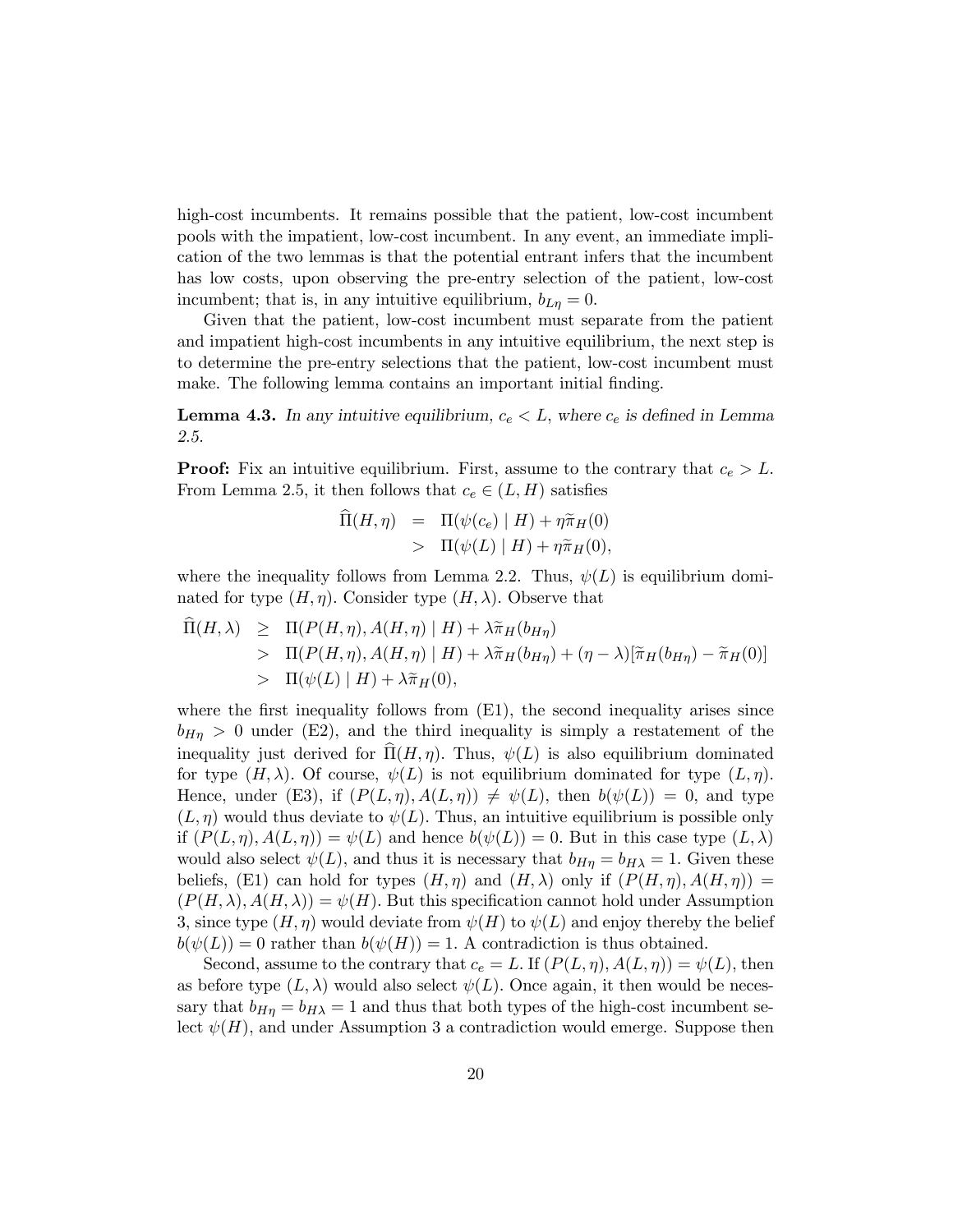that  $c_e = L$  and  $(P(L, \eta), A(L, \eta)) \neq \psi(L)$ . When  $c_e = L$ , it is straightforward to modify the inequalities set off above and confirm that  $\Pi(H, \eta) = \Pi(\psi(L) | H) +$  $\eta \tilde{\pi}_H(0)$  and  $\Pi(H, \lambda) > \Pi(\psi(L) | H) + \lambda \tilde{\pi}_H(0)$ . Given  $(P(L, \eta), A(L, \eta)) \neq \psi(L)$ , it follows that  $\Pi(L, \eta) < \Pi(\psi(L) | L) + \eta \tilde{\pi}_L(0)$ . Thus, for  $\varepsilon > 0$  and sufficiently small, Lemma 2.2 implies that  $\psi(L-\varepsilon)$  is equilibrium dominated for types  $(H, \eta)$ and  $(H, \lambda)$  but not for type  $(L, \eta)$ ; hence, under (E3),  $b(\psi(L - \varepsilon)) = 0$ . But then type  $(L, \eta)$  would deviate to  $\psi(L-\varepsilon)$ , and so a contradiction is again obtained.

This lemma indicates that, in intuitive equilibria, there is a limit as to the payoff that a patient, high-cost incumbent can enjoy (perhaps while pooling with an impatient, low-cost incumbent). As shown in the proof, if the patient, high-cost incumbent earns too much, in the sense that  $c_e \geq L$ , then the only possible intuitive equilibria entail the patient, low-cost incumbent making its monopoly selection,  $\psi(L)$ . The impatient, low-cost incumbent would then also make this selection, in order to enjoy monopoly profit in the pre-entry period along with the belief  $b_{L\eta} = 0$ . But then the high-cost incumbent types would be revealed and thus could do no better than to select their own monopoly selection,  $\psi(H)$ . At this stage a contradiction emerges, since under Assumption 3 a patient high-cost incumbent would mimic  $\psi(L)$ .

It is now possible to precisely describe the pre-entry selection that the patient, low-cost incumbent must make in an intuitive equilibrium.

**Proposition 4.4.** In any intuitive equilibrium,  $b_{L\eta} = 0$ ,  $c_e < L$  and  $(P(L, \eta), A(L, \eta)) =$  $\psi(c_e)$ , where  $c_e$  is defined in Lemma 2.5.

**Proof:** Fix an intuitive equilibrium. As noted above, Lemmas 4.1 and 4.2 imply that  $b_{L\eta} = 0$ . Lemma 4.3 establishes that  $c_e < L$ . Thus, the remaining step is to show that  $(P(L, \eta), A(L, \eta)) = \psi(c_e)$ .

First, suppose to the contrary that  $(P(L, \eta), A(L, \eta)) \equiv (P_1, A_1)$  such that  $(P_1, A_1) \neq \psi(c_e)$  and  $\Pi(P_1, A_1 \mid H) + \eta \tilde{\pi}_H(0) = \Pi(H, \eta)$ . Define  $\psi(c_e) \equiv (P_2, A_2)$ and recall from Lemma 2.5 that  $\Pi(H, \eta) = \Pi(\psi(c_e) | H) + \eta \tilde{\pi}_H(0)$ . Thus, type  $(H, \eta)$  is indifferent between  $(P_1, A_1, b_1 = 0)$  and  $(P_2, A_2, b_2 = 0)$ . Clearly, with  $b_1 = b_2$ , type  $(H, \lambda)$  is also indifferent between the two options. Thus,  $\Pi(H, \lambda) \geq$  $\Pi(P_1, A_1 | H) + \lambda \tilde{\pi}_H(0) = \Pi(P_2, A_2 | H) + \lambda \tilde{\pi}_H(0)$ , where the inequality reflects the equilibrium condition that type  $(H, \lambda)$  satisfy (E1). Of course, a patient incumbent with cost level  $c_e$  would strictly prefer the latter option. It follows from Lemma 2.3 that type  $(L, \eta)$  strictly prefers the latter option as well:  $\Pi(P_2, A_2)$  $L)+\eta\tilde{\pi}_L(0) > \Pi(P_1,A_1 \mid L)+\eta\tilde{\pi}_L(0) = \Pi(L,\eta)$ . Consider a deviation to  $\psi(c_e-\varepsilon)$ . Under Lemma 2.2, for  $\varepsilon > 0$  and sufficiently small,  $\psi(c_e - \varepsilon)$  is equilibrium dominated for types  $(H, \eta)$  and  $(H, \lambda)$  but not for type  $(L, \eta)$ ; thus, under (E3),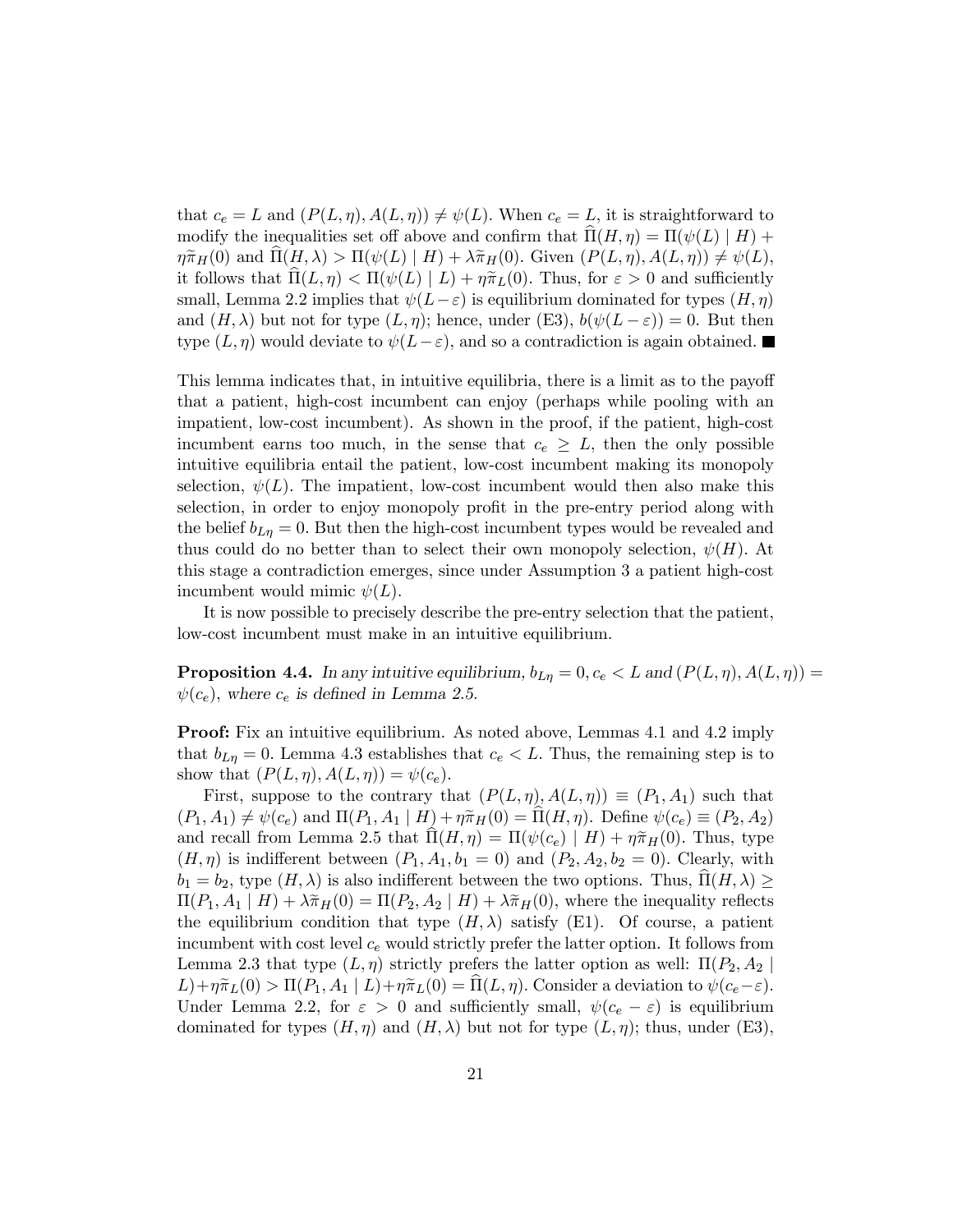$b(\psi(c_e - \varepsilon)) = 0$ . But then type  $(L, \eta)$  would deviate to  $\psi(c_e - \varepsilon)$ , and so (E1) fails for this type, contradicting the supposition of an intuitive equilibrium.

Second, suppose to the contrary that  $(P(L, \eta), A(L, \eta)) \equiv (P_1, A_1)$  such that  $\Pi(P_1, A_1 \mid H) + \eta \tilde{\pi}_H(0) < \Pi(H, \eta)$ . Once again, define  $\psi(c_e) \equiv (P_2, A_2)$  and recall from Lemma 2.5 that  $\Pi(H, \eta) = \Pi(\psi(c_e) | H) + \eta \tilde{\pi}_H(0)$ . Observe that type  $(H, \eta)$  now strictly prefers  $(P_2, A_2, b_2 = 0)$  to  $(P_1, A_1, b_1 = 0)$ ; likewise, a patient incumbent with cost level  $c_e$  would also strictly prefer  $(P_2, A_2, b_2 = 0)$ to  $(P_1, A_1, b_1 = 0)$ . Given that  $c_e < L$ , Lemma 2.4 thus implies that a patient, low-cost incumbent has the same strict preference:  $\Pi(P_2, A_2 | L) + \eta \tilde{\pi}_L(0) >$  $\Pi(P_1, A_1 | L) + \eta \tilde{\pi}_L(0)$ . Consider now a deviation to  $\psi(c_e - \varepsilon)$ , where  $\varepsilon > 0$  is sufficiently small. Using Lemma 2.2, this deviation is equilibrium dominated for type  $(H, \eta)$ . It is also equilibrium dominated for type  $(H, \lambda)$ , since

$$
\begin{aligned} \Pi(H,\lambda) &\geq \Pi(P(H,\eta), A(H,\eta) \mid H) + \lambda \tilde{\pi}_H(b_{H\eta}) \\ &= \Pi(P_2, A_2 \mid H) + \lambda \tilde{\pi}_H(0) + (\eta - \lambda)(\tilde{\pi}_H(0) - \tilde{\pi}_H(b_{H\eta})) \\ &> \Pi(P_2, A_2 \mid H) + \lambda \tilde{\pi}_H(0). \end{aligned}
$$

The deviation is not equilibrium dominated for type  $(L, \eta)$ ; thus, under (E3), it follows that  $b(\psi(c_e - \varepsilon)) = 0$ . But then type  $(L, \eta)$  would deviate to  $\psi(c_e - \varepsilon)$ , and a contradiction is again obtained.

Third, observe that an intuitive equilibrium cannot exist with  $(P(L, \eta), A(L, \eta)) \equiv$  $(P_1, A_1)$  such that  $\Pi(P_1, A_1 | H) + \eta \tilde{\pi}_H(0) > \Pi(H, \eta)$ . If this inequality were to hold, then type  $(H, \eta)$  would deviate and select  $(P_1, A_1)$  and induce the associated belief,  $b_{L\eta} = 0$ , and thereby obtain a higher payoff. The only remaining possibility is that  $(P(L, \eta), A(L, \eta)) = \psi(c_e)$ , and the proof is thus complete.

Like the low-cost incumbent in the benchmark model, the patient, low-cost incumbent undertakes a cost-reducing distortion. This incumbent thus distorts downward its pre-entry price and distorts upward its demand-enhancing advertising. Profitable entry is not deterred, however, since limit pricing and high demand-enhancing advertising simply communicate cost information to the potential entrant. A further implication is that the patient, low-cost incumbent does not use dissipative advertising. Finally, the finding that the patient, low-cost incumbent must select  $\psi(c_e)$  implies that a downward incentive constraint for the patient, high-cost incumbent must bind in any intuitive equilibrium; specifically, type  $(H, \eta)$  must be indifferent between following its equilibrium selection and mimicking the selection of type  $(L, \eta)$ .

#### 4.2. The Impatient, Low-Cost Incumbent

I next consider the behavior of the impatient, low-cost incumbent.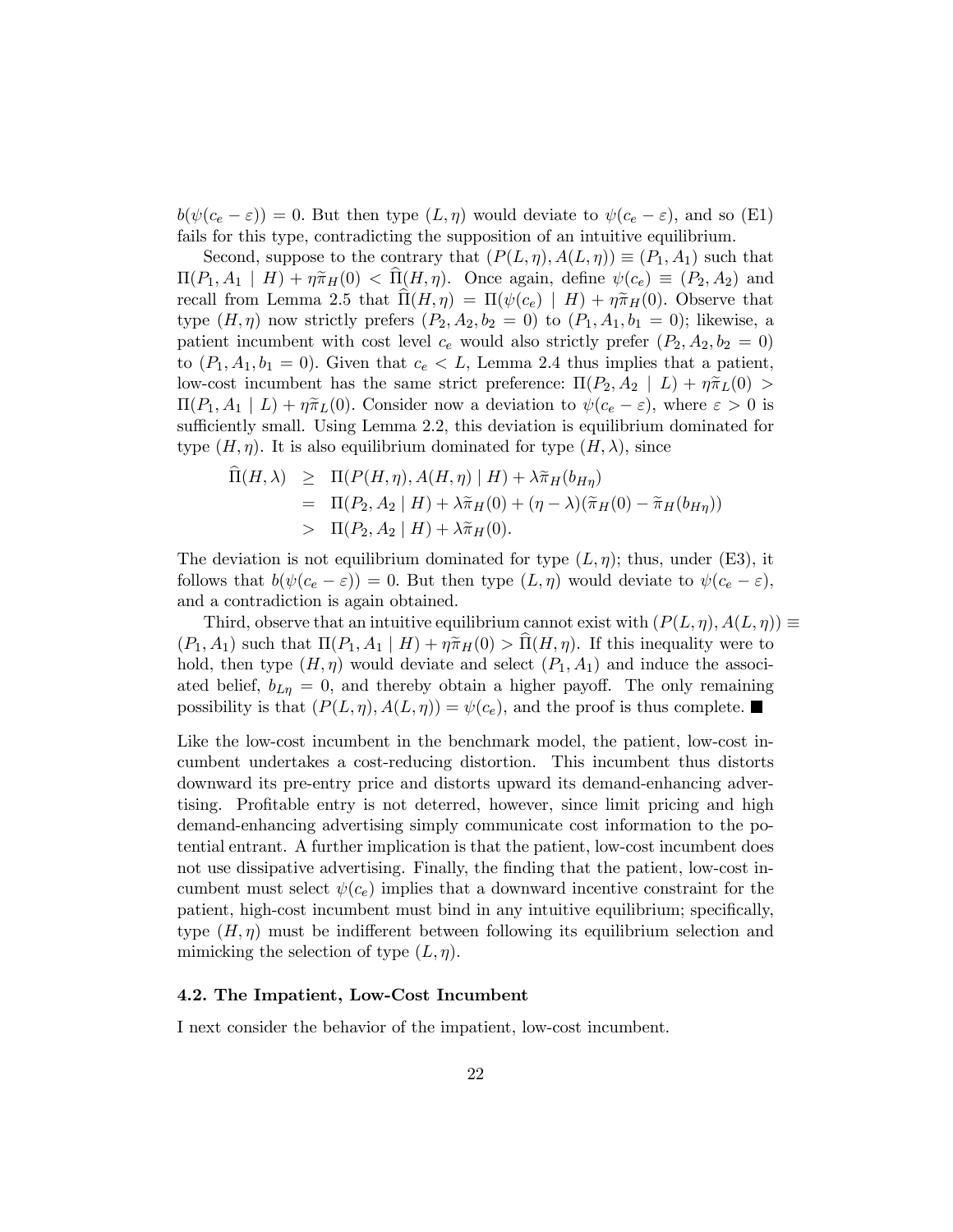**Lemma 4.5.** In any intuitive equilibrium, either  $(P(L, \lambda), A(L, \lambda)) = (P(L, \eta), A(L, \eta))$ or  $(P(L, \lambda), A(L, \lambda)) = (P(H, \eta), A(H, \eta)).$ 

**Proof:** Fix an intuitive equilibrium. By Proposition 4.4,  $b_{Ln} = 0, c_e < L$  and  $(P(L, \eta), A(L, \eta)) = \psi(c_e)$ . First, assume to the contrary that  $(P(L, \lambda), A(L, \lambda)) \neq$  $(P(t, \delta), A(t, \delta))$  for all  $(t, \delta) \neq (L, \lambda)$ . Then  $b_{L\lambda} = b_{L\eta} = 0$ , and so (E1) can hold for types  $(L, \eta)$  and  $(L, \lambda)$  only if  $\Pi(P(L, \eta), A(L, \eta) | L) = \Pi(P(L, \lambda), A(L, \lambda))$ L). Further, by the definition of  $c_e$ ,  $\Pi(H, \eta) = \Pi(P(L, \eta), A(L, \eta) | H) + \eta \tilde{\pi}_H(0);$ and (E1) for type  $(H, \eta)$  also requires that  $\Pi(H, \eta) \geq \Pi(P(L, \lambda), A(L, \lambda) | H) +$  $\eta \tilde{\pi}_H(0)$ . Let  $(P_1, A_1, b_1) \equiv (P(L, \lambda), A(L, \lambda), 0)$  and  $(P_2, A_2, b_2) \equiv (P(L, \eta), A(L, \eta), 0)$ . Type  $(H, \eta)$  weakly prefers the latter option, and of course a patient incumbent with cost level  $c_e$  would strictly prefer that latter option. Since  $c_e < L$ , it then follows from Lemma 2.4 that type  $(L, \eta)$  also must strictly prefer the latter option:  $\Pi(P(L, \eta), A(L, \eta) | L) > \Pi(P(L, \lambda), A(L, \lambda) | L)$ . A contradiction is thus obtained. Thus, type  $(L, \lambda)$  must pool with some type. Second, assume to the contrary that  $(P(L, \lambda), A(L, \lambda)) = (P(H, \lambda), A(H, \lambda))$  and  $(P(L, \lambda), A(L, \lambda)) \neq (P(H, \eta), A(H, \eta))$ . Since  $b_{L\eta} = 0$ , this case is possible only if  $(P(L, \lambda), A(L, \lambda)) \neq (P(L, \eta), A(L, \eta))$ . By (E2),  $b_{H\eta} = 1$  is necessary, and so (E1) implies that  $(P(H, \eta), A(H, \eta)) = \psi(H)$ . Using (E2), it is also evident that  $b_{L\lambda} = b_{H\lambda} = b_o$ . For an equilibrium of this kind to exist, (E1) for type  $(H, \eta)$ requires that  $\Pi(\psi(H) \mid H) + \eta \tilde{\pi}_H(1) \geq \Pi(P(H,\lambda), A(H,\lambda) \mid H) + \eta \tilde{\pi}_H(b_o).$ Rewriting this inequality and using  $b<sub>o</sub> < 1$  reveals

$$
\Pi(\psi(H) \mid H) + \lambda \tilde{\pi}_H(1) \n\geq \Pi(P(H, \lambda), A(H, \lambda) \mid H) + \lambda \tilde{\pi}_H(b_o) + [\eta - \lambda][\tilde{\pi}_H(b_o) - \tilde{\pi}_H(1)] \n> \Pi(P(H, \lambda), A(H, \lambda) \mid H) + \lambda \tilde{\pi}_H(b_o).
$$

But this indicates that type  $(H, \lambda)$  should deviate and select  $\psi(H)$ , which contradicts (E1) for type  $(H, \lambda)$ .

The impatient, low-cost incumbent thus must pool with a patient incumbent with either the low or the high cost type. In the model with two-dimensional private information, some degree of pooling is thus a necessary property of any intuitive equilibrium. This finding offers a first contrast with the characterization of intuitive equilibria for the benchmark model. As shown in Proposition 3.4, pooling never occurs in the intuitive equilibria of the benchmark model.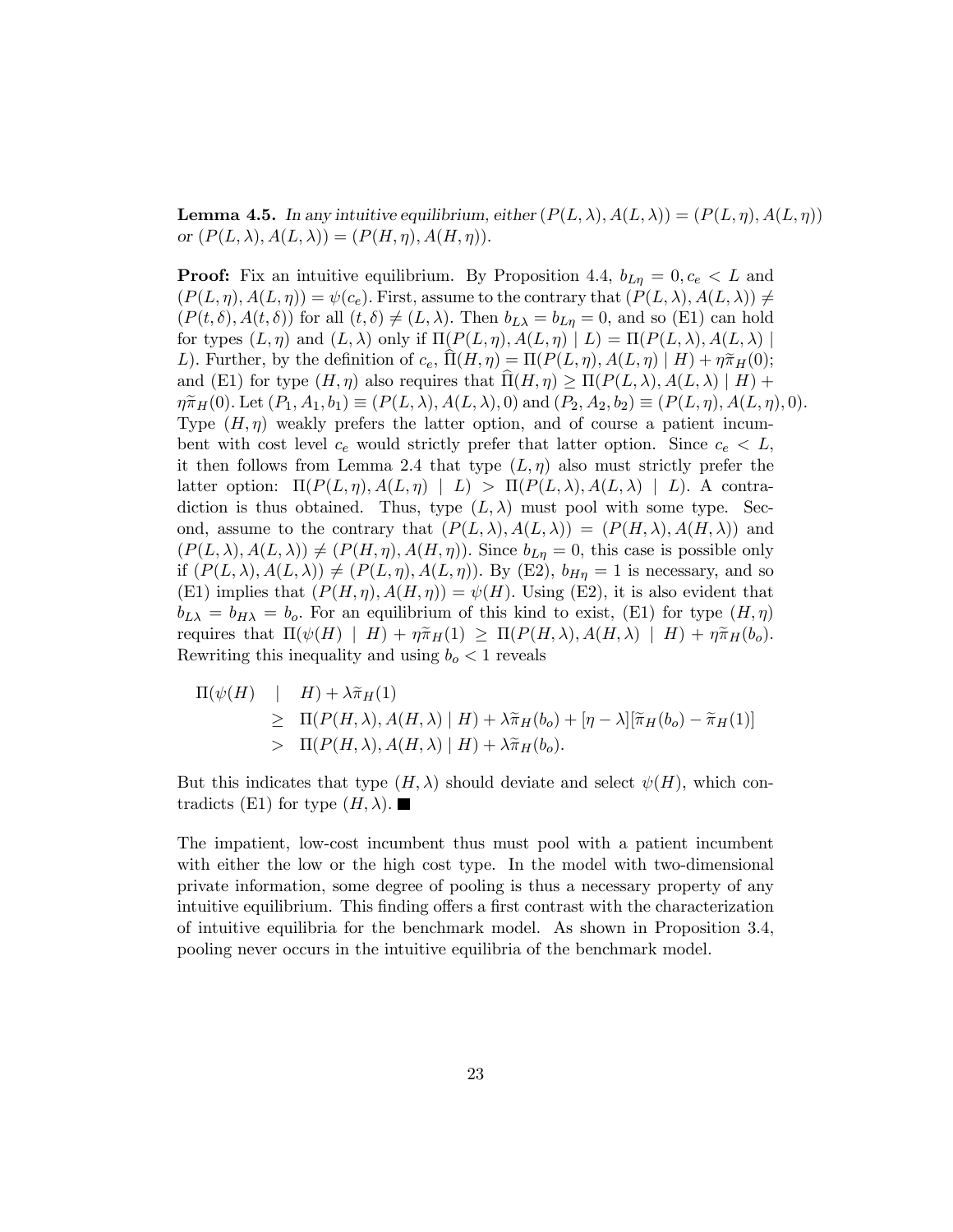#### 4.3. The Three Kinds of Intuitive Equilibria

The results above establish that intuitive equilibria can be of three possible kinds:<sup>9</sup>

**Kind A:** In any intuitive equilibrium of Kind A, type  $(L, \eta)$  separates and all other types pool. Thus,  $(P(L, \eta), A(L, \eta)) \neq (P(H, \eta), A(H, \eta))$  and  $(P(H, \eta), A(H, \eta))$  $(P(L, \lambda), A(L, \lambda)) = (P(H, \lambda), A(H, \lambda))$ . The associated beliefs are  $b_{L\eta} = 0$  and  $b_{H\eta} = b_A \equiv \frac{b_0}{b_o + (1 - \beta_o)(1 - b_o)}.$ 

**Kind B:** In any intuitive equilibrium of Kind B, types  $(L, \eta)$  and  $(L, \lambda)$  pool at one selection and types  $(H, \eta)$  and  $(H, \lambda)$  pool at another selection. Thus,  $(P(L, \eta), A(L, \eta)) = (P(L, \lambda), A(L, \lambda))$  and  $(P(H, \eta), A(H, \eta)) = (P(H, \lambda), A(H, \lambda)),$ where  $(P(L, \eta), A(L, \eta)) \neq (P(H, \eta), A(H, \eta))$ . The associated beliefs are  $b_{L\eta} = 0$ and  $b_{H\eta} = 1$ .

Kind C: In any intuitive equilibrium of Kind C, type  $(L, \eta)$  separates, type  $(H, \lambda)$  separates, and types  $(H, \eta)$  and  $(L, \lambda)$  pool. Thus,  $(P(L, \eta), A(L, \eta)) \neq$  $(P(t, \delta), A(t, \delta))$  for all  $(t, \delta) \neq (L, \eta), (P(H, \lambda), A(H, \lambda)) \neq (P(t, \delta), A(t, \delta))$  for all  $(t, \delta) \neq (H, \lambda)$ , and  $(P(H, \eta), A(H, \eta)) = (P(L, \lambda), A(L, \lambda))$ . The associated beliefs are  $b_{L\eta} = 0$ ,  $b_{H\lambda} = 1$  and  $b_{H\eta} = b_C \equiv \frac{b_o \beta_o}{b_o \beta_o + (1 - b_o)(1 - \beta_o)}$ .

It is useful to identify some necessary properties for the selections of high-cost incumbents in intuitive equilibria. Further results of this type are immediately available for intuitive equilibria of Kind B and C.

**Lemma 4.6.** In any intuitive equilibrium of Kind B,  $(P(L, \eta), A(L, \eta)) = \psi(c_o)$ and  $(P(H, \delta), A(H, \delta)) = \psi(H)$  for  $\delta \in \{\eta, \lambda\}$ , where  $c_o < L$  is defined by (2.1). In any intuitive equilibrium of Kind C,  $(P(H, \lambda), A(H, \lambda)) = \psi(H)$ .

**Proof:** Fix an intuitive equilibrium of Kind B. Given that  $b_{H\eta} = 1$ , types  $(H, \eta)$ and  $(H, \lambda)$  cannot be deterred from selecting  $\psi(H)$ . This implies that  $\Pi(H, \eta) =$  $\Pi(\psi(H) | H) + \eta \tilde{\pi}_H(0)$ , and so  $c_e = c_o$ . Next, fix an intuitive equilibrium of Kind C. Given that  $b_{H\lambda} = 1$ , type  $(H, \lambda)$  cannot be deterred from selecting  $\psi(H)$ .

It is instructive to compare this lemma with Corollary 3.5 of the benchmark model. The comparison indicates a correspondence between intuitive equilibria

<sup>&</sup>lt;sup>9</sup>The categorization below excludes the possibility that types  $(L, \eta)$  and  $(L, \lambda)$  pool at one selection while types  $(H, \eta)$  and  $(H, \lambda)$  separate. This possibility cannot arise in an intuitive equilibrium, since types  $(H, \eta)$  and  $(H, \lambda)$  would then both be revealed as high-cost types:  $b_{H\eta} =$  $b_{H\lambda} = 1$ . But then both of these types must select  $\psi(H)$ , in contradiction to the supposition that they make separate selections.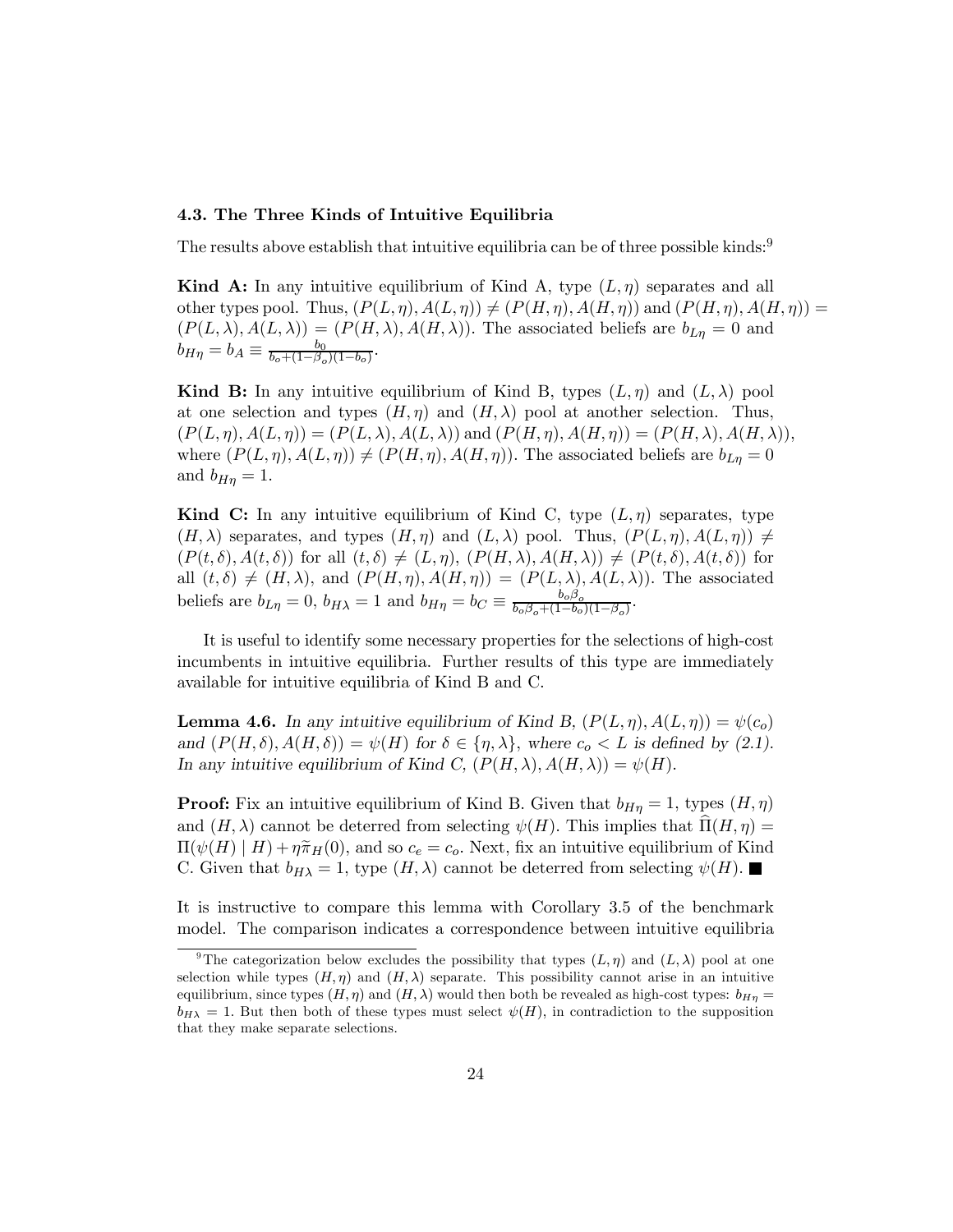of Kind B and intuitive equilibria for the benchmark model. Thus, intuitive equilibria of Kind B represent the extension of the findings by Milgrom and Roberts (1982) and Bagwell and Ramey (1988) to the model with two-dimensional private information. This correspondence is developed further in Section 6.

#### 5. Intuitive Equilibria of Kind A

The analysis to this point has directed attention to three possible kinds of intuitive equilibria. I turn now to the existence of intuitive equilibria. In this section, I focus on intuitive equilibria of Kind A. To establish conditions under which intuitive equilibria of Kind A exist, I begin by identifying conditions under which such equilibria do not exist.

#### 5.1. Non-existence and Low  $\lambda$

At a broad level, if  $\lambda$  is very low, so that an impatient incumbent puts great weight on the pre-entry period, then it is clear that intuitive equilibria of Kind A cannot exist. The idea is simply that an impatient, low-cost incumbent would then only be willing to make selections that are sufficiently close to its monopoly selection,  $\psi(L)$ , and likewise an impatient, high-cost incumbent would then only be willing to make selections that are sufficiently close to its monopoly selection,  $\psi(H)$ . But in an intuitive equilibrium of Kind A these types pool. Thus, since  $\psi(L) \neq \psi(H)$ , intuitive equilibria of Kind A cannot exist if  $\lambda$  is sufficiently low.

A formal representation of this idea is provided in the following lemma.

**Lemma 5.1.** There exists  $\lambda_A > 0$  such that for all  $\lambda \in [0, \lambda_A)$  an intuitive equilibrium of Kind A does not exist.

#### Proof: Define

$$
\Delta_A \equiv \min_{(P,A)} \max\{\frac{\Pi(\psi(L) \mid L) - \Pi(P,A \mid L)}{\widetilde{\pi}_L(b_A) - \widetilde{\pi}_L(1)}, \frac{\Pi(\psi(H) \mid H) - \Pi(P,A \mid H)}{\widetilde{\pi}_H(b_A) - \widetilde{\pi}_H(1)}\}.
$$
(5.1)

Notice that  $\lambda_A > 0$ . Now suppose that  $\lambda \in [0, \lambda_A)$  and assume to the contrary that an intuitive equilibrium of Kind A exists. Then  $\lambda < \underline{\lambda}_A \leq$ 

$$
\max\{\frac{\Pi(\psi(L) \mid L) - \Pi(P(L, \lambda), A(L, \lambda) \mid L)}{\widetilde{\pi}_L(b_A) - \widetilde{\pi}_L(1)}, \frac{\Pi(\psi(H) \mid H) - \Pi(P(L, \lambda), A(L, \lambda) \mid H)}{\widetilde{\pi}_H(b_A) - \widetilde{\pi}_H(1)}\}.
$$

Thus, for some t,  $\Pi(\psi(t) | t) + \lambda \tilde{\pi}_t(1) > \Pi(P(L, \lambda), A(L, \lambda) | t) + \lambda \tilde{\pi}_t(b_A)$ . It follows that some type  $(t, \lambda)$  would earn a strictly higher payoff by deviating from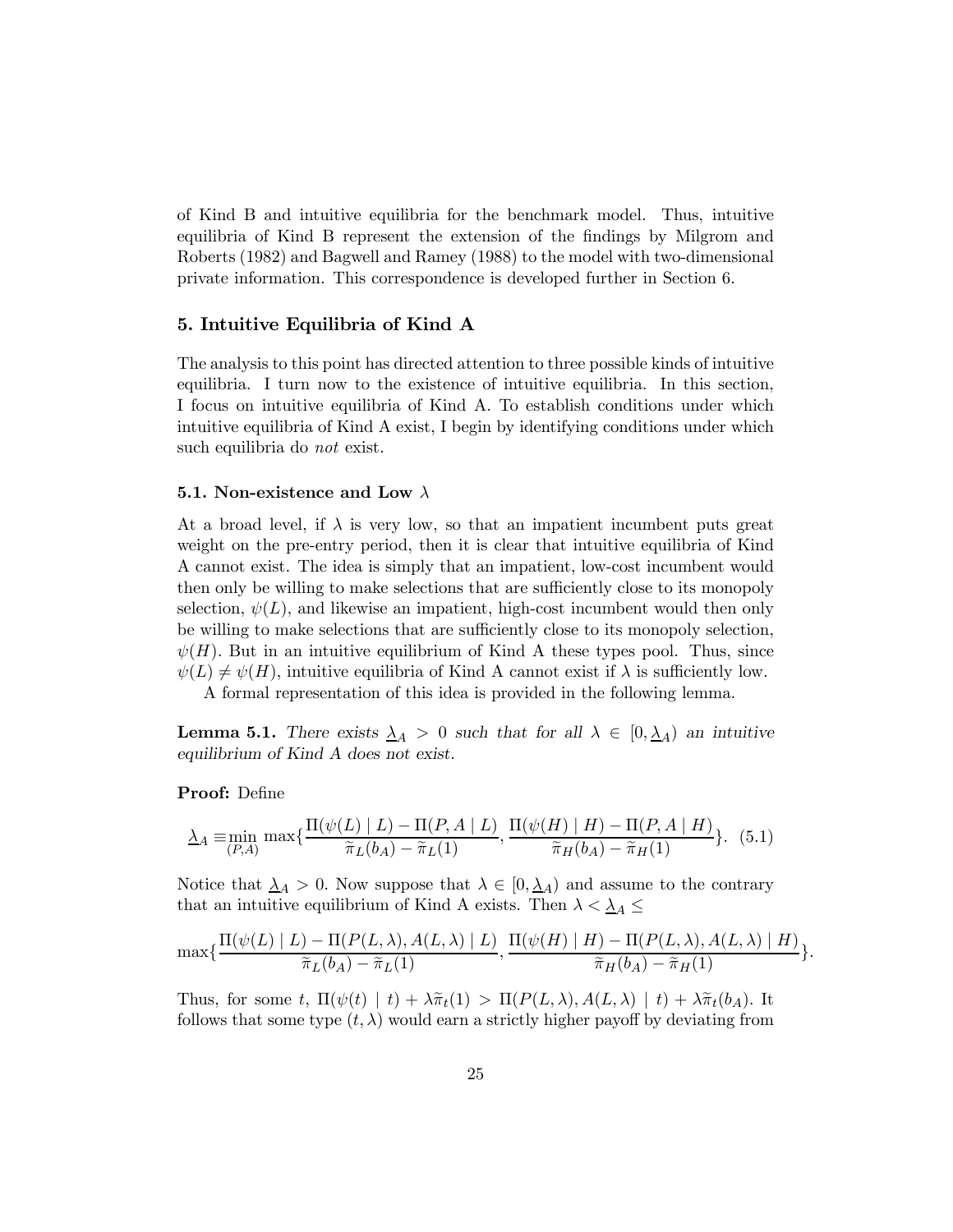$(P(L, \lambda), A(L, \lambda))$  and making instead its monopoly selection,  $\psi(t)$ , even if the deviant selection induced the worst belief,  $b = 1$ . This contradicts the hypothesis of the existence of an intuitive equilibrium of Kind A.  $\blacksquare$ 

I next offer a characterization of  $\lambda_A$ , finding that  $\lambda_A$  is achieved by a pair  $(P, A)$  that rests on the locus  $\psi(c)$  at some point between  $\psi(L)$  and  $\psi(H)$ .

**Lemma 5.2.** There exists  $c_m \in (L, H)$  such that

$$
\underline{\lambda}_A = \frac{\Pi(\psi(L) \mid L) - \Pi(\psi(c_m) \mid L)}{\widetilde{\pi}_L(b_A) - \widetilde{\pi}_L(1)} = \frac{\Pi(\psi(H) \mid H) - \Pi(\psi(c_m) \mid H)}{\widetilde{\pi}_H(b_A) - \widetilde{\pi}_H(1)}.
$$
(5.2)

The proof of this lemma is located in the Appendix. The value  $c_m$  is defined as the unique value in the interval  $(L, H)$  such that the second equality in (5.2) is satisfied. The content of the lemma is then that the first and second arguments in (5.1) are equal and indeed generate the minmax value  $\lambda_A$  when  $(P, A) = \psi(c_m)$ .

The determination of  $c_m$  and  $\lambda_A$  is illustrated in Figure 2. As this figure shows, the determination of these values is straightforward under the monotonicity properties identified in Lemma 2.2, once it is shown that  $\lambda_A$  must be induced by a selection that rests on the uni-dimensional locus,  $\psi(c)$ . I focus henceforth on the existence of intuitive equilibria of Kind A in which pooling occurs at  $\psi(c_m)$ . Such equilibria are maximally robust against low values for  $\lambda$ , since no other pooling selection can be part of an intuitive equilibrium of Kind A when  $\lambda = \lambda_A$ , and no intuitive equilibria of Kind A exist when  $\lambda < \underline{\lambda}_{A}$ .<sup>10</sup>

#### 5.2. Non-existence and Low  $\eta - \lambda$

A simple logic also suggests that intuitive equilibria of Kind A cannot exist if the difference between patience and impatience,  $\eta - \lambda$ , is too small. Recall from Proposition 4.4 that type  $(H, \eta)$  must be indifferent between adopting its equilibrium selection and mimicking type  $(L, \eta)'s$  selection. Now, in an intuitive equilibrium of Kind A, type  $(H, \eta)$  pools with types  $(H, \lambda)$  and  $(L, \lambda)$ . When  $\eta - \lambda$  is small, it follows that type  $(H, \lambda)$  is almost indifferent to mimicking type  $(L, \eta)'s$  selection. Type  $(L, \lambda)$  has the same patience level as type  $(H, \lambda)$ ; however, in terms of preentry profit, type  $(L, \lambda)$  is more attracted to cost-reducing distortions (i.e., the selection  $\psi(c_e)$  than is type  $(H, \lambda)$ . Thus, when  $\eta - \lambda$  is sufficiently small, type  $(L, \lambda)$  would deviate and mimic type  $(L, \eta)$ .

A formal expression of this logic is provided in the following lemma.

<sup>&</sup>lt;sup>10</sup>It is also possible to hold the patience levels,  $\eta$  and  $\lambda$ , fixed and provide sufficient conditions for non-existence in terms of  $b_o$  and  $\beta_o$ . Observe that  $\lambda_A$  grows without bound as  $b_A$  goes to unity. Thus, when  $b_A$  is sufficiently close to unity,  $\lambda_A > \eta > \lambda$  and non-existence of intuitive equilibria of Kind A is assured. In turn,  $b_A$  approaches unity when  $b_o$  or  $\beta_o$  approaches unity.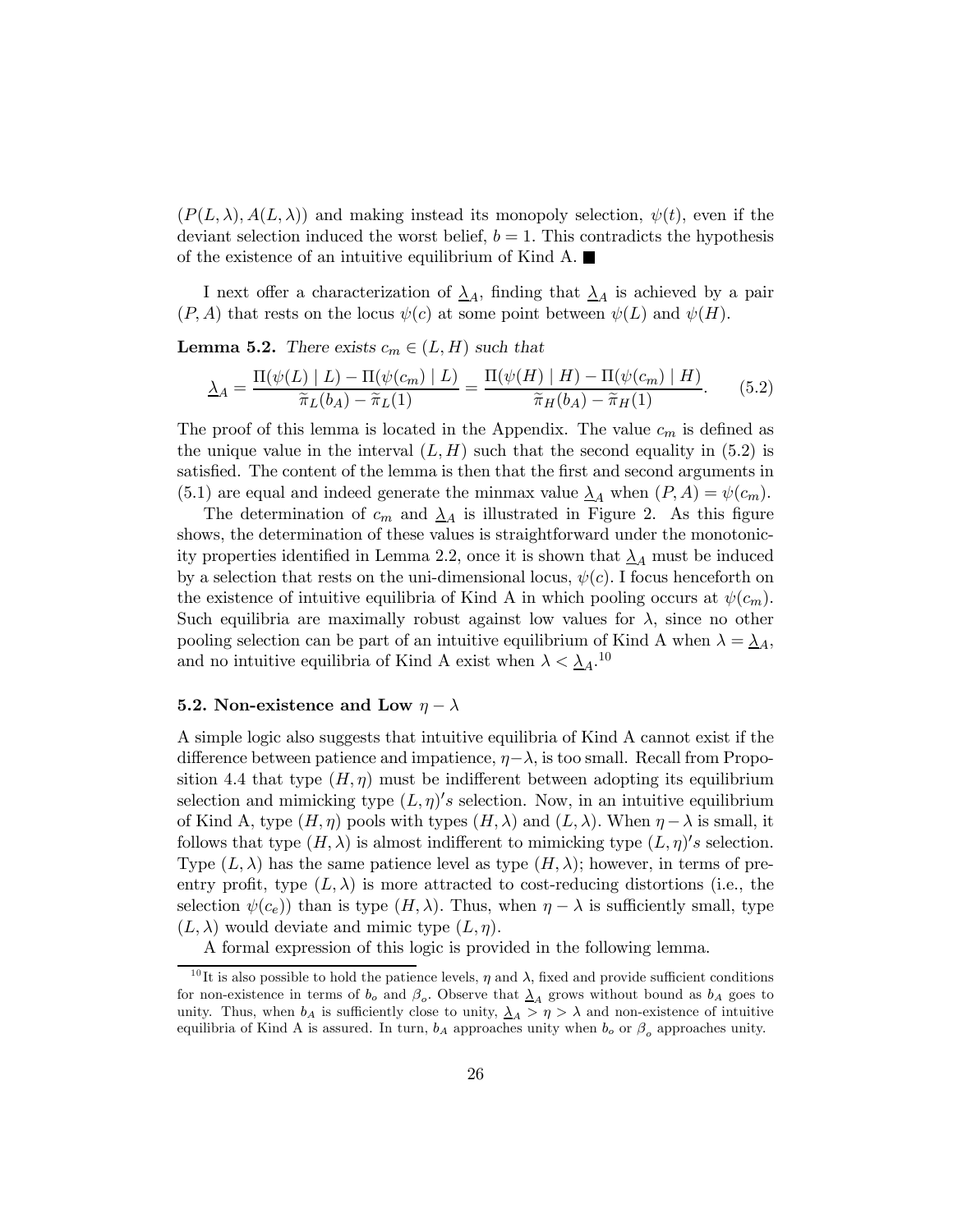**Lemma 5.3.** In any intuitive equilibrium of Kind A in which  $(P(L, \lambda), A(L, \lambda))$  =  $\psi(c_m)$ , it is necessary that (i)  $(P(L, \eta), A(L, \eta)) = \psi(c_e)$ , where  $c_e$  satisfies  $c_e < L$ and  $\widehat{\Pi}(H, \eta) \equiv \Pi(\psi(c_m) | H) + \eta \widetilde{\pi}_H(b_A) = \Pi(\psi(c_e) | H) + \eta \widetilde{\pi}_H(0)$ , and (ii)  $\lambda \leq \overline{\lambda}_A$ , where  $\overline{\lambda}_A < \eta$  is defined by

$$
\overline{\lambda}_A \equiv \frac{\Pi(\psi(c_m) \mid L) - \Pi(\psi(c_e) \mid L)}{\widetilde{\pi}_L(0) - \widetilde{\pi}_L(b_A)}.
$$
\n(5.3)

**Proof:** Fix an intuitive equilibrium of Kind A in which  $(P(L, \lambda), A(L, \lambda))$  $\psi(c_m)$ . Since types  $(L, \lambda)$  and  $(H, \eta)$  pool, it follows that  $\Pi(H, \eta) \equiv \Pi(\psi(c_m) |$  $H$ )+ $\eta \widetilde{\pi}_H(b_A)$ . The application of Proposition 4.4 implies that  $(P(L, \eta), A(L, \eta)) =$  $\psi(c_e)$ , where  $c_e$  satisfies  $c_e < L$  and  $\Pi(H, \eta) = \Pi(\psi(c_e) \mid H) + \eta \tilde{\pi}_H(0)$ . It follows that  $c_e$  is uniquely defined in any intuitive equilibrium of Kind A in which  $(P(L, \lambda), A(L, \lambda)) = \psi(c_m)$ ; thus,  $c_e$  is well-defined in (5.3). I now show that  $\lambda \leq \overline{\lambda}_A$ . The posited equilibrium can exist only if type  $(L, \lambda)$  does not gain by deviating from  $(\psi(c_m), b_A)$  to  $(\psi(c_e), 0)$ . Referring to (5.3), observe that  $\Pi(L, \lambda) \equiv \Pi(\psi(c_m) | L) + \lambda \tilde{\pi}_L(b_A) \geq \Pi(\psi(c_e) | L) + \lambda \tilde{\pi}_L(0)$  if and only if  $\lambda \leq \overline{\lambda}_A$ . Thus, the posited equilibrium can exist only if  $\lambda \leq \overline{\lambda}_A$ . Finally, using (5.3), observe that  $\overline{\lambda}_A < \eta$  if and only if  $\Pi(\psi(c_e) | L) + \eta \tilde{\pi}_L(0) > \Pi(\psi(c_m) | L) + \eta \tilde{\pi}_L(b_A)$ . Let  $(P_1, A_1, b_1) \equiv (\psi(c_m), b_A)$  and  $(P_2, A_2, b_2) \equiv (\psi(c_e), 0)$ . By construction, type  $(H, \eta)$  is indifferent between these two options. An incumbent with cost level  $c_e$ strictly prefers the latter option. Given that  $b_2 = 0 < b_1 = b_A$  and  $c_e < H$ , Lemma 2.3 ensures that type  $(L, \eta)$  strictly prefers the latter option. Thus,  $\lambda_A < \eta$ .

Thus, by Lemmas 5.1 and 5.3, if an intuitive equilibrium of Kind A is to exist, then  $\lambda$  can neither be too low (i.e., below  $\underline{\lambda}_A$ ) nor too near  $\eta$  (i.e., above  $\overline{\lambda}_A$  and thereby near  $\eta$ ).

#### 5.3. Existence

Guided by the preceding results, I now state sufficient conditions for the existence of an intuitive equilibrium of Kind A. In order to establish existence for the lowest possible values of  $\lambda$  (i.e., even when  $\lambda = \underline{\lambda}_{A}$ ), the equilibrium is specified so that the pooling selection is  $\psi(c_m)$ , where  $c_m \in (L, H)$  is defined in Lemma 5.2. The sufficient conditions are motivated as follows. As suggested by Lemma 5.3, a first assumption is that  $\lambda$  is bound below  $\eta$ . Consistent with Lemma 5.1, a second assumption is that  $\lambda$  is not too low. Finally, an intuitive equilibrium can exist only if  $c_e < L$ . As explained below, however, this inequality follows from the first assumption. I argue below that both assumptions hold if  $\eta$  is sufficiently large and  $\lambda$  is not too low.

Formally, the existence result is now captured in the following proposition.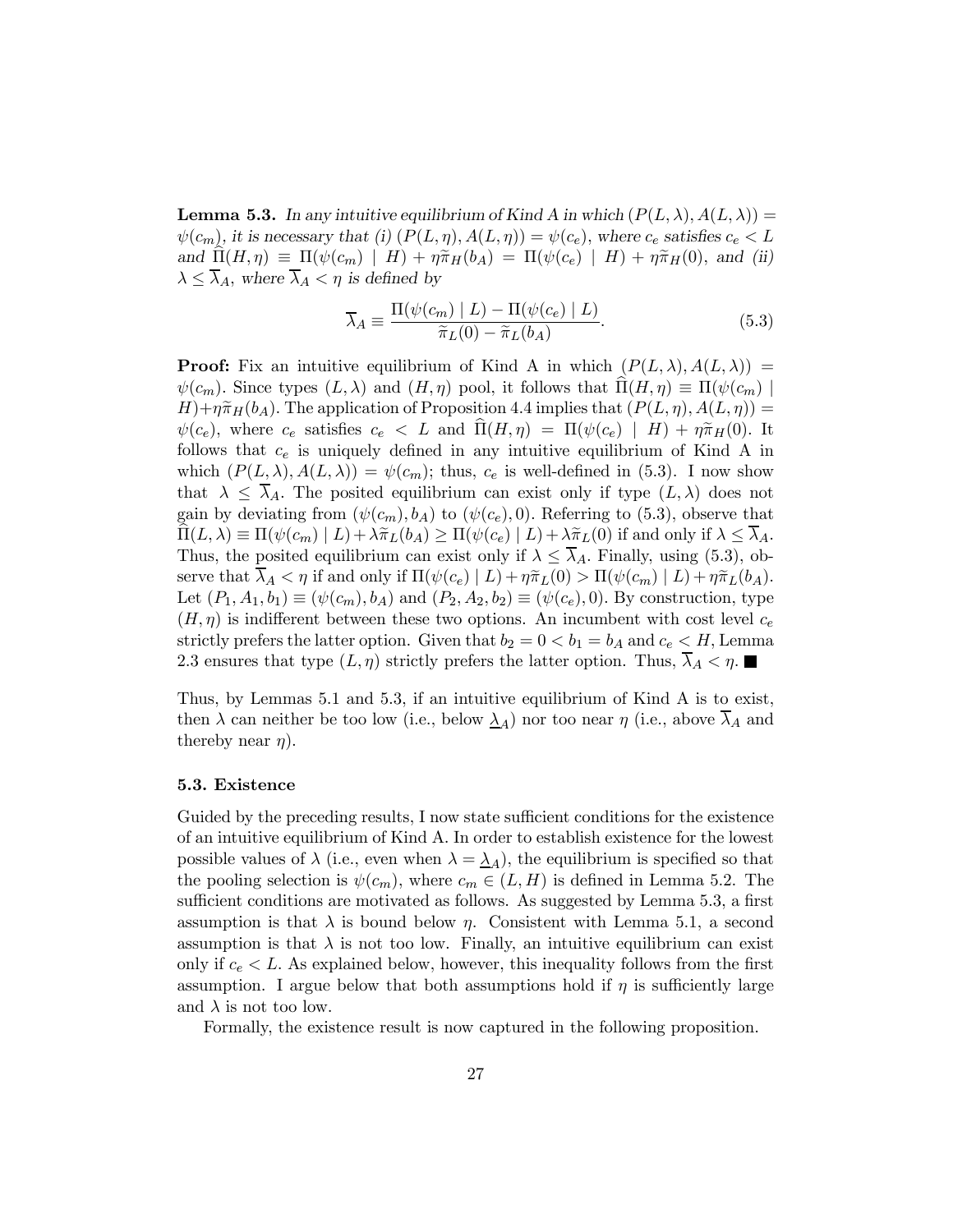Proposition 5.4. Assume

$$
\lambda \le \overline{\lambda}_A \equiv \frac{\Pi(\psi(c_m) \mid L) - \Pi(\psi(c_e) \mid L)}{\widetilde{\pi}_L(0) - \widetilde{\pi}_L(b_A)}\tag{5.4}
$$

$$
\lambda \ge \Delta_A = \frac{\Pi(\psi(t) \mid t) - \Pi(\psi(c_m) \mid t)}{\widetilde{\pi}_t(b_A) - \widetilde{\pi}_t(1)}, \ t = L, H \tag{5.5}
$$

where  $c_m \in (L, H)$  is defined in Lemma 5.2 and  $c_e < c_m$  is defined by  $\Pi(\psi(c_m))$  $H$ )+ $\eta \tilde{\pi}_H(b_A) = \Pi(\psi(c_e) \mid H) + \eta \tilde{\pi}_H(0)$ . Then there exists an intuitive equilibrium of Kind A in which  $(P(L, \eta), A(L, \eta)) = \psi(c_e)$  and  $(P(t, \delta), A(t, \delta)) = \psi(c_m)$  for  $(t, \delta) \neq (L, \eta)$ , where  $c_e < L$ .

The proof of this proposition is located in the Appendix.

Consider the ranges for  $\eta$  and  $\lambda$  over which (5.4) and (5.5) hold. Clearly, (5.5) holds if  $\lambda$  is not too small. Consider (5.4). Given the definition of  $c_e < c_m < H$ , it follows as in the proof of Lemma 5.3 that  $\eta > \overline{\lambda}_A$ . Observe that  $\overline{\lambda}_A$  is independent of  $\lambda$  and depends on  $\eta$  through  $c_e$ . Lemma 2.2 implies that  $c_e$  is strictly decreasing in  $\eta$ . When  $\eta$  is near zero,  $c_e$  is approximately  $c_m$ . As  $\eta$  rises,  $c_e$  falls toward and then below L. Referring to (5.4) and using Lemma 2.2, it thus follows that  $\overline{\lambda}_A$  is approximately zero when  $\eta$  is near zero, strictly decreases as  $\eta$  rises toward the level that induces  $c_e = L$ , and then strictly increases as  $\eta$  rises beyond this level. Given  $\lambda \geq 0$ , (5.4) requires  $\lambda_A \geq 0$  and thus that  $c_e < L$ . In fact, (5.4) and (5.5) require that  $\eta$  is sufficiently high that  $\overline{\lambda}_A$  rises to or above  $\underline{\lambda}_A$ . I conclude that an intuitive equilibrium of Kind A exists if the impatient type of incumbent is not too impatient and the patient type of incumbent is sufficiently patient.<sup>11</sup>

The constructed intuitive equilibrium is not the only such equilibrium of Kind A. Other constructions may exist which employ different pooling selections. The intuitive equilibrium analyzed in Proposition 5.4 deserves particular attention, however, since its existence is maximally robust to lower values of  $\lambda$ .

#### 5.4. Economic Interpretation

I consider now the economic interpretation of the constructed intuitive equilibrium of Kind A. The behavior of the patient, low-cost incumbent is analogous to that of the low-cost incumbent in the benchmark model. This type of incumbent undertakes a cost-reducing distortion and does not deter profitable entry. The

<sup>&</sup>lt;sup>11</sup> For  $\eta$  sufficiently high, it is possible to achieve  $\overline{\lambda}_A \geq \underline{\lambda}_A$  while respecting  $c_e > 0$ , if  $\Pi(\psi(0) | L)$ is sufficiently low (and possibly negative) or if  $b<sub>A</sub>$  is sufficiently small. It is possible that  $\eta > 1$ is then required. This possibility can be easily entertained if the post-entry stage allows for multiple periods.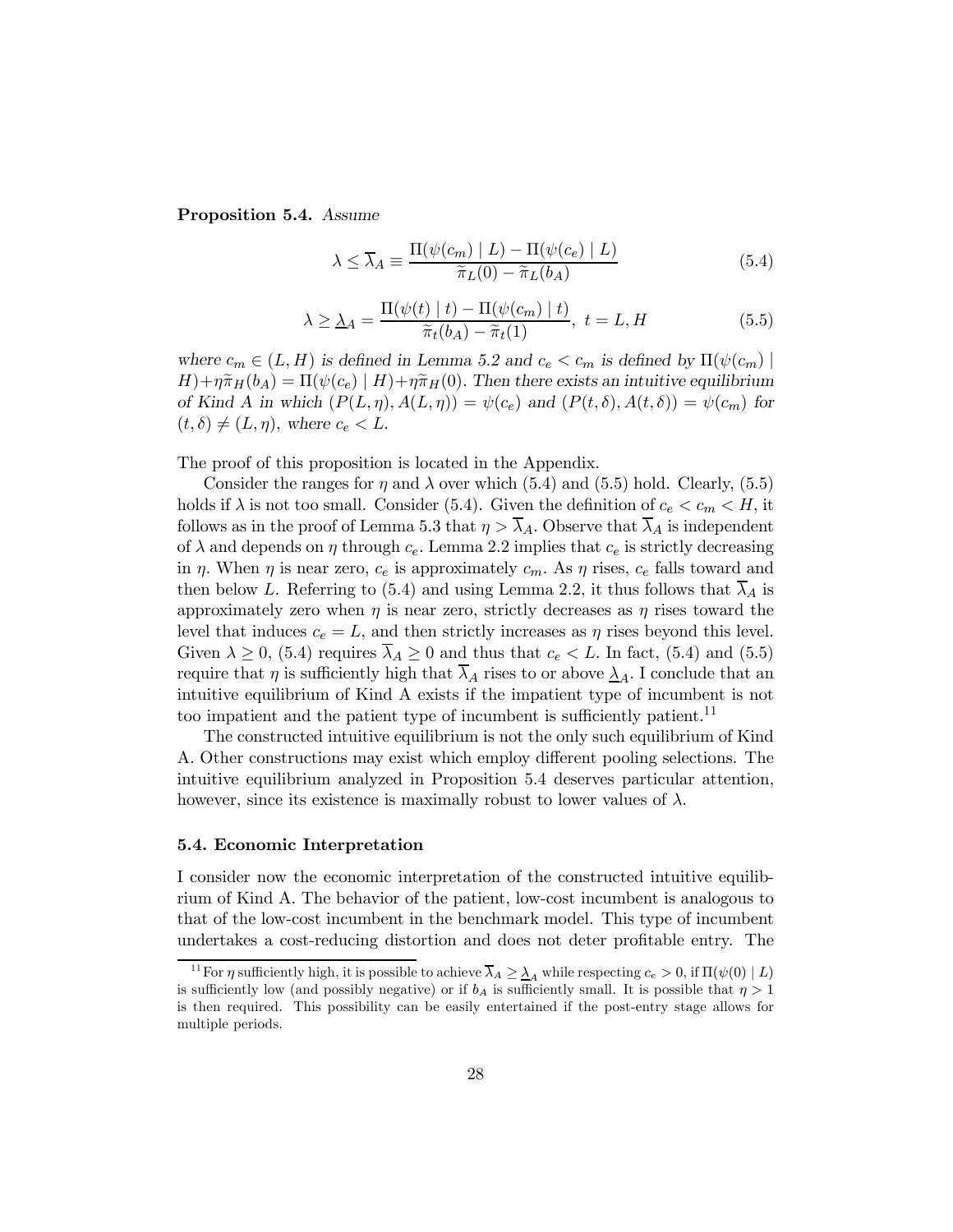other types of incumbent behave in a more novel fashion. In the constructed equilibrium, the patient and impatient high-cost incumbent types also engage in a cost-reducing distortion and thus limit price and distort demand-enhancing advertising upward. These types, however, pool with the impatient, low-cost incumbent. The potential entrant is then unable to infer the incumbent's cost type; as a consequence, when the incumbent actually has a high-cost type, entry that would be profitable under complete information may not occur in equilibrium. In other words, when the incumbent has high costs, limit pricing and high advertising may be used to deter profitable entry. The behavior of the impatient, low-cost incumbent is perhaps most unusual. This type of incumbent engages in a cost-increasing distortion, with a pre-entry price that exceeds its monopoly price and a level of demand-enhancing advertising that is below its monopoly level, and sometimes faces entry that would not have been profitable under complete information. Thus, this type of incumbent adopts a "soft" form of pre-entry behavior and sometimes ends up inducing unprofitable entry.

The constructed equilibrium offers a partial confirmation of the predictions of Milgrom and Roberts (1982) and Bagwell and Ramey (1988). This confirmation is captured in the behavior of the patient, low-cost incumbent. The equilibrium also offers support for the predictions of an earlier literature, wherein contributions by Bain (1949) and Williamson (1963) describe conditions under which limit pricing and high advertising may deter entry. The predictions of the earlier literature find representation in the behavior of the patient and impatient high-cost incumbent types. Finally, the constructed equilibrium identifies a new behavior for the type of incumbent that is impatient and has low costs. This incumbent adopts a soft pre-entry stance and sometimes induces unprofitable entry.

#### 6. Intuitive Equilibria of Kind B

I now focus on intuitive equilibria of Kind B. Once again, I begin by identifying conditions under which such equilibria do not exist. I then provide sufficient conditions for existence.

#### 6.1. Non-existence and Low  $\lambda$

In general terms, it is clear that an intuitive equilibrium of Kind B cannot exist when  $\lambda$  is sufficiently small. Recall from Lemma 4.6 that an intuitive equilibrium of Kind B exists only if, regardless of the level of patience, an incumbent with a low cost type selects  $\psi(c_o)$  while an incument with a high cost type selects  $\psi(H)$ . If  $\lambda$  is small, however, an impatient, low-cost incumbent is unwilling to make a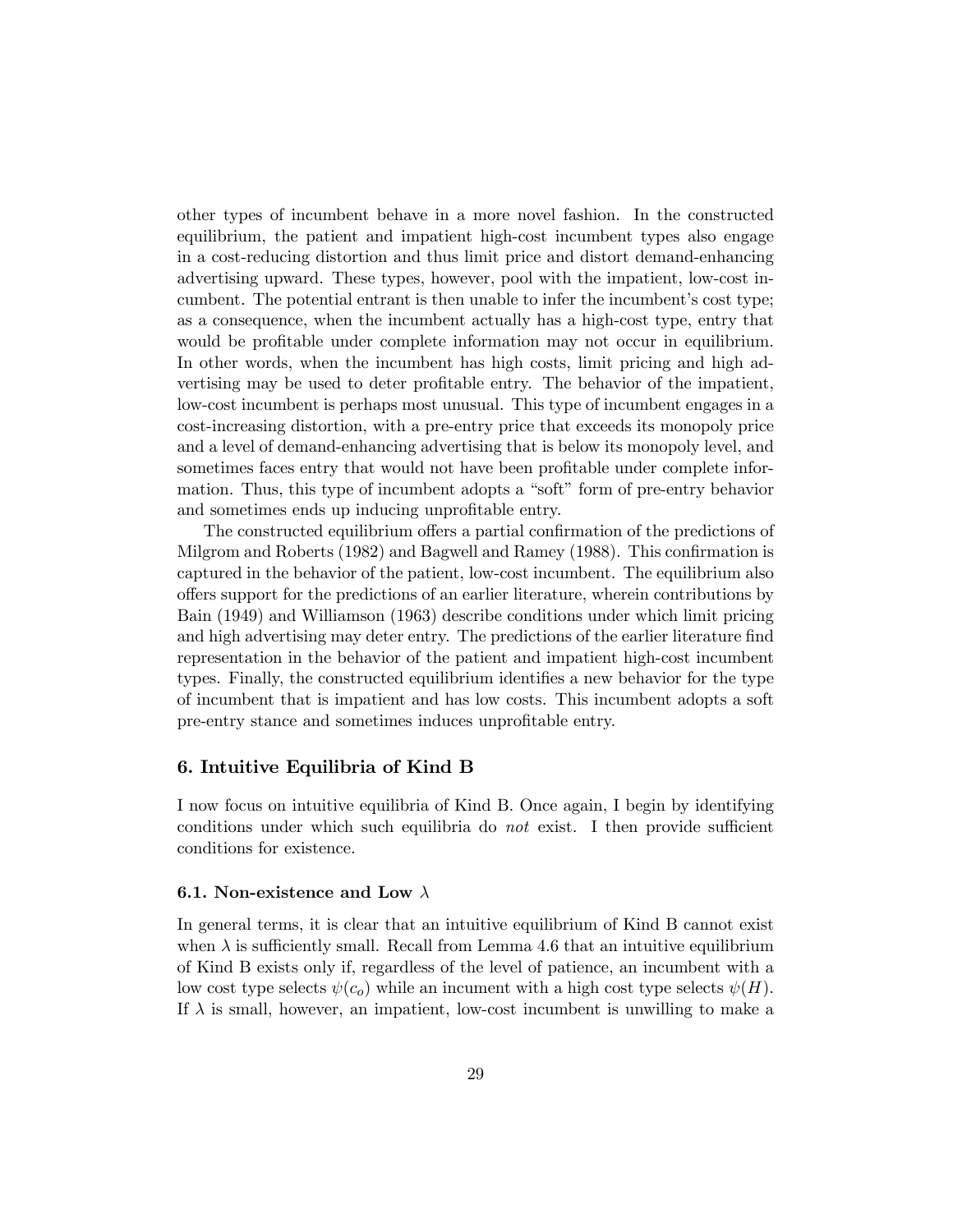selection that is not close to  $\psi(L)$ . Given that  $c_0 < L$ , it is thus inevitable that an intuitive equilibrium of Kind B fails to exist when  $\lambda$  is sufficiently small.

A formal representation of this argument is provided in the following lemma.

**Lemma 6.1.** There exists  $\Delta_B \in (0, \eta)$  such that for all  $\lambda \in [0, \Delta_B)$  an intuitive equilibrium of Kind B does not exist.

Proof: Define

$$
\Delta_B \equiv \frac{\Pi(\psi(L) \mid L) - \Pi(\psi(c_o) \mid L)}{\widetilde{\pi}_L(0) - \widetilde{\pi}_L(1)},
$$

where  $c_o < L$  is defined by (2.1). Thus,  $\Delta_B > 0$ . Further,  $\Delta_B < \eta$  if and only if  $\Pi(\psi(c_o) | L) + \eta \tilde{\pi}_L(0) > \Pi(\psi(L) | L) + \eta \tilde{\pi}_L(1)$ , and the latter inequality is established using Lemma 2.4 in the first step of the proof of Proposition 3.3. Suppose now that  $\lambda \in [0, \underline{\lambda}_B)$  and that an intuitive equilibrium of Kind B exists. In such an equilibrium, type  $(L, \lambda)$  must prefer  $(\psi(c_o), b_{L\lambda} = 0)$  to  $(\psi(L), b(\psi(L)))$ . Thus, it is necessary that

$$
\Pi(\psi(c_o) \mid L) + \lambda \tilde{\pi}_L(0) \geq \Pi(\psi(L) \mid L) + \lambda \tilde{\pi}_L(b(\psi(L))) \geq \Pi(\psi(L) \mid L) + \lambda \tilde{\pi}_L(1).
$$

But this implies that  $\lambda \geq \lambda_B$ , and so a contradiction is obtained.

It is useful to emphasize the finding that  $\Delta_B \in (0, \eta)$ . This ensures that there always exists a range of possible values for  $\lambda$  such that  $\lambda \geq \underline{\lambda}_B$  and  $\eta > \lambda$ .

Thus, intuitive equilibria of Kind B cannot exist if the impatient incumbent is too impatient. As shown in Lemma 5.1, a similar non-existence result applies for intuitive equilibria of Kind A. It is thus possible to state the following corollary:

Corollary 6.2. Let  $\underline{\lambda} \equiv \min\{\underline{\lambda}_A, \underline{\lambda}_B\} \in (0, \eta)$ . For  $\lambda < \underline{\lambda}$ , there does not exist an intuitive equilibrium of Kind A or Kind B.

Thus, if an impatient incumbent is sufficiently impatient, then an intuitive equilibrium can exist only if it is of Kind C.

#### 6.2. Existence

I next consider the existence of an intuitive equilibrium of Kind B.

Proposition 6.3. Assume

$$
\lambda \geq \underline{\lambda}_B \equiv \frac{\Pi(\psi(L) \mid L) - \Pi(\psi(c_o) \mid L)}{\widetilde{\pi}_L(0) - \widetilde{\pi}_L(1)},
$$

where  $c_0 < L$  is defined by (2.1). Then there exists an intuitive equilibrium of Kind B in which  $(P(L, \eta), A(L, \eta)) = (P(L, \lambda), A(L, \lambda)) = \psi(c_o)$  and  $(P(H, \eta), A(H, \eta)) =$  $(P(H, \lambda), A(H\lambda)) = \psi(H).$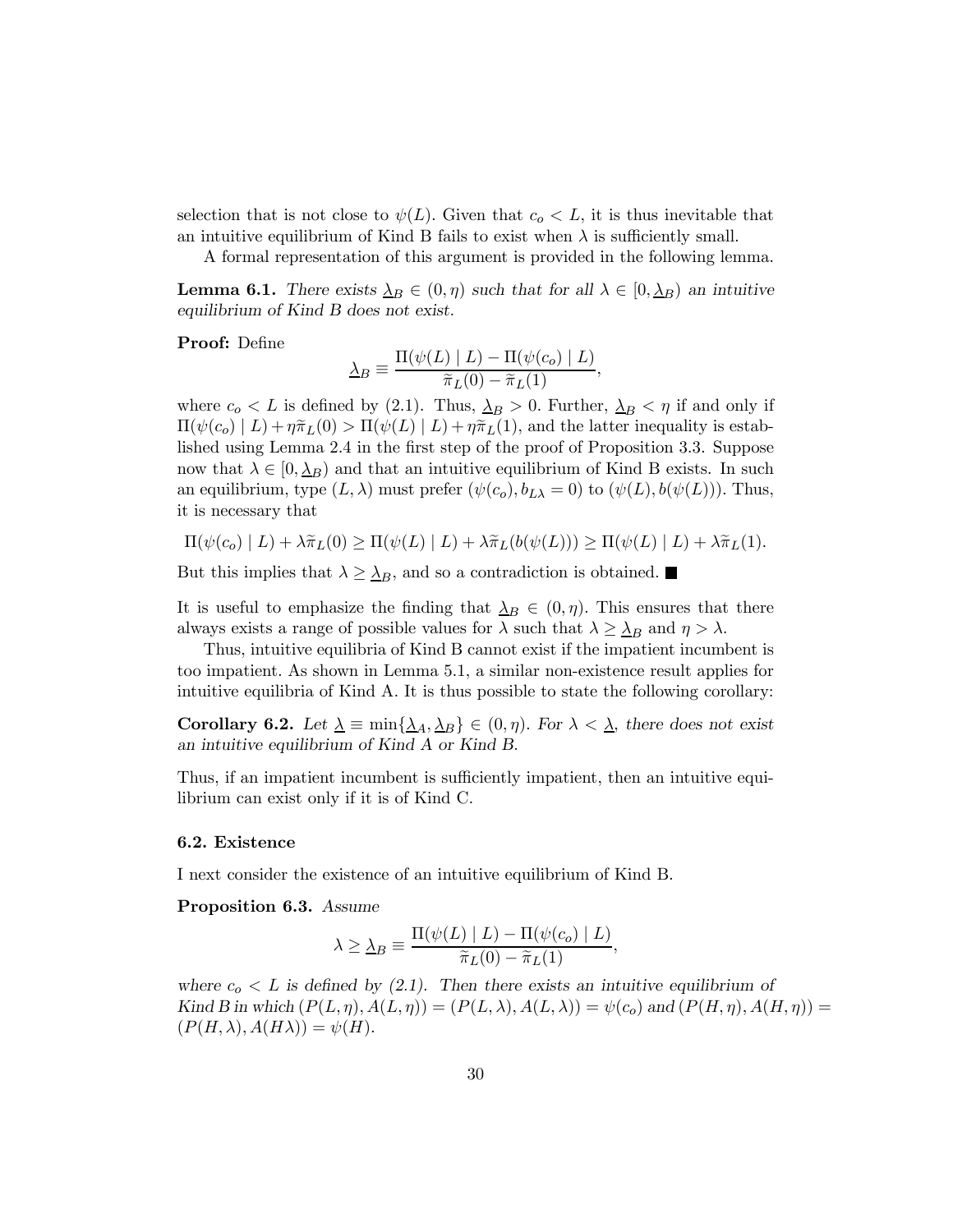The proof of this proposition is located in the Appendix.

Recall from Lemma 6.1 that  $\Delta_B \in (0, \eta)$ ; thus, for any given  $\eta$  and  $\lambda$  such that  $\lambda \in [\underline{\lambda}_B, \eta)$ , an intuitive equilibrium of Kind B exists. Given  $\eta > \lambda$ , an intuitive equilibrium of Kind B thus exists if  $\lambda$  is not too small, so that  $\lambda \geq \lambda_B$ . The sufficient condition may also be interepreted in terms of the size of  $\eta - \lambda$ . When  $\eta$ is near its lower bound, so that the inequality in Assumption 3 just holds,  $\Delta_B$  is near zero. As  $\eta$  rises,  $\Delta_B$  remains below  $\eta$ ; however, it follows from (2.1) that  $c_o$ strictly declines and thus by Lemma 2.2 that  $\Delta_B$  strictly increases. Thus,  $\lambda \geq \Delta_B$ ensures that  $\lambda$  never falls too far below  $\eta$ . The constructed intuitive equilibrium captures the only intuitive equilibrium outcome of Kind B. This outcome is thus uniquely predicted when  $\eta - \lambda$  is small, since intuitive equilibria of Kind A and C (see below) fail to exist in that case.

#### 6.3. Economic Interpretation

Intuitive equilibria of Kind B capture the themes developed in the models by Milgrom and Roberts (1982) and Bagwell and Ramey (1988), wherein the incumbent has one dimension of private information. This work is represented above in the analysis of the benchmark model. In the present model, the incumbent has two dimensions of private information; yet, in intuitive equilibria of Kind B, the incumbent's behavior is identical to that predicted by the benchmark model. In particular, whether the incumbent is patient or impatient, a low-cost incumbent undertakes a cost-reducing distortion and a high-cost incumbent makes its monopoly selection and reveals its cost type. The incumbent's private information as to its patience level then does not affect the incumbent's pre-entry selections nor the potential entrant's entry decision. As noted above, however, intuitive equilibria of Kind B cannot exist if an impatient incumbent is too impatient.

#### 7. Existence of Intuitive Equilibria of Kind C

I now focus on intuitive equilibria of Kind C. The existence of such equilibria is of particular interest given the finding presented in Corollary 6.2 that neither intuitive equilibira of Kind A nor Kind B exist when the impatient incumbent is too impatient. Thus, if an intuitive equilibrium is to exist in this situation, then it must be an intuitive equilibrium of Kind C. As before, I first explore conditions under which such equilibria do *not* exist, and I then provide sufficient conditions for existence.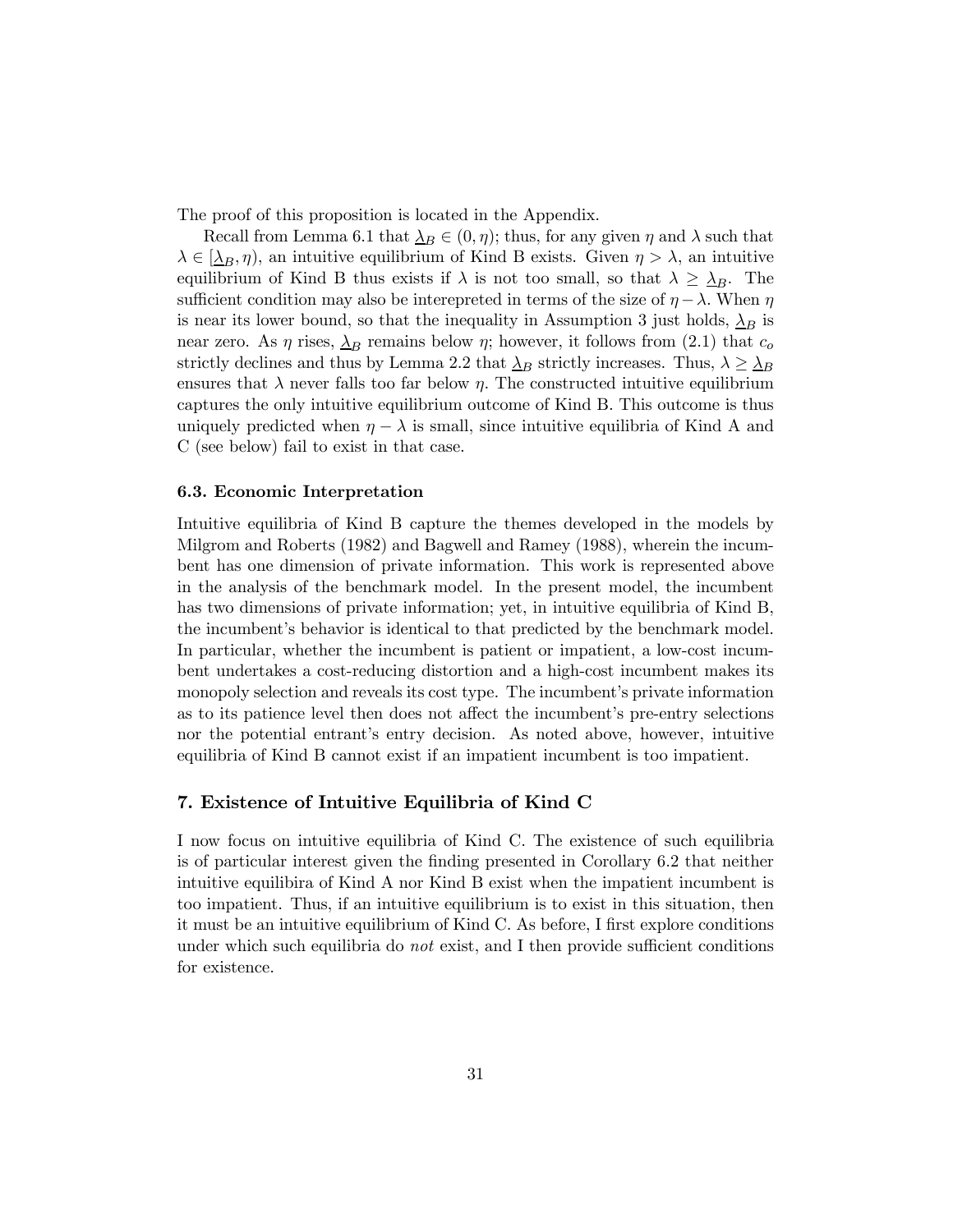#### 7.1. Nonexistence and Low  $\lambda$  or  $\eta$

In any intuitive equilibrium of Kind C, type  $(L, \eta)$  separates from all other types, types  $(H, \eta)$  and  $(L, \lambda)$  pool, and type  $(H, \lambda)$  also separates from all other types. The associated beliefs are  $b_{L\eta} = 0$ ,  $b_{H\lambda} = 1$  and  $b_{H\eta} = b_C$ . Further, as Lemma 4.6 indicates, type  $(H, \lambda)$  separates by selecting  $\psi(H)$ . Finally, according to Proposition 4.4, type  $(L, \eta)$  separates by selecting  $\psi(c_e)$ , where  $c_e$  must be strictly less than L and satisfy  $\Pi(H, \eta) = \Pi(\psi(c_e) | H) + \eta \tilde{\pi}_H(0).$ 

As summarized in Corollary 6.2, the existence of intuitive equilibria of Kind A or B is impossible when  $\lambda$  is sufficiently small. The key tension is that such intuitive equilibria impose requirements on the selections of impatient incumbents; however, when  $\lambda$  is sufficiently small, an impatient incumbent is only willing to make selections that are sufficiently close to its monopoly selection. In intuitive equilibria of Kind C, this tension is less pronounced. First, such equilibria require that an incumbent of type  $(H, \lambda)$  make its monopoly selection,  $\psi(H)$ . Second, such equilibria offer some flexibility with respect to the selection at which types  $(H, \eta)$ and  $(L, \lambda)$  pool. One important possibility is that these types pool at the low-cost monopoly selection,  $\psi(L)$ . The discussion here thus suggests that intuitive equilibria of Kind C may exist even when  $\lambda$  is very low (e.g., zero). Notice, though, that a related incentive issue then may arise for type  $(H, \eta)$ . If  $\eta$  is small as well, then a patient, high-cost incumbent may be unwilling to make a selection such as  $\psi(L)$  that differs from its monopoly selection,  $\psi(H)$ .

I now explore these issues at a more formal level. Suppose that an intuitive equilibrium of Kind C exists. It then must be the case that types  $(L, \lambda)$  and  $(H, \eta)$ pool at some selection  $(P(L, \lambda), A(L, \lambda))$ . The associated incentive constraints imply restrictions on  $\lambda$  and  $\eta$ .

First, it is necessary that type  $(L, \lambda)$  cannot gain by deviating to its monopoly selection. If such a deviation induces the most pessimistic belief, so that  $b(\psi(L)) =$ 1, then the relevant condition is  $\Pi(P(L, \lambda), A(L, \lambda) | L) + \lambda \tilde{\pi}_L(b_C) \geq \Pi(\psi(L))$  $L + \lambda \tilde{\pi}_L(1)$ . This condition may be re-written as

$$
\lambda \ge \Delta_C \equiv \frac{\Pi(\psi(L) \mid L) - \Pi(P(L, \lambda), A(L, \lambda) \mid L)}{\tilde{\pi}_L(b_C) - \tilde{\pi}_L(1)}.
$$
(7.1)

Using (7.1), notice that  $\Delta_C = 0$  when  $(P(L, \lambda), A(L, \lambda)) = \psi(L)$ ; thus, when pooling occurs at  $\psi(L)$ , the lower bound on  $\lambda$  is in fact zero.

Second, it is necessary that type  $(H, \eta)$  cannot gain by deviating to its monopoly selection. Since  $b(\psi(H)) \equiv b_{H\lambda} = 1$ , the relevant condition is  $\Pi(P(L,\lambda), A(L,\lambda))$  $H) + \eta \tilde{\pi}_H(b_C) \ge \Pi(\psi(H) | H) + \eta \tilde{\pi}_H(1)$ . Equivalently, this condition is given as

$$
\eta \ge \underline{\eta}_C \equiv \frac{\Pi(\psi(H) \mid H) - \Pi(P(L, \lambda), A(L, \lambda) \mid H)}{\widetilde{\pi}_H(b_C) - \widetilde{\pi}_H(1)}
$$
(7.2)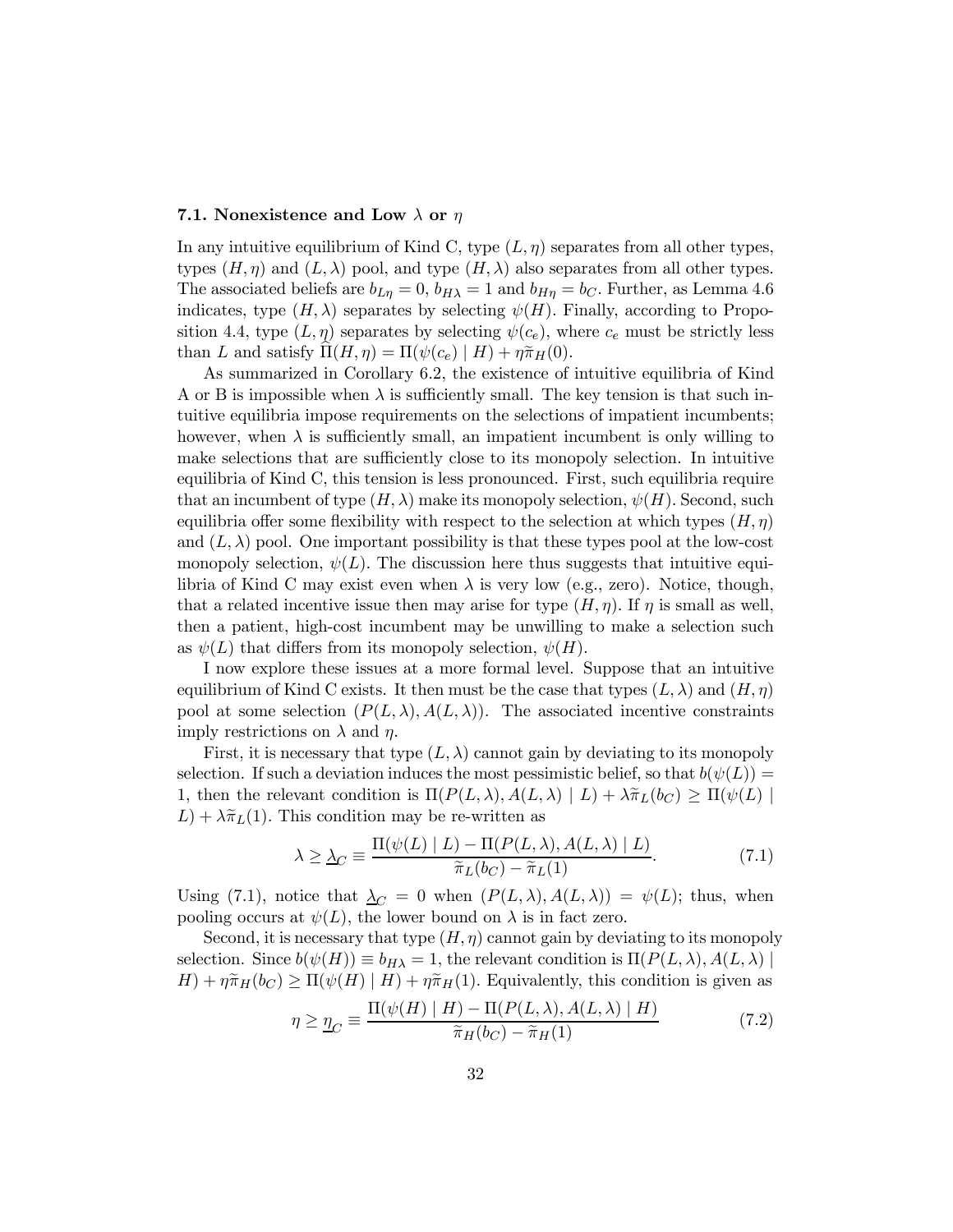By  $(7.2), \underline{\eta}_C = 0$  if  $(P(L, \lambda), A(L, \lambda)) = \psi(H)$ ; however, when  $(P(L, \lambda), A(L, \lambda)) = \psi(H)$  $\psi(L), \underline{\eta_C} > 0.$ 

As conditions (7.1) and (7.2) illustrate, if an intuitive equilibrium of Kind C specifies pooling at the low-cost monopoly selection,  $\psi(L)$ , then  $\Delta_C = 0$  and so  $\lambda$  can assume any nonnegative value. In this case, however,  $\eta_C > 0$ , and as a consequence it is necessary that  $\eta$  be sufficiently large. Alternatively, if an intuitive equilibrium of Kind C specifies pooling at  $\psi(H)$ , then  $\Delta_C > 0$ , and so  $\lambda$ cannot be too small. For this specification,  $\eta_C = 0$ ; thus, no additional restrictions arise for  $\eta$  beyond the maintained assumption that  $\eta > \lambda$ . A further possibility is that an intuitive equilibrium specifies pooling at  $\psi(c)$  for some  $c \in (L, H)$ . In that case,  $\Delta_C > 0$  and  $\eta_C > 0$  would be required.

As above, I emphasize the intuitive equilibrium whose existence is most robust against low values for  $\lambda$ . This focus is perhaps especially appropriate at this juncture, since Corollary 6.2 raises the question of whether any intuitive equilibrium exists when  $\lambda$  is small. Thus, in the following, I focus on the potential existence of intuitive equilibria of Kind C in which pooling occurs at the low-cost monopoly selection:  $(P(L, \lambda), A(L, \lambda)) = \psi(L)$ . Henceforth, I thus define  $\eta_C$  as

$$
\underline{\eta}_C \equiv \frac{\Pi(\psi(H) \mid H) - \Pi(\psi(L) \mid H)}{\widetilde{\pi}_H(b_C) - \widetilde{\pi}_H(1)},\tag{7.3}
$$

where  $\eta_C > 0$ . The next lemma contains the corresponding non-existence result.

**Lemma 7.1.** For all  $\eta < \underline{\eta}_C$  an intuitive equilibrium of Kind C in which  $(P(L, \lambda), A(L, \lambda))$  $\psi(L)$  does not exist.

#### 7.2. Non-existence and Low  $\eta - \lambda$

Like intuitive equilibria of Kind A, intuitive equilibria of Kind C confront existence problems when the difference between patience and impatience,  $\eta - \lambda$ , is small. The general idea is easily related. As established in Proposition 4.4, type  $(H, \eta)$  must be indifferent between adopting its equilibrium selection and mimicking type  $(L, \eta)'s$  selection. In an intuitive equilibrium of Kind C, type  $(H, \eta)$  pools with type  $(L, \lambda)$ . When  $\eta - \lambda$  is small, type  $(L, \lambda)$  has almost the same patience level as type  $(H, \eta)$ ; however, type  $(L, \lambda)$  is more attracted to costreducing distortions (i.e., the selection  $\psi(c_e)$ ) than is type  $(H, \eta)$ . Thus, when  $\eta - \lambda$  is sufficiently small, type  $(L, \lambda)$  would deviate and mimic type  $(L, \eta)$ .

This idea is captured at a formal level in the following lemma.

**Lemma 7.2.** In any intuitive equilibrium of Kind C in which  $(P(L, \lambda), A(L, \lambda))$  $\psi(L)$ , it is necessary that (i)  $(P(L, \eta), A(L, \eta)) = \psi(c_e)$ , where  $c_e$  satisfies  $c_e < L$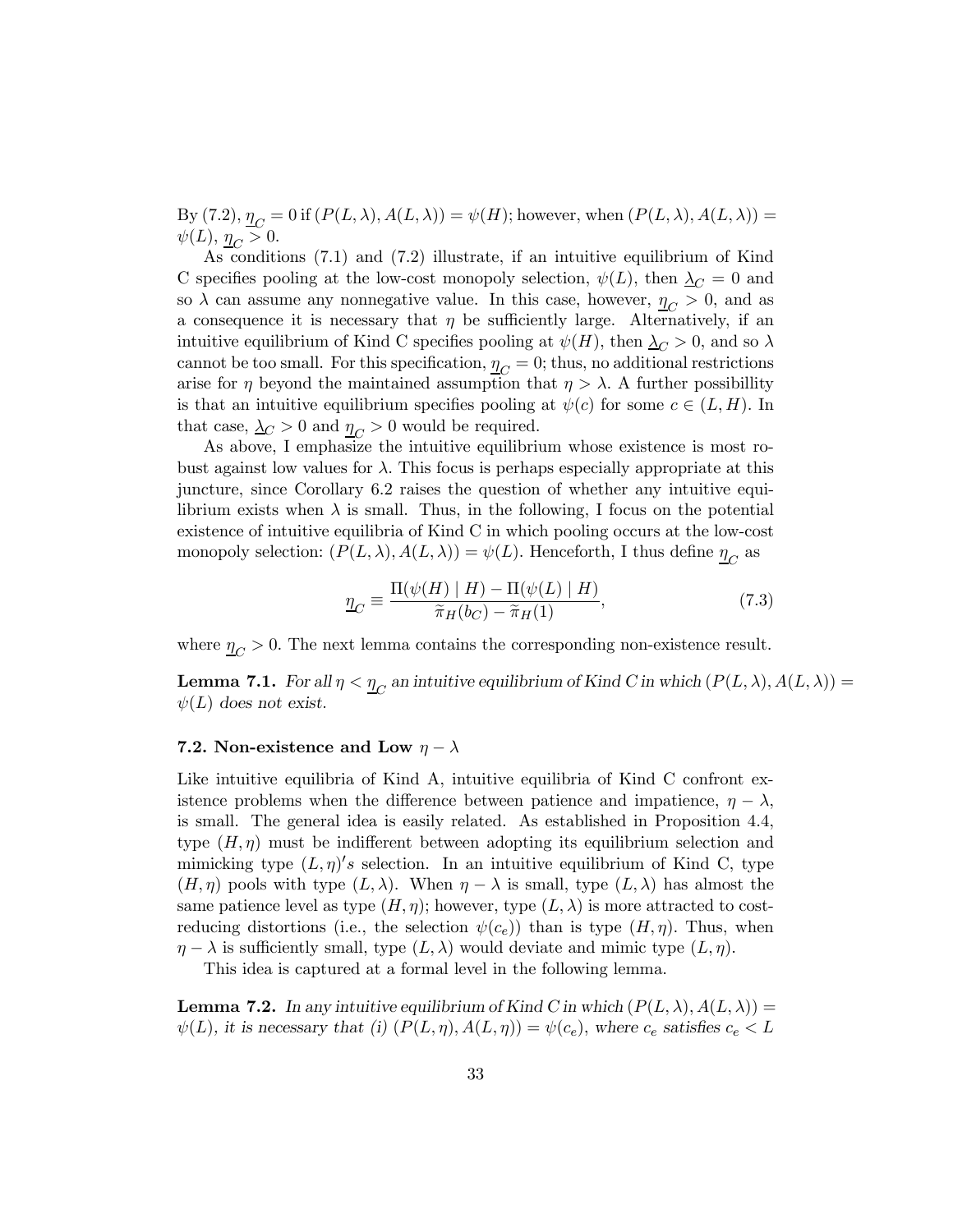and  $\widehat{\Pi}(H, \eta) \equiv \Pi(\psi(L) \mid H) + \eta \widetilde{\pi}_H(b_C) = \Pi(\psi(c_e) \mid H) + \eta \widetilde{\pi}_H(0)$ , and (ii)  $\lambda \leq \overline{\lambda}_C$ , where  $\overline{\lambda}_C \in (0, \eta)$  is defined by

$$
\overline{\lambda}_C \equiv \frac{\Pi(\psi(L) \mid L) - \Pi(\psi(c_e) \mid L)}{\widetilde{\pi}_L(0) - \widetilde{\pi}_L(b_C)}.
$$
\n(7.4)

**Proof:** Fix an intuitive equilibrium of Kind C in which  $(P(L, \lambda), A(L, \lambda))$  $\psi(L)$ . Then  $\Pi(H, \eta) \equiv \Pi(\psi(L) | H) + \eta \tilde{\pi}_H(b_C)$ . By Proposition 4.4,  $(P(L, \eta), A(L, \eta)) =$  $\psi(c_e)$ , where  $c_e$  satisfies  $c_e < L$  and  $\Pi(H, \eta) = \Pi(\psi(c_e) | H) + \eta \tilde{\pi}_H(0)$ . Thus,  $c_e$  is uniquely defined for any intuitive equilibrium of Kind C in which  $(P(L, \lambda), A(L, \lambda)) =$  $\psi(L)$ , and so  $c_e$  is well-defined in (7.4). I now show that  $\lambda \leq \overline{\lambda}_C$ . The posited equilibrium can exist only if type  $(L, \lambda)$  does not gain by deviating from  $(\psi(L), b_C)$ to  $(\psi(c_e), 0)$ . Referring to (7.4), observe that  $\hat{\Pi}(L, \lambda) \equiv \Pi(\psi(L) | L) + \lambda \tilde{\pi}_L(b_C) \geq$  $\Pi(\psi(c_e) | L) + \lambda \tilde{\pi}_L(0)$  if and only if  $\overline{\lambda}_C \geq \lambda$ . Thus, the posited equilibrium can exist only if  $\lambda \leq \overline{\lambda}_C$ . Next, observe from (7.4) that  $\overline{\lambda}_C > 0$ . Finally, using (7.4) observe that  $\eta > \overline{\lambda}_C$  if and only if  $\Pi(\psi(c_e) | L) + \eta \tilde{\pi}_L(0) > \Pi(\psi(L) | L) + \eta \tilde{\pi}_L(b_C)$ . Let  $(P_1, A_1, b_1) \equiv (\psi(L), b_C)$  and  $(P_2, A_2, b_2) \equiv (\psi(c_e), 0)$ . By construction, type  $(H, \eta)$  is indifferent between these two options. An incumbent with cost level  $c_e$ strictly prefers the latter option. Given that  $b_2 = 0 < b_1 = b_C$  and  $c_e < H$ , Lemma 2.3 ensures that type  $(L, \eta)$  strictly prefers the latter option. Thus,  $\eta > \lambda_C$ .

Thus, for such an equilibrium to exist,  $\lambda$  cannot be too high (i.e., above  $\overline{\lambda}_C$  and thereby near  $\eta$ ).

#### 7.3. Non-existence and High  $\lambda$

In an intuitive equilibrium of Kind C, an impatient, high-cost incumbent simply makes its monopoly selection and reveals its type. This type thus induces the belief  $b_{H\lambda} = 1$  and faces the maximal probability of entry. If this type is not too impatient, then it thus may be tempted to mimic the pooling selection and enjoy thereby the belief  $b_C$ . When pooling occurs at  $\psi(L)$ , an intuitive equilibrium of Kind C can thus exist only if  $\lambda$  is sufficiently low that an impatient, high-cost incumbent prefers  $(\psi(H), 1)$  to  $(\psi(L), b_C)$ .

This logic is confirmed in the following lemma:

**Lemma 7.3.** For all  $\lambda > \underline{\eta}_C$ , an intuitive equilibrium of Kind C in which  $(P(L, \lambda), A(L, \lambda))$  $\psi(L)$  does not exist.

**Proof:** Fix  $(P(L, \lambda), A(L, \lambda)) = \psi(L)$  and recall that (7.3) defines  $\eta_C > 0$ . Assume to the contrary that  $\lambda > \underline{\eta}_C$  and an intuitive equilibrium of Kind C in which  $(P(L, \lambda), A(L, \lambda)) = \psi(L)$  exists. Under the latter assumption, (E1)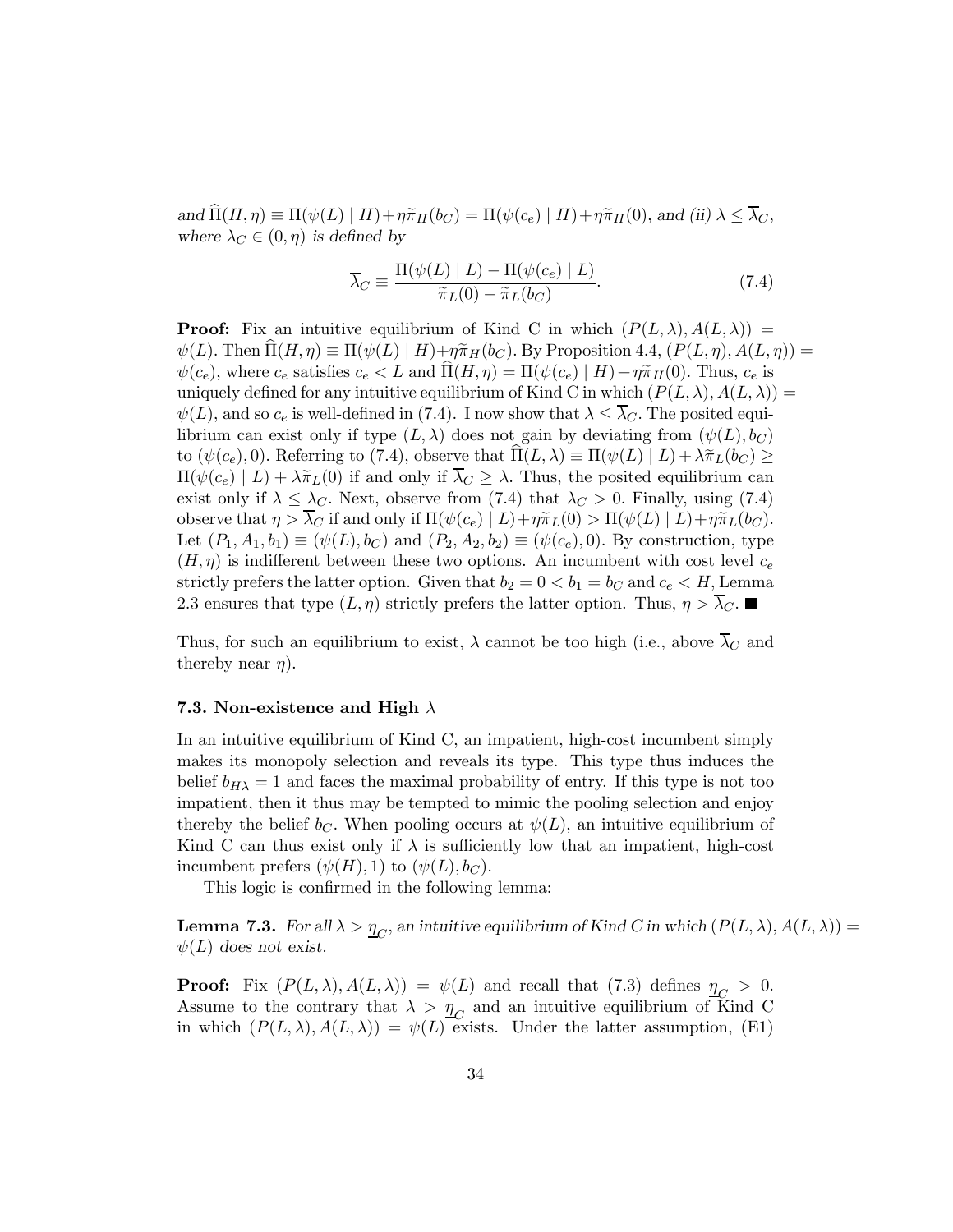and (E2) imply that type  $(H, \lambda)$  prefers  $(\psi(H), 1)$  to  $(\psi(L), b_C)$ . Thus,  $\Pi(\psi(H))$  $H) + \lambda \tilde{\pi}_H(1) \ge \Pi(\psi(L) | H) + \lambda \tilde{\pi}_H(b_C)$ . But by (7.3) this is possible if and only if  $\lambda \leq \eta_C$ , which contradicts the former assumption.

Together, Lemmas 7.1-7.3 suggest that an intuitive equilibrium of Kind C in which pooling occurs at  $\psi(L)$  may exist, if  $\eta$  is sufficiently large and  $\lambda$  is sufficiently small both absolutely and relative to  $\eta$ . This suggestion is explored in more detail below.

#### 7.4. Existence

Drawing on the preceding results, I now identify sufficient conditions for the existence of an intuitive equilibrium of Kind C. To establish existence for the lowest possible values of  $\lambda$  (i.e., even when  $\lambda = 0$ ), the equilibrium is specified so that the pooling selection is  $\psi(L)$ . The sufficient conditions are then expressed in three assumptions. As suggested by Lemma 7.1, the first assumption is that  $\eta$  is sufficiently large. Next, as suggested by Lemma 7.2, a second assumption is that  $\lambda$  is bound below  $\eta$ . Finally, as suggested by Lemma 7.3, a third assumption is that  $\lambda$  not be too high. As discussed further below, all of these assumptions are sure to hold if  $\eta$  is sufficiently large and  $\lambda$  is sufficiently small.

Formally, the existence result is now captured in the following proposition:

#### Proposition 7.4. Assume

$$
\eta \ge \underline{\eta}_C \equiv \frac{\Pi(\psi(H) \mid H) - \Pi(\psi(L) \mid H)}{\widetilde{\pi}_H(b_C) - \widetilde{\pi}_H(1)}\tag{7.5}
$$

$$
\lambda \leq \overline{\lambda}_C \equiv \frac{\Pi(\psi(L) \mid L) - \Pi(\psi(c_e) \mid L)}{\tilde{\pi}_L(0) - \tilde{\pi}_L(b_C)}\tag{7.6}
$$

$$
\lambda \le \underline{\eta}_C \equiv \frac{\Pi(\psi(H) \mid H) - \Pi(\psi(L) \mid H)}{\widetilde{\pi}_H(b_C) - \widetilde{\pi}_H(1)},\tag{7.7}
$$

where  $c_e < L$  is defined by  $\Pi(\psi(c_e) | H) + \eta \tilde{\pi}_H(0) = \Pi(\psi(L) | H) + \eta \tilde{\pi}_H(b_C)$ . Then there exists an intuitive equilibrium of Kind C in which  $(P(L, \eta), A(L, \eta)) =$  $\psi(c_e), (P(H, \lambda), A(H, \lambda)) = \psi(H)$  and  $(P(L, \lambda), A(L, \lambda)) = (P(H, \eta), A(H, \eta)) =$  $\psi(L)$ .

The proof of this proposition is located in the Appendix.

An intuitive equilibrium of Kind C thus exists under assumptions (7.5)-(7.7). Clearly, (7.5) holds if  $\eta$  is sufficiently large, and (7.7) holds if  $\lambda$  is sufficiently small. Consider (7.6). With  $c_e$  defined by  $\Pi(\psi(c_e) \mid H) + \eta \tilde{\pi}_H(0) = \Pi(\psi(L))$  $H$ ) +  $\eta \tilde{\pi}_H(b_C)$  and  $b_C > 0$ , it follows that  $c_e < L$ . As shown in the proof of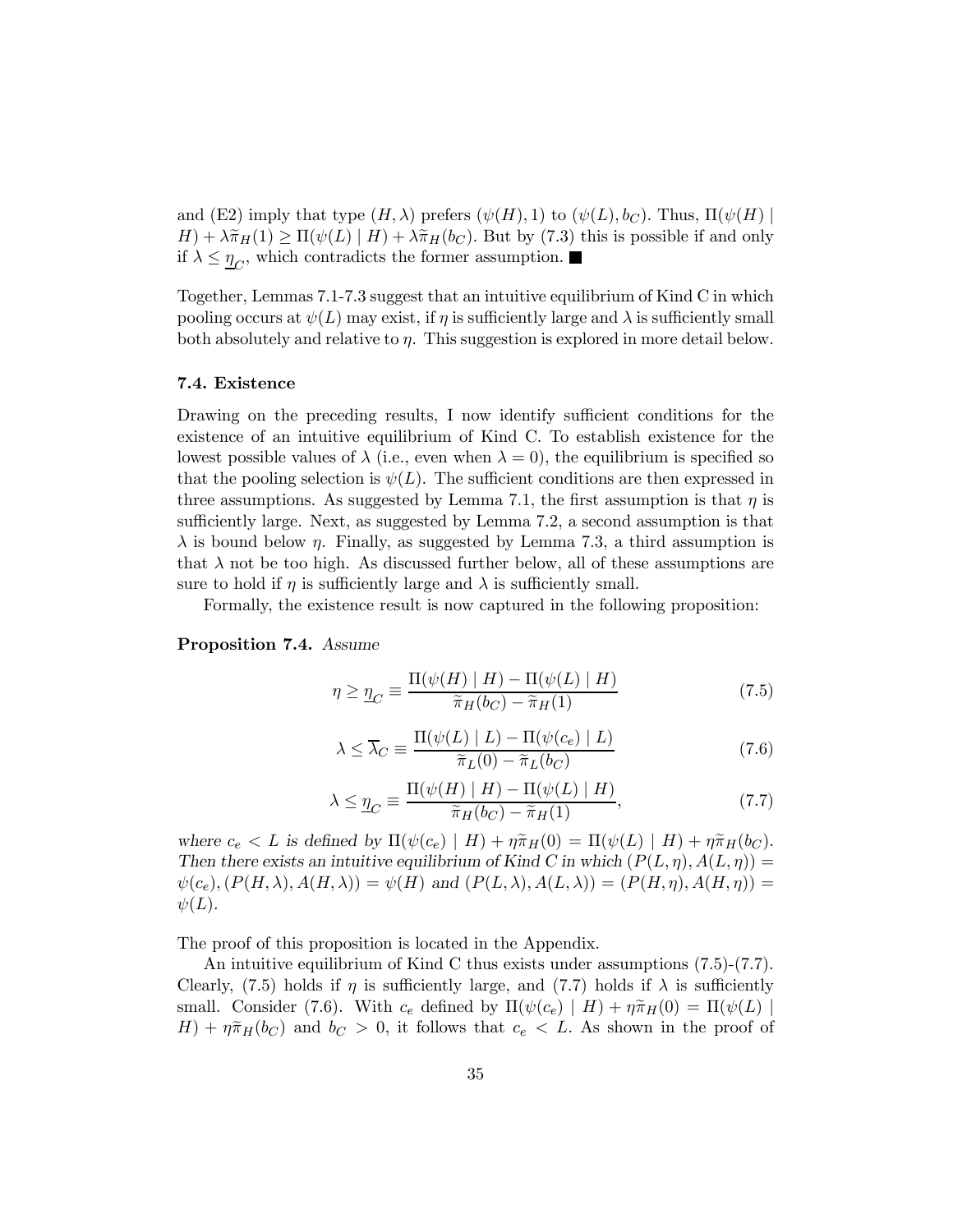Lemma 7.2,  $\eta > \overline{\lambda}_C > 0$  also follows. Observe that  $\overline{\lambda}_C$  is independent of  $\lambda$  and depends on  $\eta$  only through  $c_e$ . Lemma 2.2 implies that  $c_e$  is strictly decreasing in  $\eta$ . By (7.6), Lemma 2.2 thus also implies that  $\overline{\lambda}_C$  is strictly increasing in  $\eta$ . Hence, an intuitive equilibrium of Kind C exists if the impatient type of incumbent is sufficiently impatient and the patient type of incumbent is sufficiently patient.

Under appropriate assumptions, other intuitive equilibrium of Kind C can be constructed which employ different values for the pooling selection. As emphasized above, however, the constructed intuitive equilibrium deserves particular attention, since its existence is maximally robust to lower values  $\lambda$ . Indeed, the constructed equilibrium outcome is the only intuitive equilibrium outcome of Kind C that exists even when  $\lambda = 0$ .

#### 7.5. Economic Interpretation

In the constructed equilibrium, the behavior of the patient, low-cost incumbent is again analogous to that of the low-cost incumbent in the benchmark model. Separation occurs in the form of a cost-reducing distortion, and profitable entry is not deterred. Also, the behavior of the impatient, high-cost incumbent is analogous to that of the high-cost incumbent in the benchmark model. The price-advertising selection is not distorted, and entry occurs precisely when it is profitable. The novel behavior is displayed by the impatient, low-cost and patient, high-cost types of incumbent. These types pool, and in the constructed equilibrium they pool at the low-cost monopoly selection. The potential entrant is unable to infer the incumbent's cost type upon seeing this selection; hence, when the incumbent has high costs, profitable entry is sometimes deterred. The impatient, high-cost incumbent therefore uses limit pricing and high demandenhancing advertising so as to hide its type and, thereby, deter entry that would be profitable were its cost type known. The behavior of the impatient, lowcost incumbent is again striking. In the constructed equilibrium, this type of incumbent does not distort its price-advertising selection and sometimes faces entry that would be unprofitable were its cost type known.

The constructed intuitive equilibrium of Kind C has important similarities with the constructed equilibrium of Kind A. The key difference is that, in the former, fewer distortions occur, since the incumbent does not distort its behavior when it is impatient, regardless of its cost type. It is precisely this feature that ensures that the constructed equilibrium of Kind C can exist even when  $\lambda = 0$ .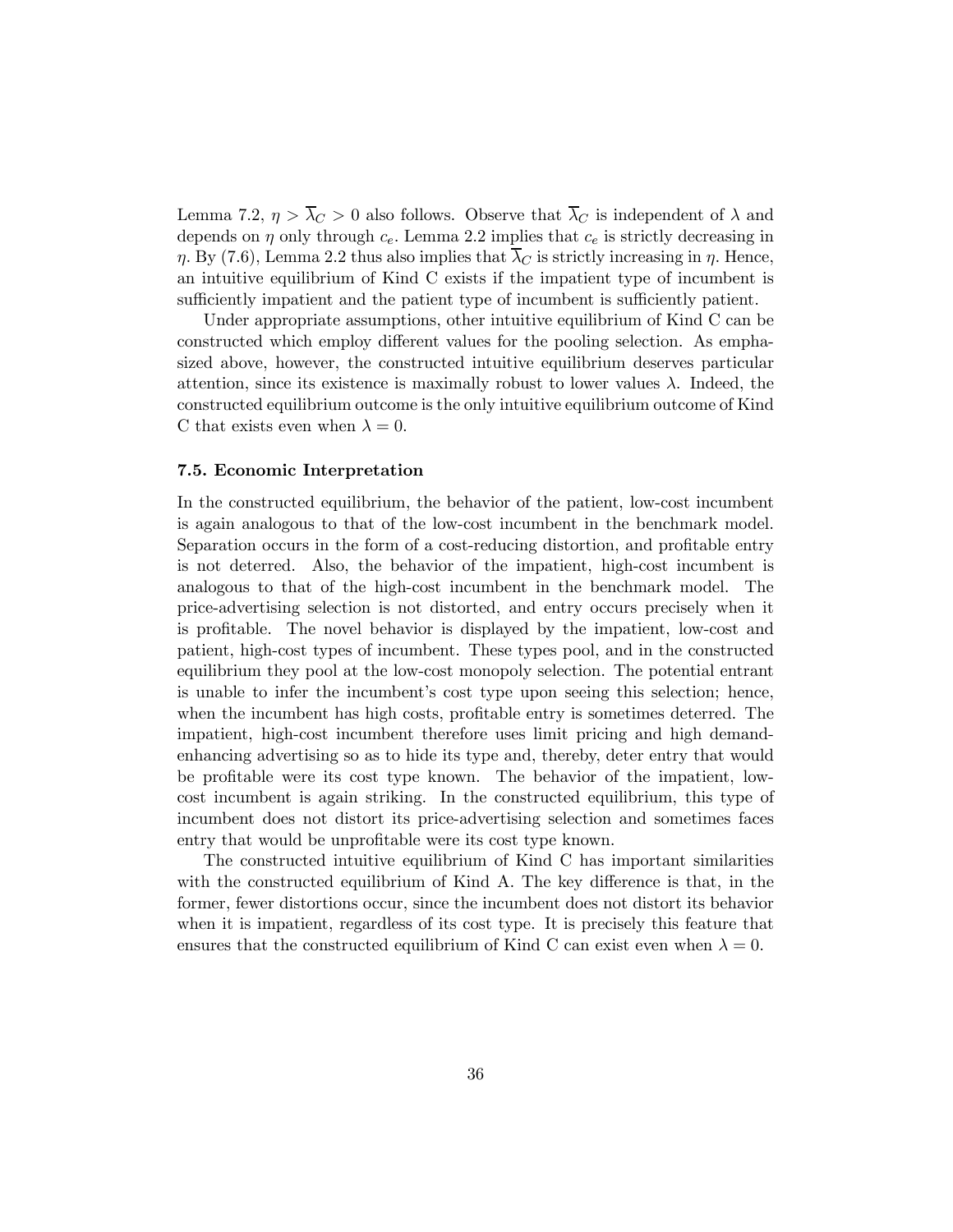#### 8. Intuitive Equilibria and Complete Impatience

The preceding analysis is conducted under the assumption that the incumbent may be patient or impatient:  $\delta = \eta$  or  $\delta = \lambda$ , where  $\eta > \lambda$ . In the present section, I explore the extreme case in which the impatient incumbent is completely impatient:  $\lambda = 0$ . This case is of special interest, since it captures the arguably realistic possibility that the incumbent is focused exclusively on the "short term." It is also of particular interest due to its great tractability. By analyzing the extreme case in which  $\lambda = 0$ , it is easy to illustrate the general point that intuitive equilibria may fail to exist. I conclude the section by showing that an intuitive equilibrium in mixed strategies does exist when  $\lambda = 0$ .

#### 8.1. A Non-Existence Result

I assume now that  $\lambda = 0$ . By Corollary 6.2, intuitive equilibria of Kind A and Kind B do not exist. Suppose an intuitive equilibrium of Kind C exists. Recall from (7.1) that an intuitive equilibrium of Kind C can exist only if  $\lambda \geq \lambda_C$ . Given  $\lambda = 0$ , it is thus necessary that  $\Delta_C = 0$ . In turn, this means that types  $(H, \eta)$  and  $(L, \lambda)$  must pool at  $\psi(L)$ . Next, it is useful to remember that type  $(H, \eta)'s$  downward incentive constraint (where it mimics type  $(L, \eta)$ ) must bind in an intuitive equilibrium. Formally, with  $(P(L, \lambda), A(L, \lambda)) = \psi(L)$ , Lemma 7.2 indicates that  $(P(L, \eta), A(L, \eta)) = \psi(c_e)$ , where  $c_e$  satisfies  $c_e < L$  and  $\Pi(\psi(L))$  $H$ ) +  $\eta \tilde{\pi}_H(b_C) = \Pi(\psi(c_e) | H) + \eta \tilde{\pi}_H(0)$ . Finally, as observed in Lemma 4.6, in any intuitive equilibrium of Kind C,  $(P(H, \lambda), A(H, \lambda)) = \psi(H)$ . In summary, if an intuitive equilibrium exists when  $\lambda = 0$ , then it must take the form of the intuitive equilibrium of Kind C constructed in Proposition 7.4.

Now, if an intuitive equilibrium of Kind C exists, it is also necessary that type  $(H, \eta)$  does not gain by making its monopoly selection,  $\psi(H)$ . As shown in (7.2), when  $\lambda = 0$  and thus  $(P(L, \lambda), A(L, \lambda)) = \psi(L)$ , this requirement is

$$
\eta \ge \underline{\eta}_C \equiv \frac{\Pi(\psi(H) \mid H) - \Pi(\psi(L) \mid H)}{\widetilde{\pi}_H(b_C) - \widetilde{\pi}_H(1)} > 0.
$$

Thus, if  $\lambda = 0$  and an intuitive equilibrium of Kind C exists, then  $\eta \geq \eta_C > 0$ . The preceding discussion now may be summarized in a proposition.

**Proposition 8.1.** Assume  $\lambda = 0$  and

$$
\underline{\eta}_C \equiv \frac{\Pi(\psi(H) \mid H) - \Pi(\psi(L) \mid H)}{\tilde{\pi}_H(b_C) - \tilde{\pi}_H(1)} > \eta.
$$
\n(8.1)

Then an intuitive equilibrium does not exist.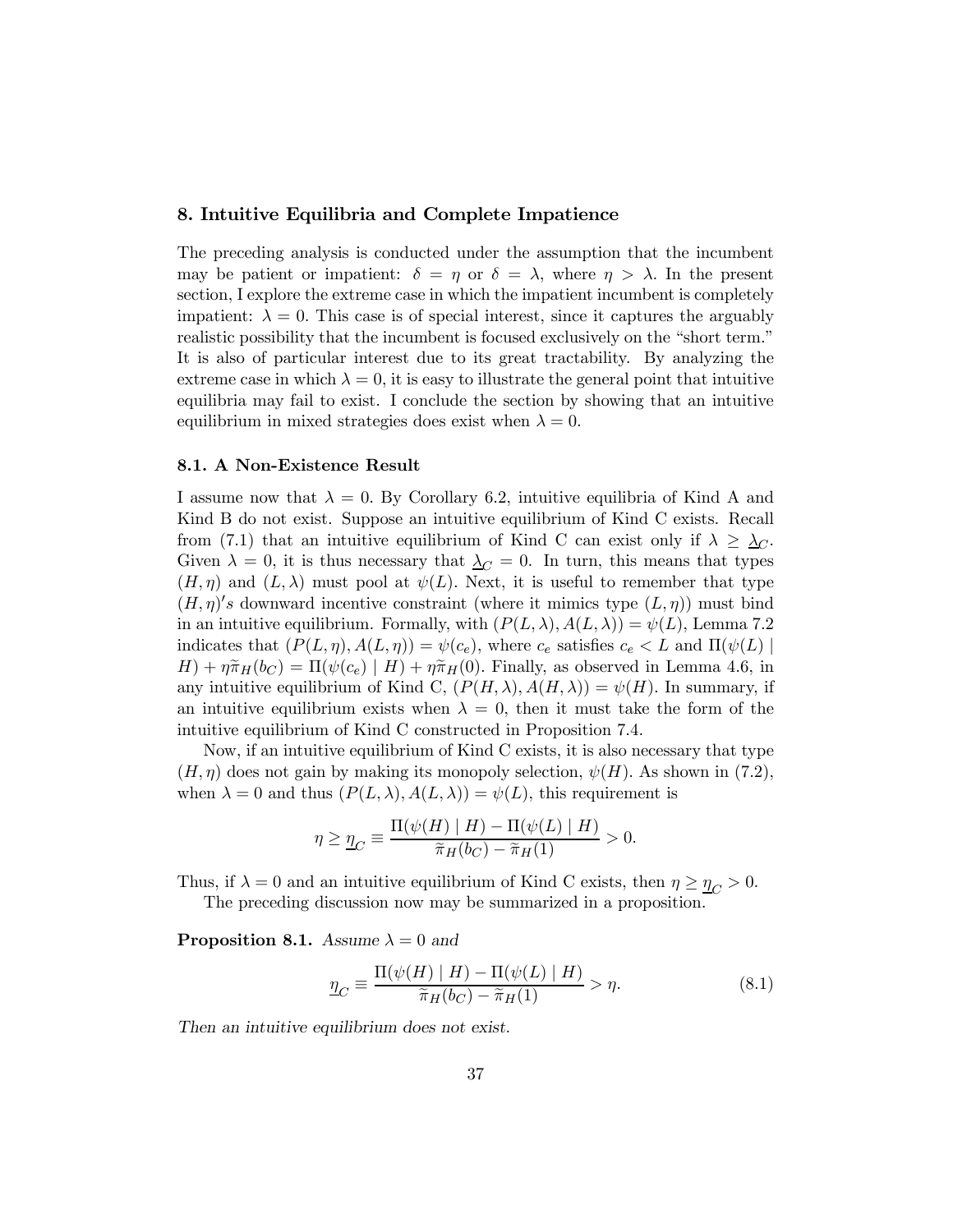The assumptions made in this proposition are consistent with the maintained assumptions. In particular, Assumption 3 and (8.1) are both satisfied if

$$
\frac{\Pi(\psi(H) \mid H) - \Pi(\psi(L) \mid H)}{\widetilde{\pi}_H(b_C) - \widetilde{\pi}_H(1)} > \eta > \frac{\Pi(\psi(H) \mid H) - \Pi(\psi(L) \mid H)}{\widetilde{\pi}_H(0) - \widetilde{\pi}_H(1)}.
$$

Intuitively,  $\eta$  may be sufficiently large that type  $(H, \eta)$  prefers  $(\psi(L), 0)$  to  $(\psi(H), 1)$ and yet no so large that this type prefers  $(\psi(L), b_C)$  to  $(\psi(H), 1)$ .

This analysis reveals an important point of difference between the benchmark model with one-dimensional private information and the model with two dimensions of private information. In the benchmark model, as Corollary 3.5 confirms, an intuitive equilibrium always exists. By contrast, as Proposition 8.1 reveals, in the model with two dimensions of private information, it is possible that an intuitive equilibrium fails to exist.

#### 8.2. A Mixed-Strategy Resolution

The non-existence result reported in Proposition 8.1 can be addressed by including mixed strategies. Assume  $\lambda = 0$  and that (8.1) holds. Using Assumption 3, I may now define  $b \in (0, b_C)$  such that

$$
\frac{\Pi(\psi(H) \mid H) - \Pi(\psi(L) \mid H)}{\widetilde{\pi}_H(\widehat{b}) - \widetilde{\pi}_H(1)} = \eta.
$$
\n(8.2)

Suppose now that type  $(H, \eta)$  mixes between the selections  $\psi(L)$  and  $\psi(H)$ , while type  $(H, \lambda)$  selects  $\psi(H)$ , type  $(L, \lambda)$  selects  $\psi(L)$ , and type  $(L, \eta)$  selects  $\psi(c_e)$ , where the determination of  $c_e$  is described below. Type  $(H, \eta)$  selects  $\psi(L)$  with an appropriate probability so that the application of (E2) yields  $b(\psi(L)) = b$ . As above, (E2) requires  $b(\psi(c_e)) = 0 < 1 = b(\psi(H))$ . When type  $(H, \eta)$  mixes in this fashion, the induced belief  $\hat{b}$  is defined by (8.2) to ensure that type  $(H, \eta)$ is indeed indifferent between  $(\psi(L),\tilde{b})$  and  $(\psi(H),1)$ . The cost level  $c_e < L$  is now determined to leave type  $(H, \eta)$  indifferent between  $(\psi(L), b)$  and  $(\psi(c_e), 0)$ . Using (2.1), it thus follows that  $c_e = c_o$ .

This discussion leads to the following proposition.

**Proposition 8.2.** Assume  $\lambda = 0$  and that (8.1) holds. Define  $\hat{b} \in (0, b_C)$  by (8.2) and  $c_0 < L$  by (2.1). Then there exists a (mixed-strategy) intuitive equilibrium in which type  $(H, \eta)$  mixes between  $\psi(L)$  and  $\psi(H)$ , type  $(H, \lambda)$  selects  $\psi(H)$ , type  $(L, \lambda)$  selects  $\psi(L)$ , and type  $(L, \eta)$  selects  $\psi(c_o)$ , where type  $(H, \eta)$  selects  $\psi(L)$ with an appropriate probability so that under Bayesian updating  $b(\psi(L)) = b$ .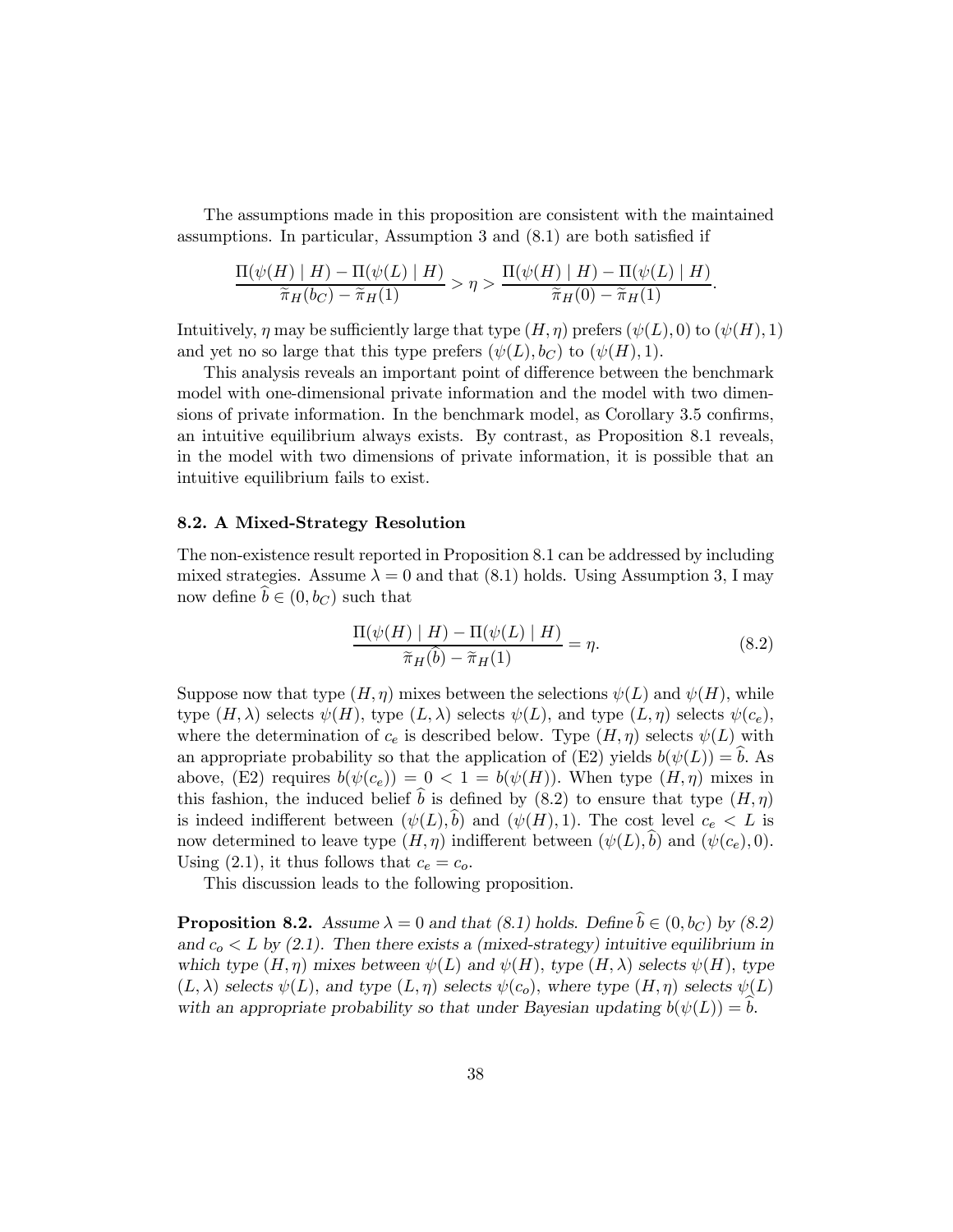The proposition specifies that any type  $(t, \lambda)$  selects  $\psi(t)$ . This is clearly the necessary specification when  $\lambda = 0$ . As noted above, under the construction, type  $(H, \eta)$  is indifferent between  $(\psi(L), \hat{b})$  and  $(\psi(c_o), 0)$  and between  $(\psi(L), \hat{b})$  and  $(\psi(H), 1)$ . Hence, this type cannot gain by altering the probability with which it selects  $\psi(L)$ ,  $\psi(H)$  or  $\psi(c_o)$ .<sup>12</sup> Using Lemma 2.3, if type  $(H, \eta)$  is indifferent between  $(\psi(L),\hat{b})$  and  $(\psi(c_o), 0)$  where  $c_o < L$ , then type  $(L, \eta)$  must strictly prefer  $(\psi(c_o), 0)$  to  $(\psi(L), b)$  and thus  $(\psi(H), 1)$ . From here, the proposition can be proved following steps similar to those used in the proof of Proposition 7.4.<sup>13</sup>

#### 8.3. Economics Interpretation

The analysis of mixed-strategy intuitive equilibria presented here confirms that intuitive equilibria exist even if  $\lambda = 0$  and  $\eta$  is small. The constructed intuitive equilibrium can be interpreted in the same manner as the intuitive equilibrium of Kind C. The only difference here is that the incumbent of type  $(H, \eta)$  does not select  $\psi(L)$  with certainty but rather randomizes between the selection  $\psi(L)$  and the selection  $\psi(H)$ . Thus, in the constructed intuitive equilibrium, a patient, highcost incumbent randomizes between two approaches: it either does not distort its selection and faces the maximal probability of entry, or it limit prices and distorts advertising upward and deters some profitable entry.

#### 9. Conclusion

In this paper, I consider a model in which an incumbent has two dimensions of private information as well as two signals. The incumbent is privately informed as to its cost type and level of patience, and benefits if a potential entrant infers a low cost type. The potential entrant's inference, however, is confounded by the fact that it is also uninformed with regard to the incumbent's level of patience. The incumbent's two signals are its pre-entry price and advertising.

The paper offers three main contributions. First, building on earlier work by Milgrom and Roberts (1982) and Bagwell and Ramey (1988), I analyze a benchmark model in which the incumbent is privately informed only about its costs. In the unique intuitive equilibrium outcome of the benchmark model,

<sup>&</sup>lt;sup>12</sup>Note, though, that type  $(H, \eta)$  selects  $\psi(c_o)$  with zero probability. Otherwise, type  $(L, \eta)$ would not enjoy the belief  $b_{L\eta} = 0$ , and under (E3) this type would deviate.

 $13$  More generally, the constructed mixed-strategy intuitive equilibrium exists if  $(8.1)$  holds and  $\lambda \leq [\Pi(\psi(L) | L) - \Pi(\psi(c_{o}) | L)] / [\tilde{\pi}_{L}(0) - \tilde{\pi}_{L}(\tilde{b})] \equiv \overline{\lambda}_{mix}$ . The latter condition ensures that type  $(L, \lambda)$  does not gain by deviating to  $(\psi(c_o), 0)$ . Referring to Proposition 7.4, it thus follows that a (possibly mixed-strategy) intuitive equilibrium is sure to exist, if  $\lambda$  is not too high (so that  $\lambda \leq \overline{\lambda}_{mix}$  when (8.1) holds and  $\lambda \leq \min{\{\overline{\lambda}_C, \eta_C\}}$  when (8.1) fails).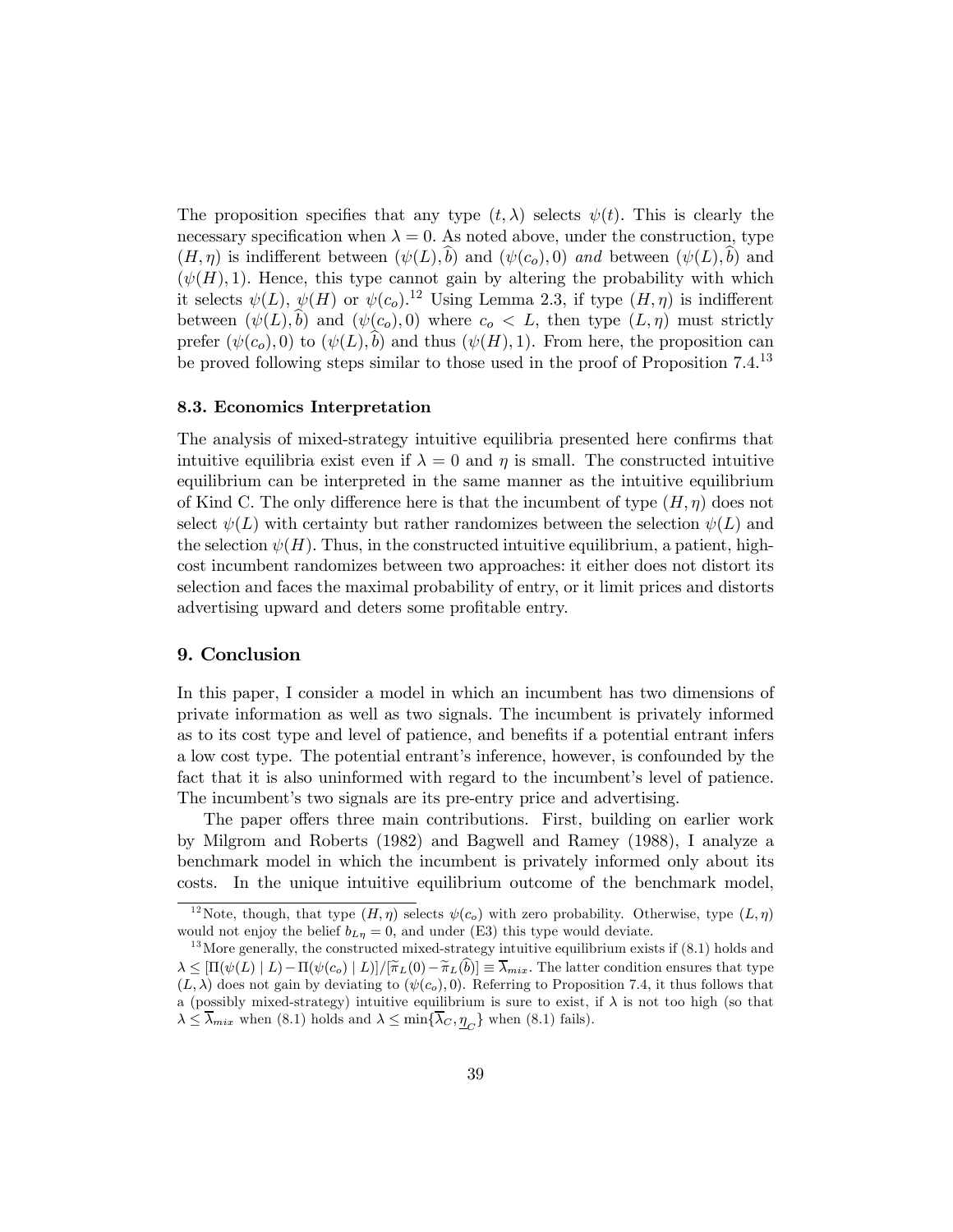the low-cost incumbent uses limit pricing and upward distortions in (demandenhancing) advertising; however, these actions do not deter profitable entry.

Second, I characterize the intuitive equilibria of the general model with twodimensional private information. On the one hand, the analysis provides support for the predictions in the benchmark model. In any intuitive equilibrium, a patient, low-cost incumbent limit prices and distorts demand-enhancing advertising upward, and such behavior ensures that entry occurs exactly when it is profitable. In intuitive equilibria of Kind B, the patient and impatient low-cost incumbent types make one selection while the patient and impatient high-cost incumbent types make a different selection. On the other hand, the analysis also provides support for an older literature with contributions by Bain (1949) and Williamson (1963) that emphasizes the entry-deterrence effects of limit pricing and aggressive advertising. In intuitive equilibria of Kinds A and C, the patient, high-cost incumbent pools with the impatient, low-cost incumbent (and perhaps the impatient, high-cost incumbent). In the featured intuitive equilibria, the high-cost, patient incumbent limit prices and distorts its demand-enhancing advertising upward; further, profitable entry is sometimes deterred. The analysis also offers a novel finding. Intuitive equilibria are constructed in which an impatient incumbent with low costs adopts a soft pre-entry stance - it prices above its monopoly level and distorts its demand-enhancing advertising downward - and thereby sometimes induces unprofitable entry.

Third, at a methodological level, the paper contributes by deriving predictions for intuitive equilibria in a model with multiple signals and multiple dimensions of private information. The Cho-Kreps (1987) intuitive criterion is shown to remain powerful in this setting. The analysis also suggests that the existence of (purestrategy) intuitive equilibria may be more problematic when private information has more than one dimension.

Several important directions for future research are apparent. First, the model analyzed here is special, in that the receiver has no direct interest in one of the variables about which the sender is privately informed. This assumption seems reasonable for the application at hand and makes the analysis more tractable but is quite restrictive. Second, future work might consider alternative signals. For example, if the incumbent could commit in the pre-entry period to burn money in the post-entry period, then such a signal might provide an effective means through which the incumbent could reveal its patience level to the potential entrant. This perspective suggests that pooling might be less likely to occur, if the incumbent could also signal its information with appropriate capital-market instruments.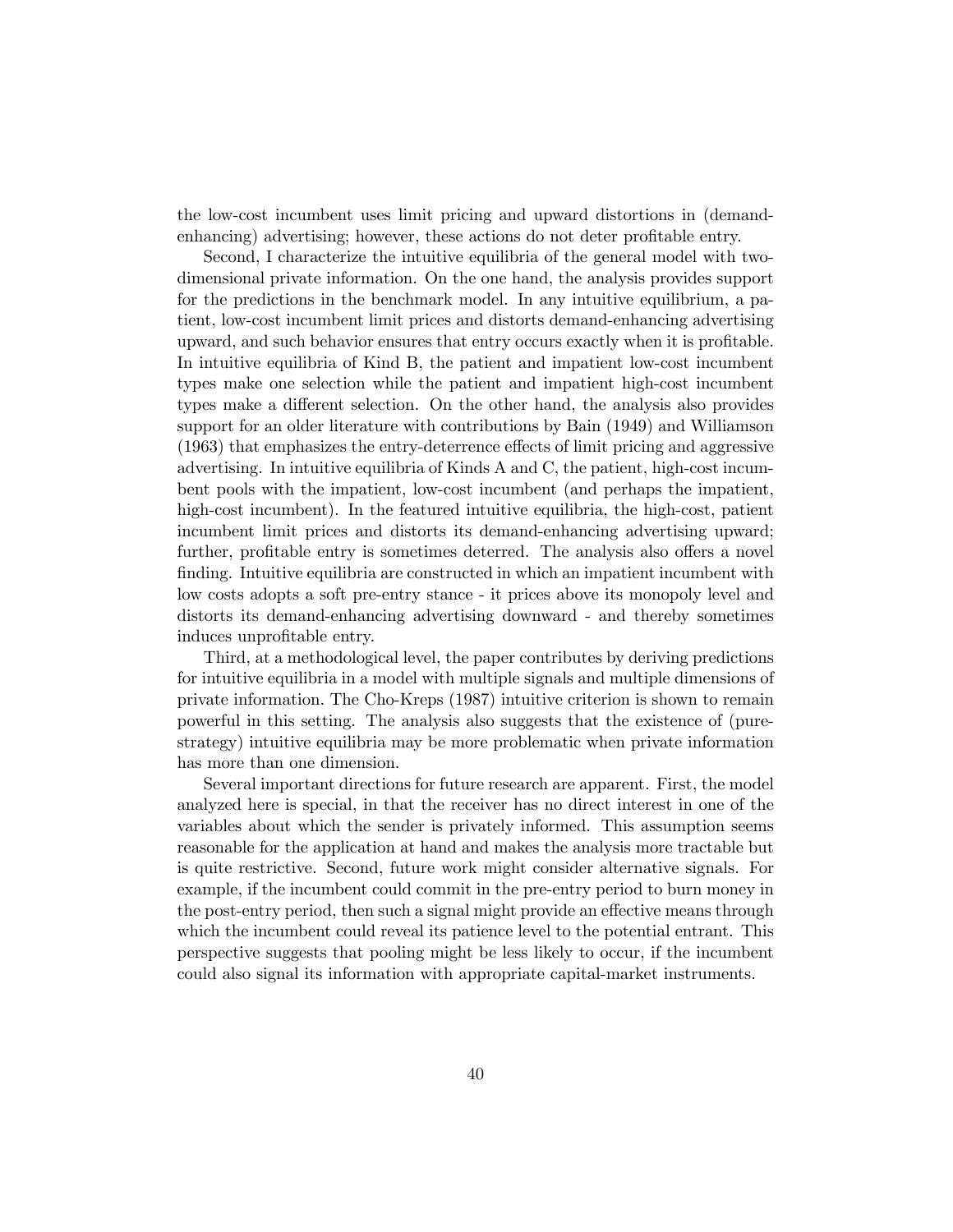#### 10. Appendix

**Proof of Lemma 5.2:** The two arguments in  $(5.1)$  generate associated iso-profit curves; in particular, when the argument for an incumbent with cost type  $t$  takes some value  $k_t$ , then the associated iso-profit curve for this incumbent type is  $\Pi(P, A \mid t) = \Pi(\psi(t) \mid t) - k_t(\tilde{\pi}_t(b_A) - \tilde{\pi}_t(1)).$  The iso-profit curve is centered around the point  $\psi(t)$ . Let  $(P^*, A^*)$  denote a selection that induces  $\underline{\lambda}_A$ .

A first claim is that  $\Delta_A < \left[\Pi(\psi(H) \mid H) - \Pi(\psi(L) \mid H)\right] / \left[\tilde{\pi}_H(b_A) - \tilde{\pi}_H(1)\right]$ . Since  $\Delta_A$  is the minimized value of the maximum function in (5.1), it is no greater than the maximum function when evaluated at  $\psi(L)$ . By Lemma 2.2, the maximum function when evaluated at  $\psi(L+\varepsilon)$  is lower than when evaluated at  $\psi(L)$ , for  $\varepsilon > 0$  and sufficiently small. Thus,  $\lambda_A$  must be strictly less than the maximum function when evaluated at  $\psi(L)$ , and the claim is established.

A second claim is that  $(P^*, A^*) = \psi(c)$  for some  $c \in (L, H)$ . Suppose to the contrary that  $(P^*, A^*) = \psi(c)$  for some  $c \leq L$ . Referring to (5.1) and using Lemma 2.2, it is clear that a strictly lower value for  $\Delta_A$  could be induced by using  $(P, A) = \psi(c + \varepsilon)$  for  $\varepsilon > 0$  and sufficiently small. A similar contradiction arises if  $(P^*, A^*) = \psi(c)$  for some  $c \geq H$ . Suppose next that  $(P^*, A^*) \neq \psi(c)$  for any c, and let  $k_t$  be evaluated at  $(P^*, A^*)$ . Using the first claim and the definition of  $\underline{\lambda}_A$ ,

$$
\frac{\Pi(\psi(H) \mid H) - \Pi(\psi(L) \mid H)}{\widetilde{\pi}_H(b_A) - \widetilde{\pi}_H(1)} > \underline{\lambda}_A \ge k_H = \frac{\Pi(\psi(H) \mid H) - \Pi(P^*, A^* \mid H)}{\widetilde{\pi}_H(b_A) - \widetilde{\pi}_H(1)}.
$$

Thus,  $\Pi(\psi(H) | H) > \Pi(P^*, A^* | H) > \Pi(\psi(L) | H)$ , and so under Lemma 2.2 there exists  $c^* \in (L, H)$  such that  $\Pi(\psi(c^*) | H) = \Pi(P^*, A^* | H)$ . Let  $(P_1, A_1) \equiv$  $(P^*, A^*)$  and  $(P_2, A_2) \equiv \psi(c^*)$ . By Lemma 2.1,  $\Delta(c)$  is strictly decreasing, and so  $\Pi(\psi(c^*) | L) > \Pi(P^*, A^* | L)$ . Thus, for  $\varepsilon > 0$  and sufficiently small, the maximum function in (5.1) is strictly lower when evaluated at  $\psi(c^* + \varepsilon)$  than when evaluated at  $(P^*, A^*)$ , and the second claim is established.

A third claim is that  $(P^*, A^*) = \psi(c_m)$  where  $c_m \in (L, H)$  is defined in (5.2) as that value of  $c \in (L, H)$  such that  $\psi(c)$  induces  $k_L = k_H$ . Under Lemma 2.2,  $c_m$  is unique. Assume to the contrary that  $(P^*, A^*) = \psi(c)$  for some  $c \in (L, H)$ such that  $\Delta_A = k_L > k_H$ . Then under Lemma 2.2 the maximum function in (5.1) would be strictly lower under the selection  $\psi(c - \varepsilon)$  for  $\varepsilon > 0$  and sufficiently small. Likewise, assume to the contrary that  $(P^*, A^*) = \psi(c)$  for some  $c \in (L, H)$ such that  $\Delta_A = k_H > k_L$ . Then under Lemma 2.2 the maximum function in (5.1) would be strictly lower under the selection  $\psi(c+\varepsilon)$  for  $\varepsilon > 0$  and sufficiently small. The third claim is thus established.

**Proof of Proposition 5.4:** As argued in the text,  $c_e < L$  under (5.4). Further,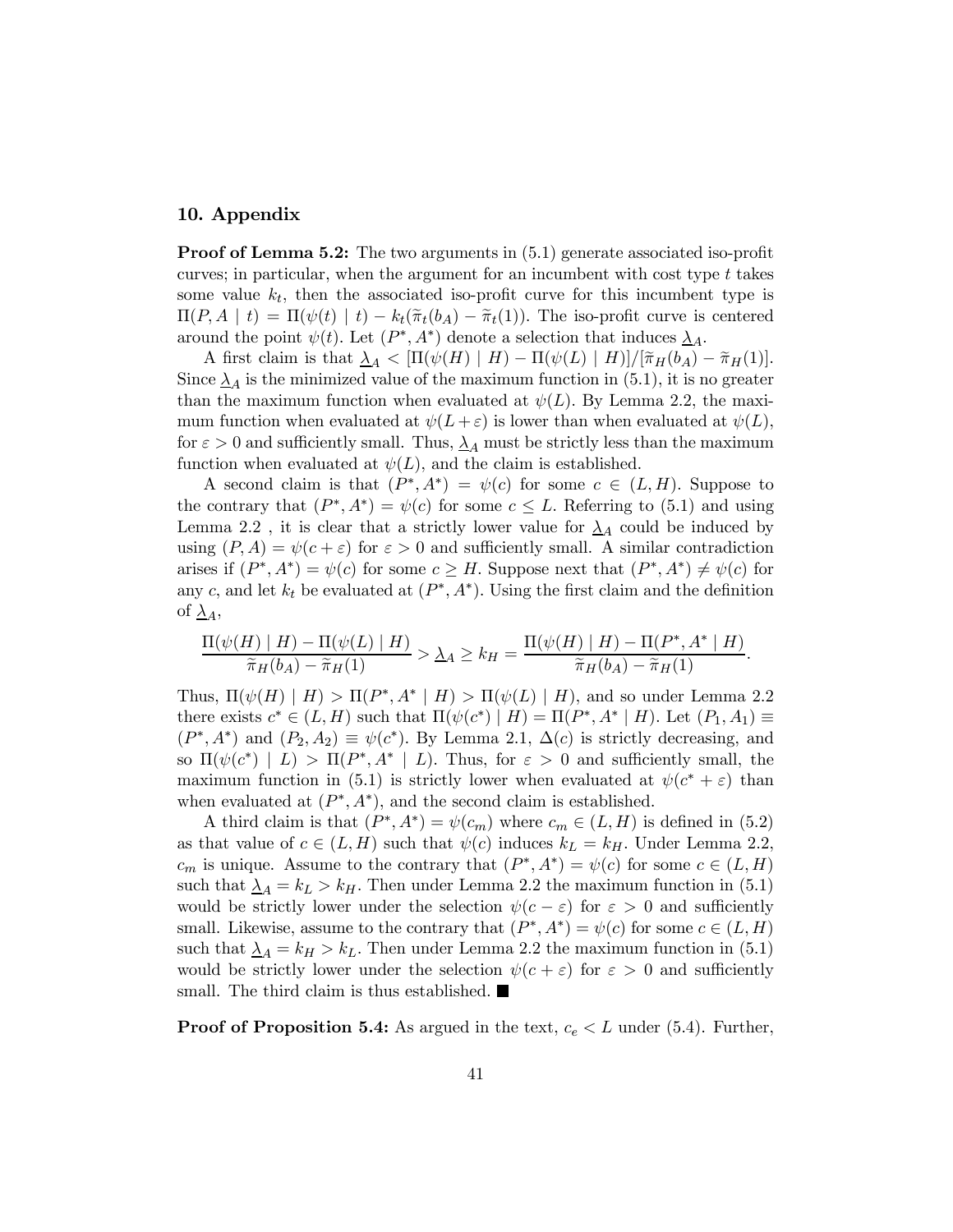under (5.5),  $\eta > \lambda \geq \underline{\lambda}_A$ ; thus, for all  $\delta \in {\eta, \lambda}$  and  $t \in {\{L, H\}},$ 

$$
\Pi(\psi(c_m) \mid t) + \delta \tilde{\pi}_t(b_A) \ge \Pi(\psi(t) \mid t) + \delta \tilde{\pi}_t(1), \tag{10.1}
$$

where a strict inequality holds when  $\delta = \eta$ . In establishing that the proposed specification satisfies (E1), the first step is to consider particular deviations. Specifically, I establish first that no type  $\{\delta, t\}$  could gain by deviating to (i) the equilibrium selection intended for some other type, where the belief associated with that deviation is then determined by  $(E2)$ , or (ii) a monopoly selection,  $\psi(t)$ , for  $t \in \{L, H\}$ , when  $b(\psi(t)) = 1$ . Note that neither of the two monopoly selections is adopted by any type of incumbent in an intuitive equilibrium of Kind A; thus, the beliefs associated with such selections are not restricted by (E2).

Consider type  $(L, \eta)$ . As shown in the proof of Lemma 5.3,  $\overline{\lambda}_A < \eta$  follows from  $c_e < H$ , and so type  $(L, \eta)$  strictly prefers  $(\psi(c_e), 0)$  to  $(\psi(c_m), b_A)$ . Using this finding, (10.1) and  $\eta > \lambda$ , it thus follows that  $\Pi(L, \eta) = \Pi(\psi(c_e) | L) + \eta \tilde{\pi}_L(0) >$  $\Pi(\psi(c_m) | L)+\eta\tilde{\pi}_L(b_A) > \Pi(\psi(L) | L)+\eta\tilde{\pi}_L(1) > \Pi(\psi(H) | L)+\eta\tilde{\pi}_L(1)$ . Consider type  $(H, \eta)$ . This type is indifferent between selecting  $\psi(c_m)$  and deviating to  $\psi(c_e)$ . Further, by (10.1) and  $\eta > \lambda$ , this type strictly prefers  $(\psi(c_m), b_A)$  to  $(\psi(H), 1)$  and thus  $(\psi(L), 1)$ . Consider type  $(H, \lambda)$ . It is easily confirmed that

$$
\begin{array}{rcl}\n\hat{\Pi}(H,\lambda) & = & \Pi(\psi(c_m) \mid H) + \lambda \tilde{\pi}_H(b_A) \\
& = & \Pi(\psi(c_e) \mid H) + \lambda \tilde{\pi}_H(0) + (\eta - \lambda)[\tilde{\pi}_H(0) - \tilde{\pi}_H(b_A)] \\
& > & \Pi(\psi(c_e) \mid H) + \lambda \tilde{\pi}_H(0),\n\end{array}
$$

and so type  $(H, \lambda)$  strictly prefers  $(\psi(c_m), b_A)$  to  $(\psi(c_e), 0)$ . Using (10.1), it also follows that type  $(H, \lambda)$  prefers  $(\psi(c_m), b_A)$  to  $(\psi(H), 1)$  and thus  $(\psi(L), 1)$ . Finally, consider type  $(L, \lambda)$ . As in the proof of Lemma 5.3, (5.4) ensures that  $\Pi(L, \lambda) = \Pi(\psi(c_m) | L) + \lambda \tilde{\pi}_L(b_A) \geq \Pi(\psi(c_e) | L) + \lambda \tilde{\pi}_L(0)$ . Thus, type  $(L, \lambda)$ does not gain by deviating from  $\psi(c_m)$  to  $\psi(c_e)$ . Finally, under (10.1), type  $(L, \lambda)$ also prefers  $(\psi(c_m), b_A)$  to  $(\psi(L), 1)$  and thus  $(\psi(H), 1)$ .

The next step is to specify beliefs. By  $(E2)$ ,  $b(\psi(c_e)) = 0 < b<sub>A</sub> = b(\psi(c_m))$ . For  $(P, A) \notin {\psi(c_e), \psi(c_m)}$ , beliefs are specified as follows: if  $\Pi(P, A | H) + \eta \tilde{\pi}_H(0)$  $\Pi(\psi(c_m) \mid H) + \eta \tilde{\pi}_H(b_A)$ , then  $b(P, A) = 0$ ; and if  $\Pi(P, A \mid H) + \eta \tilde{\pi}_H(0) \ge$  $\Pi(\psi(c_m) | H) + \eta \tilde{\pi}_H(b_A)$ , then  $b(P, A) = 1$ . Since  $\widehat{\Pi}(H, \eta) = \Pi(\psi(c_m) | H) +$  $\eta \tilde{\pi}_H(b_A)$ ,  $(P, A)$  in the first (second) set are (not) equilibrium dominated for type  $(H, \eta)$ . Note  $(P, A)$  in the first set are also equilibrium dominated for type  $(H, \lambda)$ :

$$
\begin{aligned} \n\hat{\Pi}(H,\lambda) &= \Pi(\psi(c_m) \mid H) + \lambda \tilde{\pi}_H(b_A) \\ \n&> \Pi(P,A \mid H) + \lambda \tilde{\pi}_H(0) + (\eta - \lambda)(\tilde{\pi}_H(0) - \tilde{\pi}_H(b_A)) \\ \n&> \Pi(P,A \mid H) + \lambda \tilde{\pi}_H(0). \n\end{aligned}
$$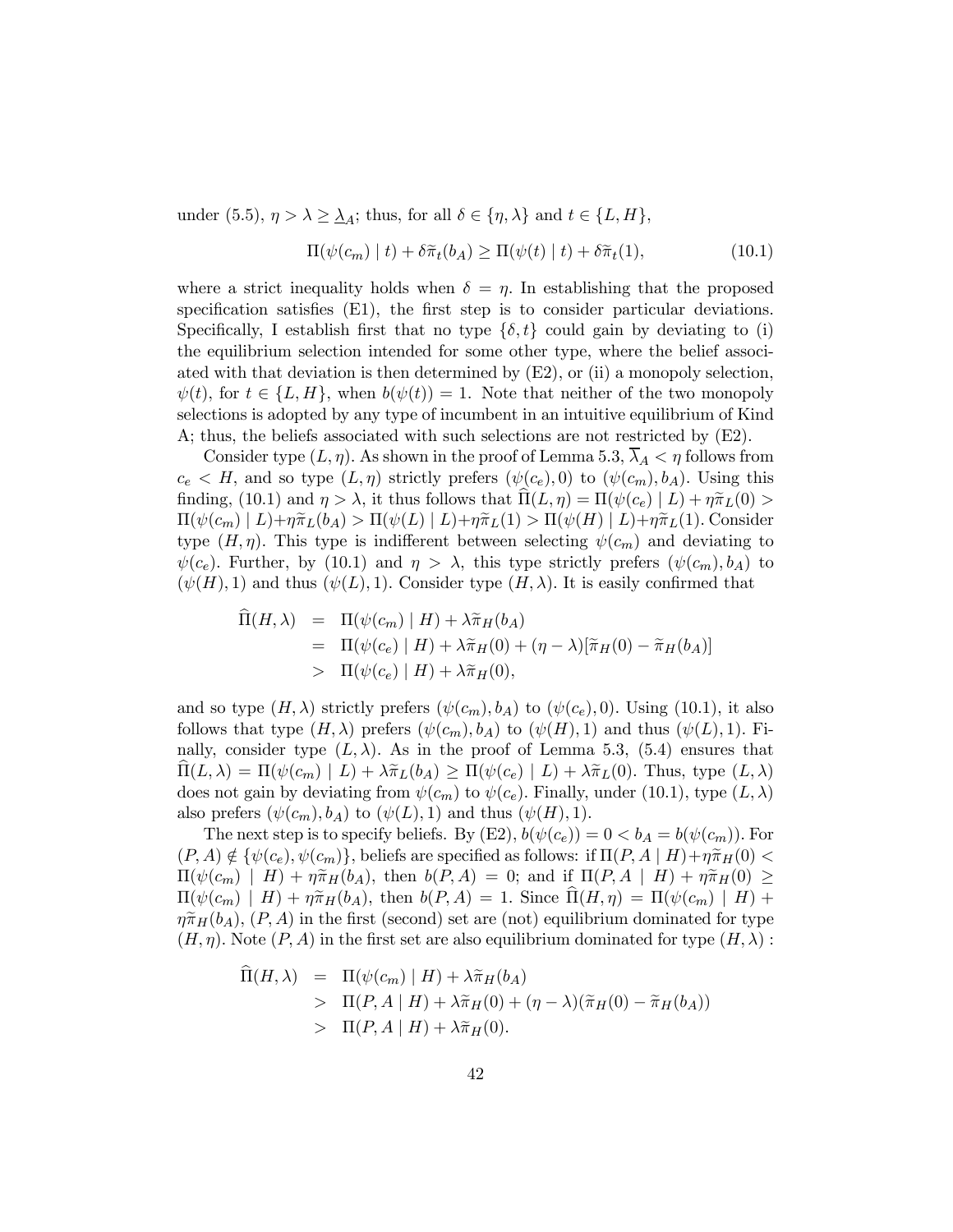It is now straightforward to confirm that this specification satisfies (E3).

The final step is to confirm that (E1) holds. Given the beliefs, the most tempting deviation for types  $(H, \eta)$  and  $(H, \lambda)$  is  $\psi(H)$ . As shown above, however, each of these types prefers  $(\psi(c_m), b_A)$  to  $(\psi(H), 1)$ . Consider type  $(L, \eta)$ . Over the range of  $(P, A)$  for which  $b(P, A) \neq 0$ , the only potentially attractive deviations are  $\psi(L)$  and  $\psi(c_m)$ ; however, as shown above, each of these options offers a strictly lower payoff than  $\psi(c_e)$ . For  $(P, A)$  such that  $b(P, A)=0$ , type  $(H, \eta)$ strictly prefers ( $\psi(c_e)$ , 0) to  $(P, A, 0)$ . A patient incumbent would have the same preference if its cost level were  $c_e$ . Given that  $c_e < L$ , it follows from Lemma 2.4 that type  $(L, \eta)$  also strictly prefers  $(\psi(c_e), 0)$  to  $(P, A, 0)$ . Last, consider type  $(L, \lambda)$ . Over the range of  $(P, A)$  for which  $b(P, A)=1$ , the most tempting deviation is  $\psi(L)$ , which as shown above does not offer a gain. Fix  $(P, A)$  such that  $b(P, A)=0$ . It is established above that type  $(L, \lambda)$  prefers  $(\psi(c_m), b_A)$  to  $(\psi(c_e), 0)$ . Further, as just shown, type  $(L, \eta)$  strictly prefers  $(\psi(c_e), 0)$  to  $(P, A, 0)$ ; thus,  $(L, \lambda)$  also strictly prefers  $(\psi(c_e), 0)$  to  $(P, A, 0)$ .

**Proof of Proposition 6.3:** I establish first that no type  $\{\delta, t\}$  could gain by deviating to (i) the equilibrium selection intended for some other type, where the belief associated with that deviation is determined by  $(E2)$ , or (ii) the monopoly selection,  $\psi(L)$ , when  $b(\psi(L)) = 1$ . Note that  $\psi(H)$  is selected in an intuitive equilibrium of Kind B; thus,  $b(\psi(H))$  is determined by (E2).

Consider type  $(H, \eta)$ . By (2.1), this type is indifferent between  $(\psi(H), 1)$  and  $(\psi(c_o), 0)$ . This type strictly prefers  $(\psi(H), 1)$  to  $(\psi(L), 1)$ . Consider type  $(H, \lambda)$ :

$$
\begin{array}{rcl}\n\hat{\Pi}(H,\lambda) & = & \Pi(\psi(H) \mid H) + \lambda \tilde{\pi}_H(1) \\
& = & \Pi(\psi(c_o) \mid H) + \lambda \tilde{\pi}_H(0) + (\eta - \lambda)[\tilde{\pi}_H(0) - \tilde{\pi}_H(1)] \\
& > & \Pi(\psi(c_o) \mid H) + \lambda \tilde{\pi}_H(0).\n\end{array}
$$

Thus, type  $(H, \lambda)$  strictly prefers  $(\psi(H), 1)$  and  $(\psi(c_o), 0)$ . This type also strictly prefers  $(\psi(H), 1)$  to  $(\psi(L), 1)$ . Consider type  $(L, \lambda)$ :

$$
\Pi(\psi(c_o) | L) + \lambda \tilde{\pi}_L(0) \ge \Pi(\psi(L) | L) + \lambda \tilde{\pi}_L(1)
$$
\n(10.2)

holds if and only if  $\lambda \geq \underline{\lambda}_B$ . Hence, given  $\lambda \geq \underline{\lambda}_B$ , type  $(L, \lambda)$  prefers  $(\psi(c_o), 0)$  to  $(\psi(L), 1)$  and thus  $(\psi(H), 1)$ . Finally, consider type  $(L, \eta)$ . As established using Lemma 2.4 in the first step of the proof of Proposition 3.3, type  $(L, \eta)$  strictly prefers  $(\psi(c_o), 0)$  to  $(\psi(L), 1)$  and thus  $(\psi(H), 1)$ .

The next step is to specify beliefs. By (E2),  $b(\psi(H)) = 1 > 0 = b(\psi(c_o))$ . For  $(P, A) \notin {\psi(c_o), \psi(H)}$ , beliefs are specified as follows: if  $\Pi(P, A | H) + \eta \tilde{\pi}_H(0)$  $\Pi(\psi(H) \mid H) + \eta \tilde{\pi}_H(1)$ , then  $b(P, A) = 0$ ; and if  $\Pi(P, A \mid H) + \eta \tilde{\pi}_H(0) \ge \Pi(\psi(H) \mid$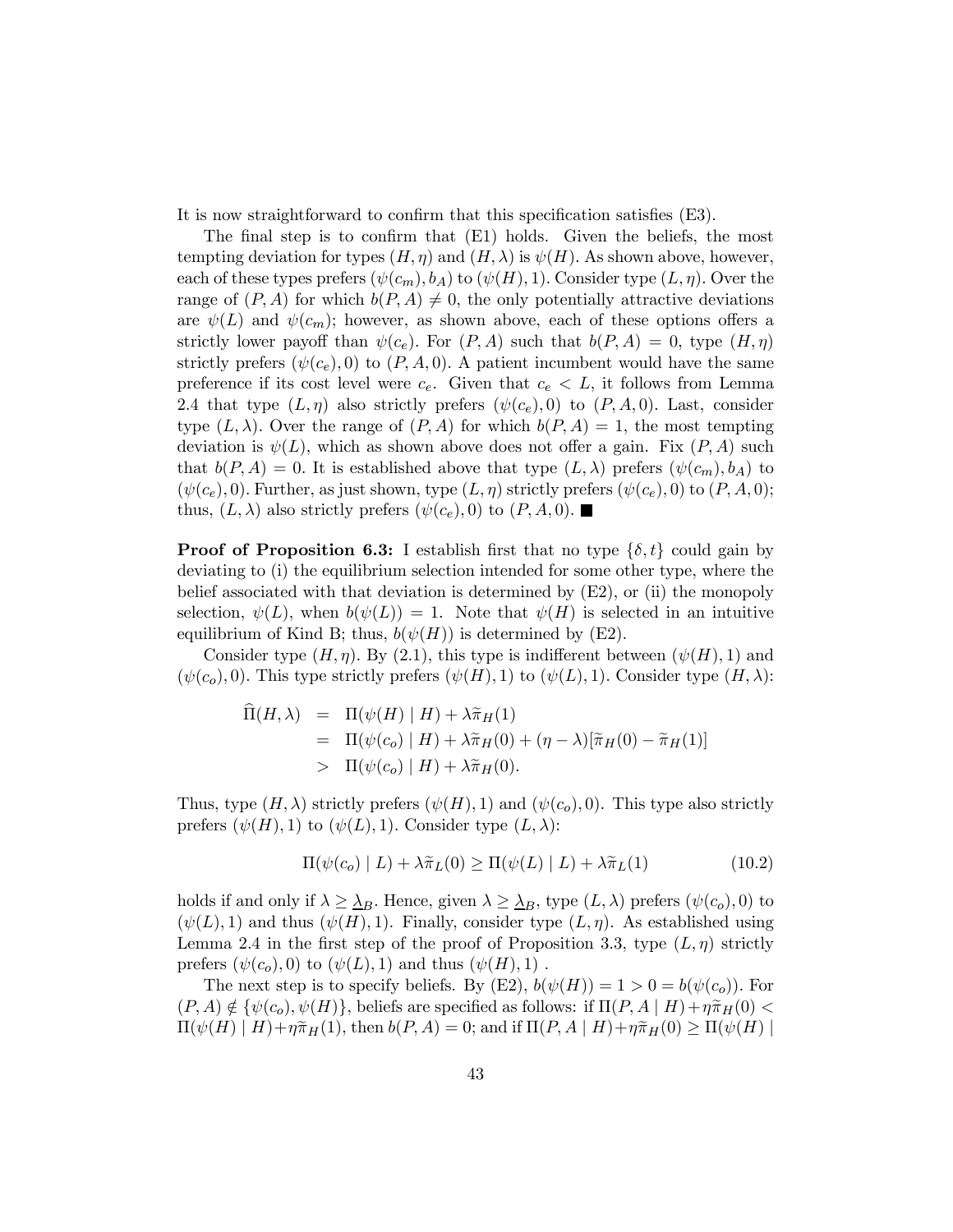$H$ ) +  $\eta \tilde{\pi}_H(1)$ , then  $b(P, A) = 1$ . Since  $\widehat{\Pi}(H, \eta) = \Pi(\psi(H) | H) + \eta \tilde{\pi}_H(1)$ ,  $(P, A)$ in the first (second) set are (not) equilibrium dominated for type  $(H, \eta)$ . Observe that  $(P, A)$  in the first set are also equilibrium dominated for type  $(H, \lambda)$ :

$$
\widehat{\Pi}(H,\lambda) = \Pi(\psi(H) | H) + \lambda \widetilde{\pi}_H(1)
$$
\n
$$
> \Pi(P, A | H) + \eta \widetilde{\pi}_H(0) - (\eta - \lambda) \widetilde{\pi}_H(1)
$$
\n
$$
> \Pi(P, A | H) + \lambda \widetilde{\pi}_H(0).
$$

It is now straightforward to confirm that this specification satisfies (E3).

The final step is to confirm that (E1) holds. Given the beliefs, types  $(H, \eta)$ and  $(H, \lambda)$  clearly cannot gain by deviating. Consider type  $(L, \eta)$ . For  $(P, A)$  such that  $b(P, A)=1$ , the most attractive deviation is  $\psi(L)$ . But as shown above type  $(L, \eta)$  strictly prefers  $(\psi(c_o), 0)$  to  $(\psi(L), 1)$ . For  $(P, A)$  such that  $b(P, A)=0$ , type  $(H, \eta)$  strictly prefers  $(\psi(c_o), 0)$  to  $(P, A, 0)$ . A patient incumbent would have the same preference if its cost level were  $c_0$ . Given  $c_0 < L$ , it follows from Lemma 2.4 that type  $(L, \eta)$  also strictly prefers  $(\psi(c_o), 0)$  to  $(P, A, 0)$ . Last, consider type  $(L, \lambda)$ . For  $(P, A)$  such that  $b(P, A)=1$ , the most tempting deviation is  $\psi(L)$ , which as established in (10.2) above does not offer a gain when  $\lambda \geq \underline{\lambda}_B$ . Fix  $(P, A)$  such that  $b(P, A)=0$ . As just shown, type  $(L, \eta)$  strictly prefers  $(\psi(c_o), 0)$ to  $(P, A, 0)$ ; thus,  $(L, \lambda)$  also strictly prefers  $(\psi(c_o), 0)$  to  $(P, A, 0)$ .

**Proof of Proposition 7.4:** To begin, I confirm that  $c_e < L$ . This follows immediately from Lemma 2.2, given that  $c_e$  is here defined by  $\Pi(\psi(c_e) | H) + \eta \tilde{\pi}_H(0) =$  $\Pi(\psi(L) \mid H) + \eta \tilde{\pi}_H(b_C)$  and  $b_C > 0$ . To establish that the proposed specification satisfies (E1), the first step is to consider particular deviations. I establish first that no type  $\{\delta, t\}$  could gain by deviating to the equilibrium selection intended for some other type, where the associated belief is determined by (E2). Note that each of the two monopoly selections is adopted by some type of incumbent in the proposed intuitive equilibrium of Kind C.

Consider type  $(H, \eta)$ . By the definition of  $c_e$ , this type is indifferent between  $(\psi(L), b_C)$  and  $(\psi(c_e), 0)$ . Under (7.5), this type also prefers  $(\psi(L), b_C)$  and  $(\psi(H), 1)$ . Consider type  $(L, \lambda)$ . This type strictly prefers  $(\psi(L), b_C)$  to  $(\psi(H), 1)$ ; further, under (7.6), this type prefers  $(\psi(L), b_C)$  to  $(\psi(c_e), 0)$ . Consider type  $(H, \lambda)$ . Using  $(7.7)$ ,

$$
\Pi(H, \lambda) = \Pi(\psi(H) | H) + \lambda \tilde{\pi}_H(1)
$$
\n
$$
\geq \Pi(\psi(L) | H) + \lambda \tilde{\pi}_H(b_C)
$$
\n
$$
> \Pi(\psi(c_e) | H) + \lambda \tilde{\pi}_H(0).
$$

Thus type  $(H, \lambda)$  prefers  $(\psi(H), 1)$  to  $(\psi(L), b_C)$  and thus  $(\psi(c_e), 0)$ . Finally, consider type  $(L, \eta)$ . As shown in the proof of Lemma 7.2,  $\overline{\lambda}_C < \eta$  follows from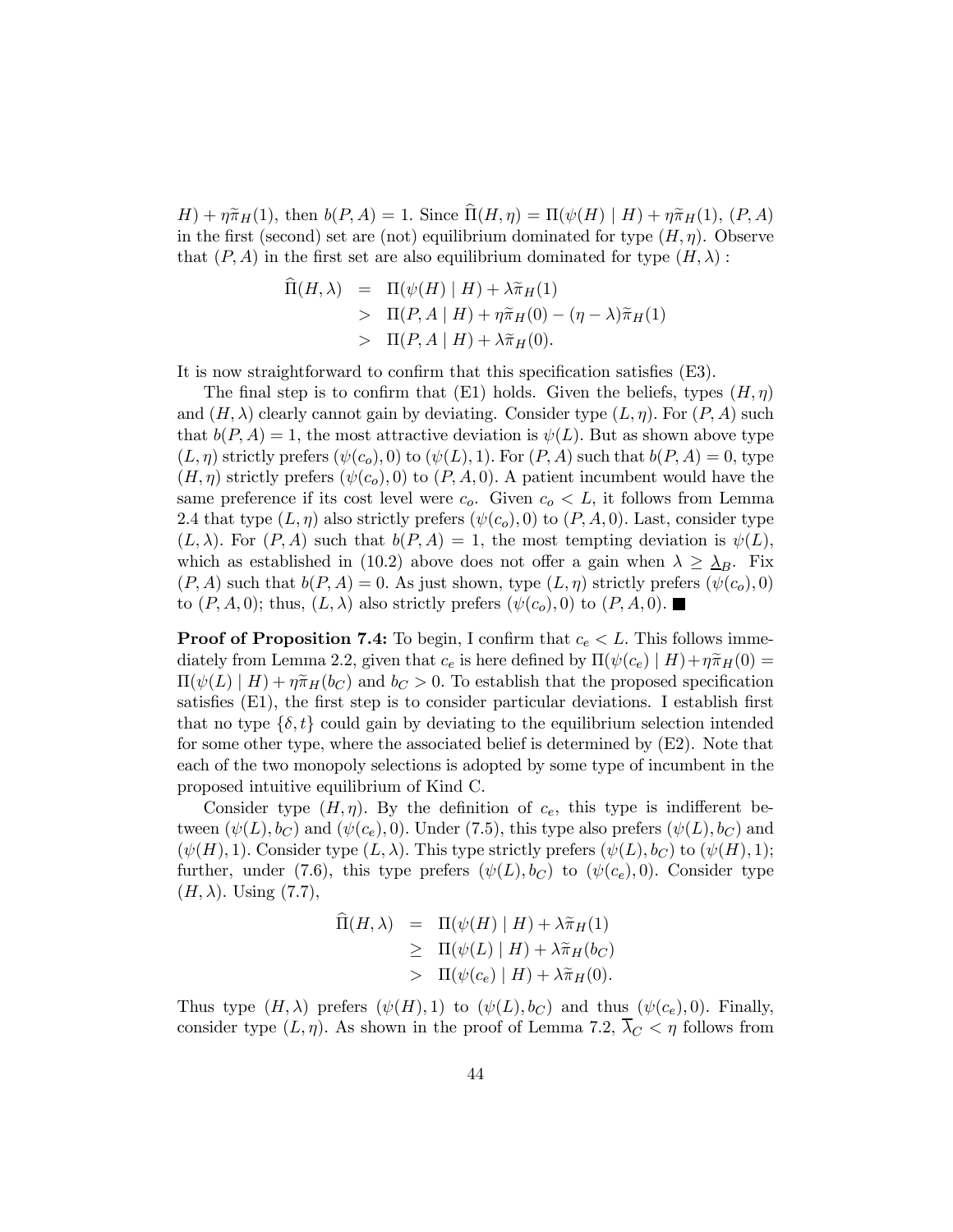$c_e \lt H$ , and so type  $(L, \eta)$  strictly prefers  $(\psi(c_e), 0)$  to  $(\psi(L), b_C)$  and thus to  $(\psi(H), 1).$ 

The next step is to specify beliefs. By  $(E2)$ ,  $b(\psi(c_e)) = 0$ ,  $b(\psi(L)) = b<sub>C</sub>$  and  $b(\psi(H)) = 1$ . For  $(P, A) \notin {\psi(c_e), \psi(L), \psi(H)}$ , beliefs are specified as follows: if  $\Pi(P, A \mid H) + \eta \tilde{\pi}_H(0) < \Pi(\psi(L) \mid H) + \eta \tilde{\pi}_H(b_C)$ , then  $b(P, A) = 0$ ; and if  $\Pi(P, A \mid H) + \eta \tilde{\pi}_H(0) \geq \Pi(\psi(L) \mid H) + \eta \tilde{\pi}_H(b_C)$ , then  $b(P, A) = 1$ . Since  $\Pi(H, \eta) = \Pi(\psi(L) | H) + \eta \tilde{\pi}_H(b_C), (P, A)$  in the first (second) set are (not) equilibrium dominated for type  $(H, \eta)$ . Observe that  $(P, A)$  in the first set are also equilibrium dominated for type  $(H, \lambda)$ :

$$
\begin{array}{rcl}\n\hat{\Pi}(H,\lambda) & = & \Pi(\psi(H) \mid H) + \lambda \tilde{\pi}_H(1) \\
& \geq & \Pi(\psi(L) \mid H) + \lambda \tilde{\pi}_H(b_C) \\
& > & \Pi(P,A \mid H) + \eta \tilde{\pi}_H(0) - (\eta - \lambda) \tilde{\pi}_H(b_C) \\
& > & \Pi(P,A \mid H) + \lambda \tilde{\pi}_H(0),\n\end{array}
$$

where the first inequality uses  $(7.7)$ . Thus, the specification satisfies  $(E3)$ .

The final step is to verify that (E1) holds. Given the belief specification, if an incumbent with cost type t considers a deviation to some  $(P, A) \notin \{ \psi(c_e), \psi(L), \psi(H) \}$ for which  $b(P, A)=1$ , then the incumbent would do better by selecting  $\psi(t)$ . Types  $(H, \lambda)$  and  $(L, \lambda)$  already adopt their monopoly selections, and it is shown above that types  $(H, \eta)$  and  $(L, \eta)$  cannot gain by deviating to their respective monopoly selections. Next, fix any  $(P, A) \notin \{ \psi(c_e), \psi(L), \psi(H) \}$  for which  $b(P, A) = 0$ . As established above, any such deviant selection is equilibrium dominated for types  $(H, \eta)$  and  $(H, \lambda)$ . Further,  $\Pi(P, A | H) + \eta \tilde{\pi}_H(0) < \Pi(\psi(L))$  $H$ ) +  $\eta \tilde{\pi}_H(b_C) = \Pi(\psi(c_e) \mid H) + \eta \tilde{\pi}_H(0)$ . Thus, type  $(H, \eta)$  strictly prefers  $(\psi(c_e), 0)$  to  $(P, A, 0)$ . A patient incumbent with cost level  $c_e$  would also strictly prefer  $(\psi(c_e), 0)$  to  $(P, A, 0)$ . Given  $c_e < L$ , by Lemma 2.4, type  $(L, \eta)$  strictly prefers  $(\psi(c_e), 0)$  to  $(P, A, 0)$ . Consider type  $(L, \lambda)$ . It is established above that type  $(L, \lambda)$  prefers  $(\psi(L), b_C)$  to  $(\psi(c_e), 0)$ . Further, as just shown, type  $(L, \eta)$ strictly prefers  $(\psi(c_e), 0)$  to  $(P, A, 0)$ ; thus,  $(L, \lambda)$  also strictly prefers  $(\psi(c_e), 0)$ to  $(P, A, 0)$ .

#### 11. References

- Adams, W. J. and J. L. Yellen (1976), "Commodity Bundling and the Burden of Monopoly," Quarterly Journal of Economics, 90, 475-98.
- Albaek, S. and P. Overgaard (1992a), "Advertising and Pricing to Deter or Accommodate Entry When Demand Is Unknown: Comment," International Journal of Industrial Organization , 12.1, 83-7.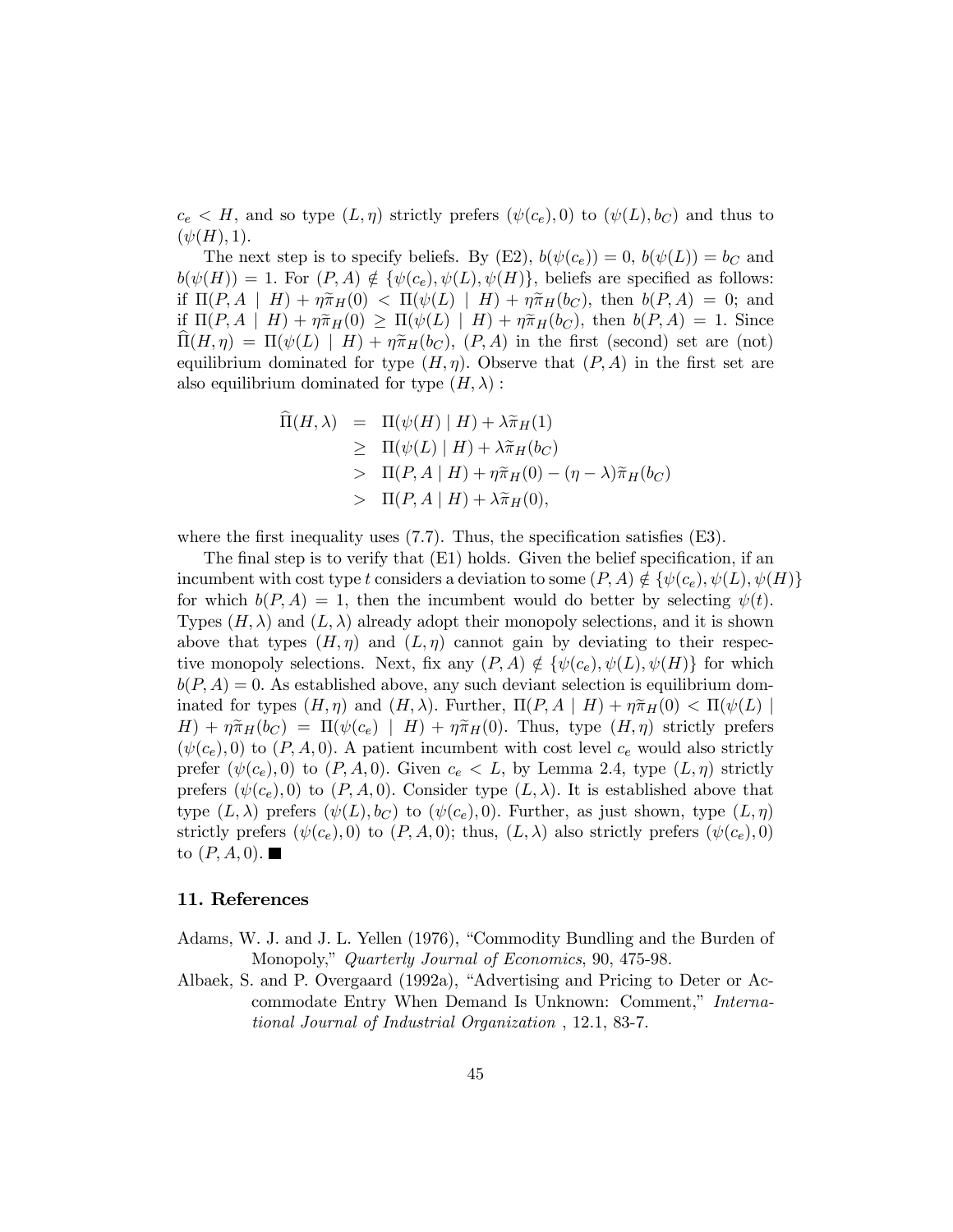- Albaek, S. and P. Overgaard (1992b), "Upstream Pricing and Advertising Signal Downstream Demand," Journal of Economics and Management Strategy, 1.4, Winter, 677-98.
- Armstrong, M. (1996), "Multiproduct Nonlinear Pricing," Econometrica, 64, 51- 75.
- Armstrong, M. (1999), "Price Discrimination by a Many-Product Firm," Review of Economic Studies , 66, 151-68.
- Bagwell, K. (1992a), "A Model of Competitive Limit Pricing," Journal of Economics and Management Strategy, 1, 585-606.
- Bagwell, K. (1992b), "Pricing to Signal Product Line Quality," Journal of Economics and Management Strategy, 1.1, 151-74.
- Bagwell, K. (2005), "The Economic Analysis of Advertising," forthcoming in Handbook of Industrial Organization, Vol. 3 (eds. Mark Armstrong and Rob Porter), North Holland: Amsterdam.
- Bagwell, K. and G. Ramey (1988), "Advertising and Limit Pricing," Rand Journal of Economics, 19.1, Spring, 59-71.
- Bagwell, K. and G. Ramey (1990), "Advertising and Pricing to Deter or Accommodate Entry When Demand is Unknown," International Journal of Industrial Organization, 8, 93-113.
- Bagwell, K. and G. Ramey (1991), "Oligopoly Limit Pricing," Rand Journal of Economics, 22, 155-72.
- Bagwell, K. and M. H. Riordan (1991), "High and Declining Prices Signal Product Quality," American Economic Review, 81, 224-39.
- Bain, J. S. (1949), "A Note on Pricing in Monopoly and Oligopoly," American Economic Review, 39, 448-464.
- Bain, J. S. (1956), Barriers to New Competition: Their Character and Consequences in Manufacturing Industries, Cambridge, MA: Harvard University Press.
- Bolton, P. and M. Dewatripont (2005), Contract Theory, Cambridge, MA: The MIT Press.
- Braithwaite, D. (1928), "The Economic Effects of Advertising," Economic Journal, 38, 16-37.
- Chen, Y. (1997), "Multidimensional Signalling and Diversification," Rand Journal of Economics, 28, 168-87.
- Cho, I.-K. and D. M Kreps (1987), "Signaling Games and Stable Equilibria," Quarterly Journal of Economics, 102, 179-221.
- Comanor, W. S. and T. A. Wilson (1967), "Advertising, Market Structure and Performance," The Review of Economics and Statistics, 49, 423-40.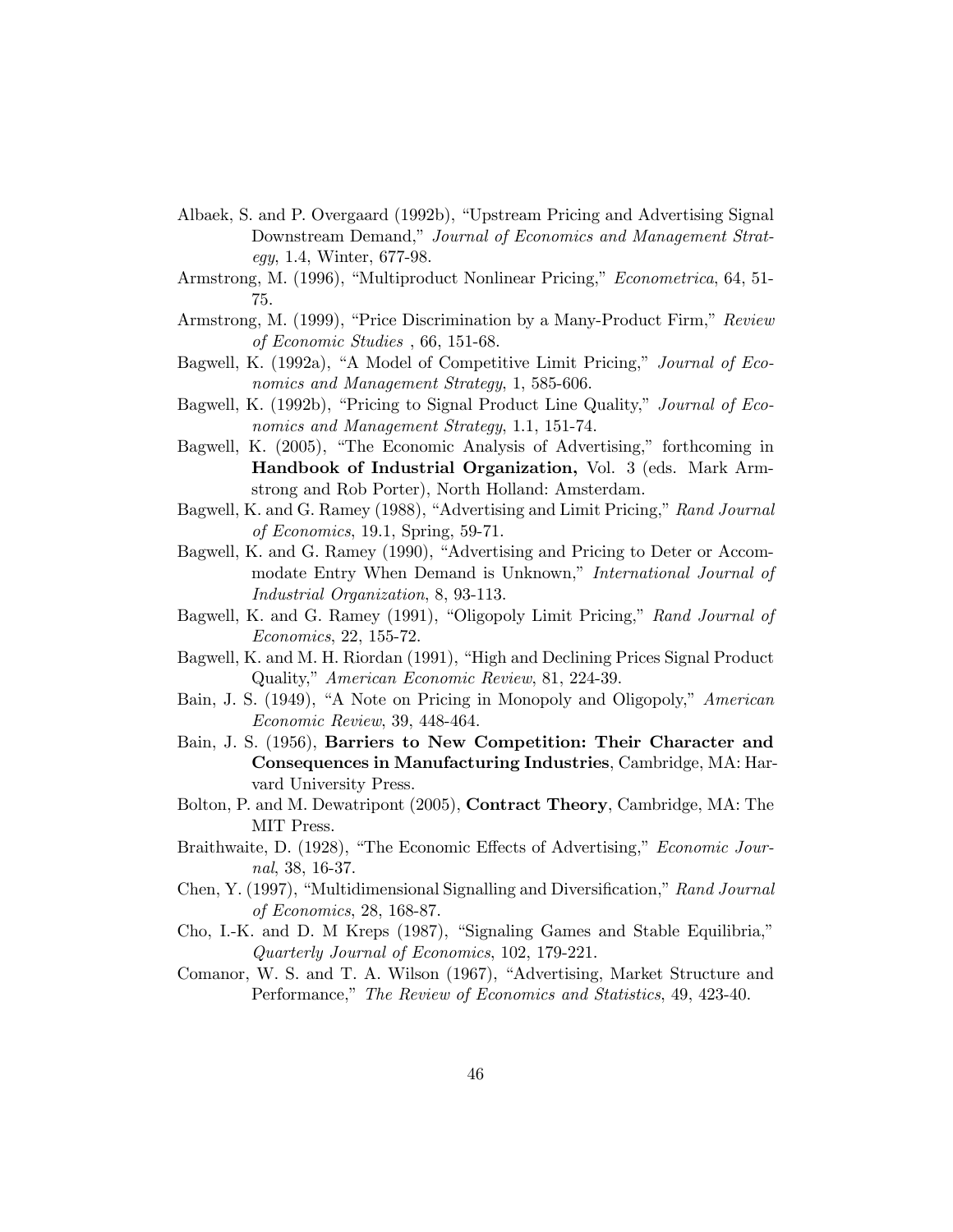- Comanor, W. S. and T. A. Wilson (1974), Advertising and Market Power, Cambridge, MA: Harvard University Press.
- Demsetz, H. (1973), "Industry Structure, Market Rivalry, and Public Policy," Journal of Law and Economics, April, 16, 1-9.
- Demsetz, H. (1974), "Two Systems of Belief about Monopoly," in H. J. Goldschmid, H. M. Mann, and J. F. Weston (eds.), Industrial Concentration: The New Learning, Boston: Little, Brown, 164-84.
- Engers, M. (1986), "Signalling with Many Signals," Econometrica, 55, 663-49.
- Fudenberg, D. and J. Tirole (1984), "The Fat-Cat Effect, the Puppy-Dog Ploy, and the Lean and Hungry Look," American Economic Review, Papers and Proceedings, May, 74.2, 361-6.
- Harrington, J. E.(1986), "Limit Pricing When the Potential Entrant Is Uncertain of Its Cost Function," Econometrica, 54, 429-37.
- Harrington, J. E. (1987), "Oligopolistic Entry Deterrence under Incomplete Information," Rand Journal of Economics, 18, 211-31.
- Ishigaki, H. (2000), "Informative Advertising and Entry Deterrence: A Bertrand Model," Economic Letters, 67, 337-43.
- Linnemer, L. (1998), "Entry Deterrence, Product Quality: Price and Advertising as Signals," Journal of Economics and Management Strategy, 7.4, Winter, 615-45.
- Milgrom, P. and J. Roberts (1982), "Limit Pricing and Entry Under Incomplete Information: An Equilibrium Analysis," Econometrica, 50, 443-60.
- Narayanan, M. P. (1985), "Managerial Incentives for Short-Term Results," Journal of Finance, 40, 1469-84.
- Needham, D. (1976), "Entry Barriers and Non-Price Aspects of Firms' Behavior," Journal of Industrial Economics, September, 25.1, 29-43.
- Nelson, P. (1974), "Advertising as Information," *Journal of Political Economy*, 82, August, 729-54.
- Overgaard, P. B. (1991), Product Quality Uncertainty, unpublished Ph.D. thesis, CORE, Universite Catholique de Louvain.
- Ramey, G. (1996), "D1 Signaling Equilibria with Multiple Signals and a Continuum of Types," Journal of Economic Theory, 69.2, 508-31.
- Robinson, J. (1933), Economics of Imperfect Competition, London: MacMillan and Co..
- Rochet, J C. and L. Stole (2003), "The Economics of Multidimensional Screening," in M. Dewatripont, L. Hansen and S. Turnovsky (eds.), Advances in Economics and Econometrics: Theory and Applications, Eighth World Congress of the Econometric Society, Vol. 1, Cambridge, U.K.: Cambridge University Press, 150-97.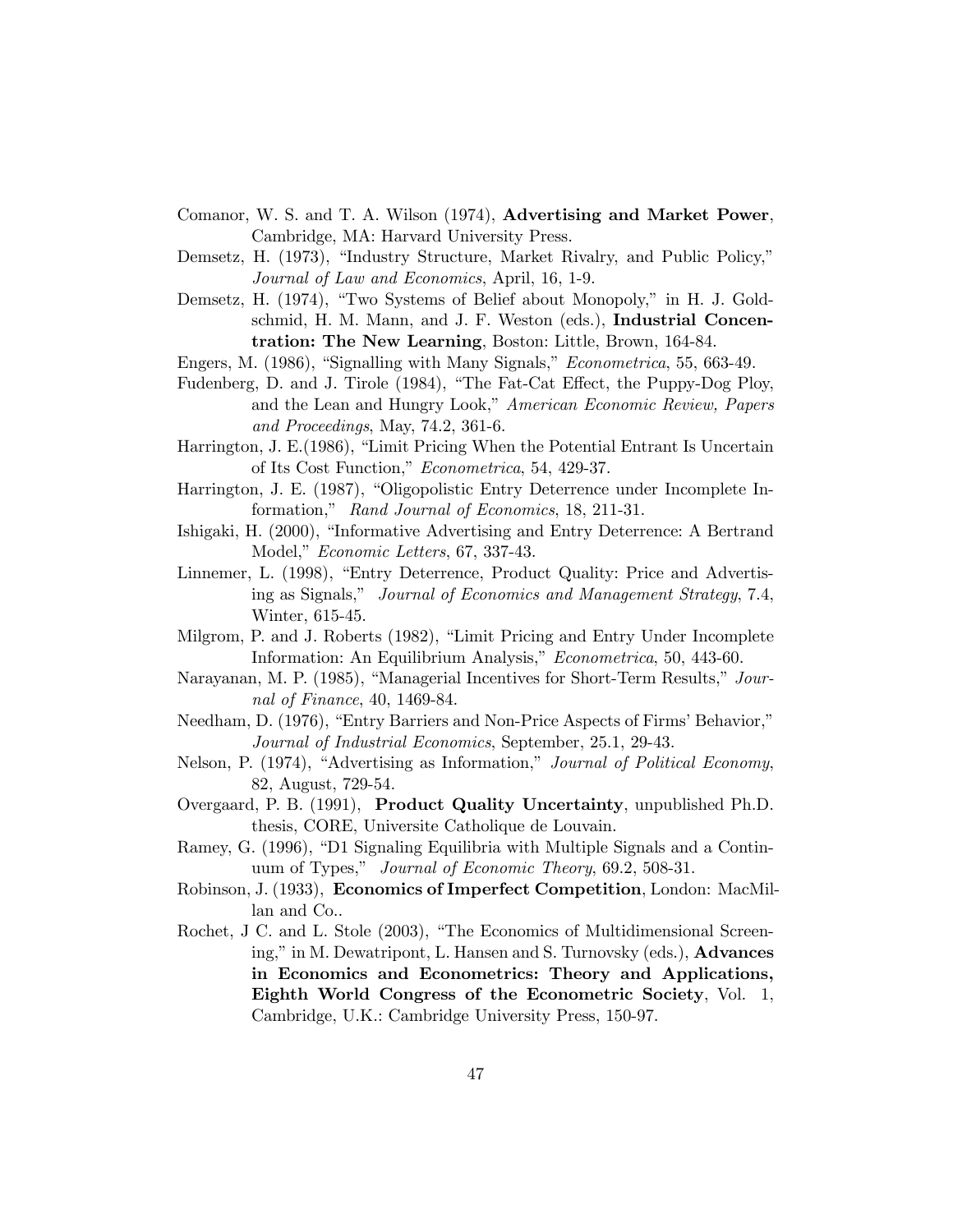- Shleifer, A. and R. W. Vishny (1990), "Equilibrium Short Horizons of Investors and Firms," American Economic Review Papers and Proceedings, 80, 148-53.
- Schmalensee, R. (1983), "Advertising and Entry Deterrence: An Exploratory Model," Journal of Political Economy, 91.4, August, 636-53.
- Stein, J. C. (1988), "Takeover Threats and Managerial Myopia," Journal of Political Economy, 96, 61-80.
- Stein, J. C. (1989), "Efficient Capital Markets, Inefficient Firms: A Model of Myopic Corporate Behavior," Quarterly Journal of Economics, 104, 655-69.
- Williamson, O. E. (1963), "Selling Expense as a Barrier to Entry," Quarterly Journal of Economics, 77, February, 112-28.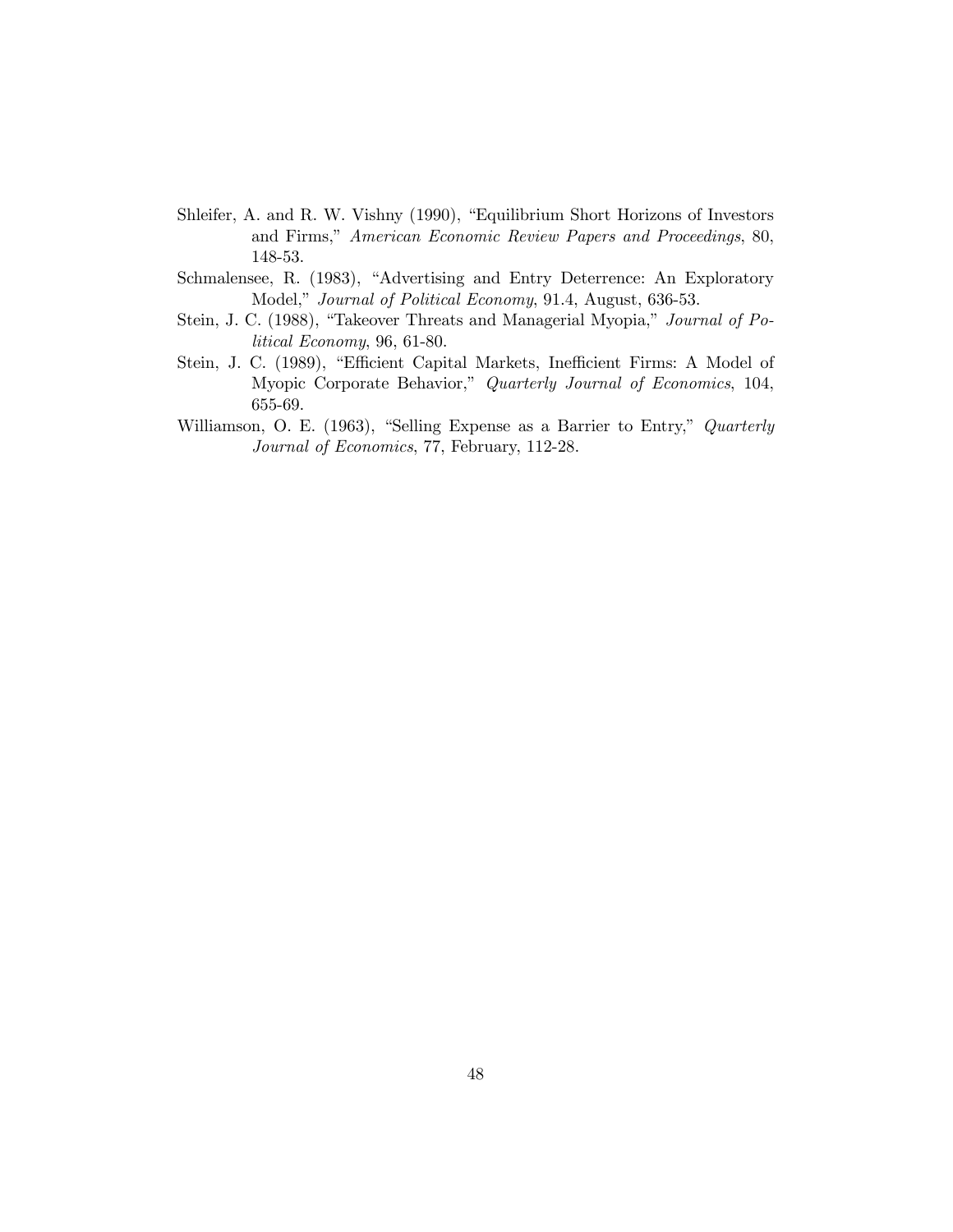# Figure 1: Iso-payoff curves illustrating different possible locations for (c<sub>e</sub>,c<sub>ee</sub>)